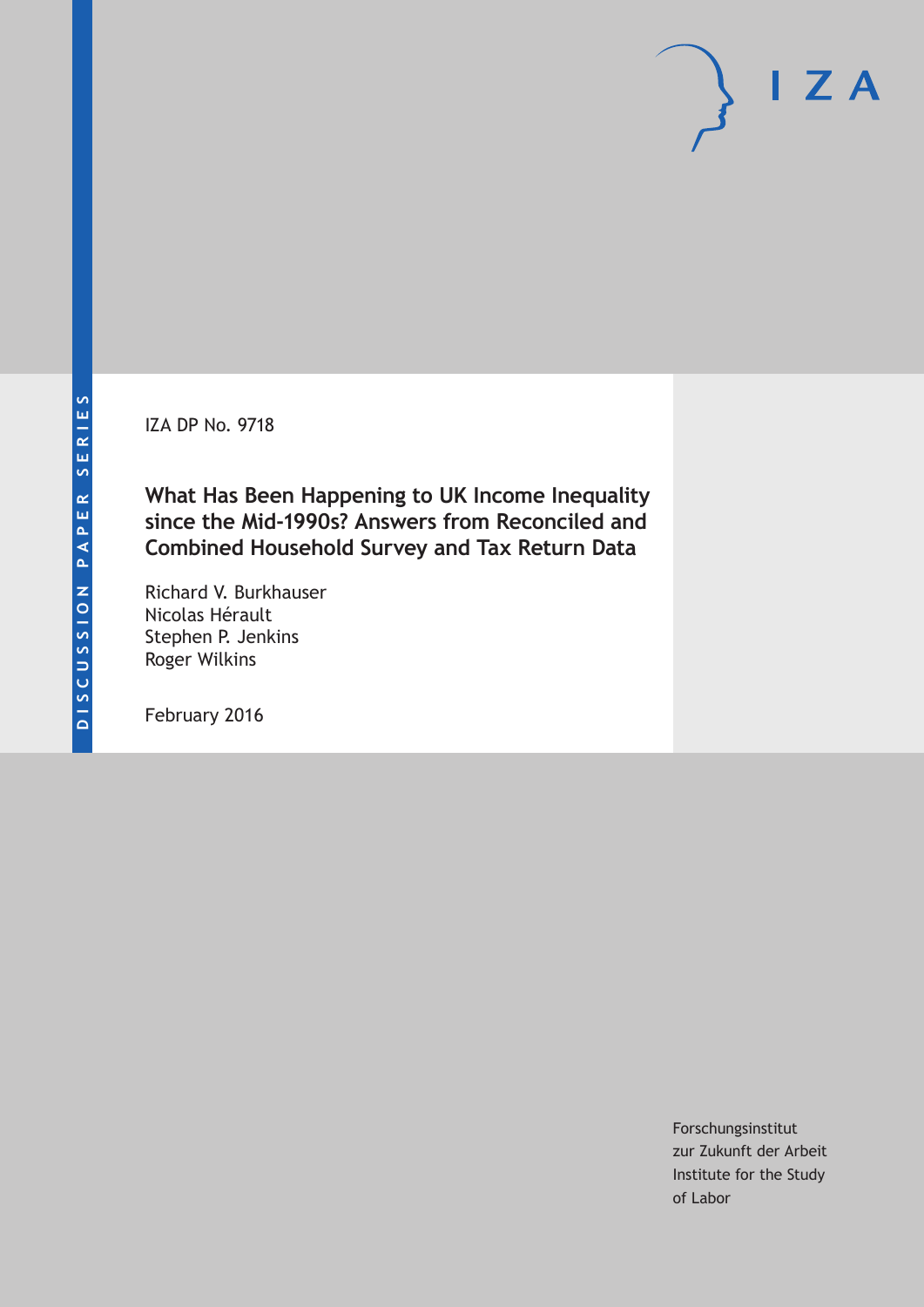# **What Has Been Happening to UK Income Inequality since the Mid-1990s? Answers from Reconciled and Combined Household Survey and Tax Return Data**

## **Richard V. Burkhauser**

*Cornell University, University of Melbourne and IZA* 

## **Nicolas Hérault**

*University of Melbourne* 

## **Stephen P. Jenkins**

*London School of Economics and IZA*

## **Roger Wilkins**

*University of Melbourne* 

Discussion Paper No. 9718 February 2016

IZA

P.O. Box 7240 53072 Bonn **Germany** 

Phone: +49-228-3894-0 Fax: +49-228-3894-180 E-mail: iza@iza.org

Any opinions expressed here are those of the author(s) and not those of IZA. Research published in this series may include views on policy, but the institute itself takes no institutional policy positions. The IZA research network is committed to the IZA Guiding Principles of Research Integrity.

The Institute for the Study of Labor (IZA) in Bonn is a local and virtual international research center and a place of communication between science, politics and business. IZA is an independent nonprofit organization supported by Deutsche Post Foundation. The center is associated with the University of Bonn and offers a stimulating research environment through its international network, workshops and conferences, data service, project support, research visits and doctoral program. IZA engages in (i) original and internationally competitive research in all fields of labor economics, (ii) development of policy concepts, and (iii) dissemination of research results and concepts to the interested public.

IZA Discussion Papers often represent preliminary work and are circulated to encourage discussion. Citation of such a paper should account for its provisional character. A revised version may be available directly from the author.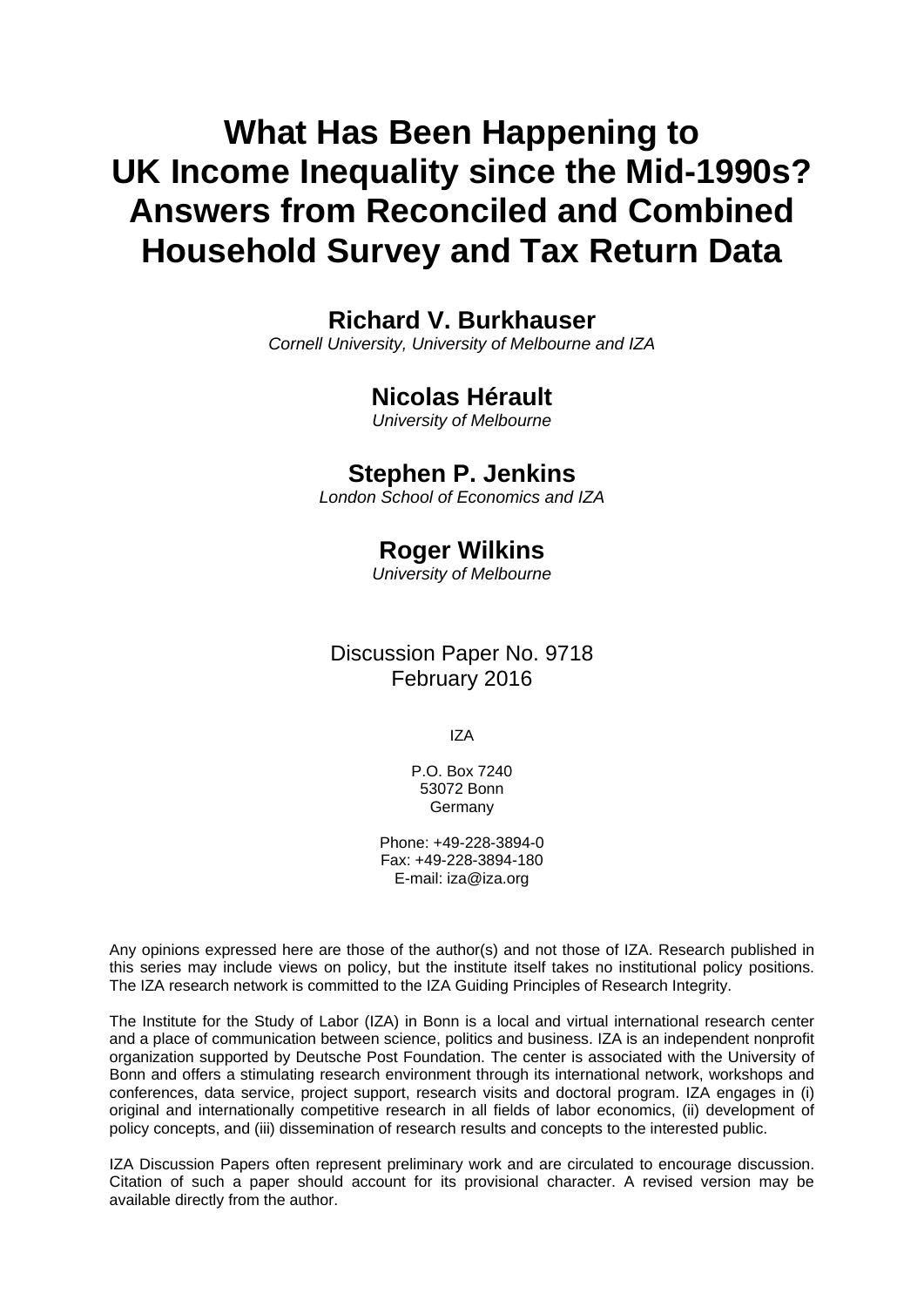IZA Discussion Paper No. 9718 February 2016

## **ABSTRACT**

## **What Has Been Happening to UK Income Inequality since the Mid-1990s? Answers from Reconciled and Combined Household Survey and Tax Return Data\***

Estimates of UK income inequality trends differ substantially according to whether estimates are based on household survey data (used for official statistics) or tax return data (used in the top incomes literature). We reconcile differences in variable definitions and combine survey and tax return data in order to take advantage of the much better coverage of top incomes in the latter, and provide improved estimates of UK inequality trends since the mid-1990s. We show there was a marked increase in income inequality in the early 2000s that survey-based estimates do not reveal, and our conclusions are robust to changes in the definitions of income, income-sharing unit, and summary inequality measure. In addition, our reconciled and combined data provide more comparable estimates of UK-US inequality trends than the top incomes literature to date.

JEL Classification: D31, C81

Keywords: inequality, income inequality, top income shares, HBAI, SPI, top incomes, tax return data, survey data

Corresponding author:

 $\overline{\phantom{a}}$ 

Stephen P. Jenkins Department of Social Policy London School of Economics Houghton Street London WC2A 2AE United Kingdom E-mail: s.jenkins@lse.ac.uk

<sup>\*</sup> This research is supported by an Australian Research Council Discovery Grant (award DP150102409). Jenkins's research is also partially supported by core funding of the Research Centre on Micro-Social Change at the Institute for Social and Economic Research by the University of Essex and the UK Economic and Social Research Council (award ES/L009153/1). For helpful discussions about the World Top Incomes Database and about the HBAI data and SPI adjustments, we thank Tony Atkinson and Facundo Alvaredo, and Peter Matejic (DWP), respectively. For comments on an early draft, we thank Tony Atkinson, Peter Matejic, Brian Nolan, Holly Sutherland, and the LSE Quantitative Social Policy reading group.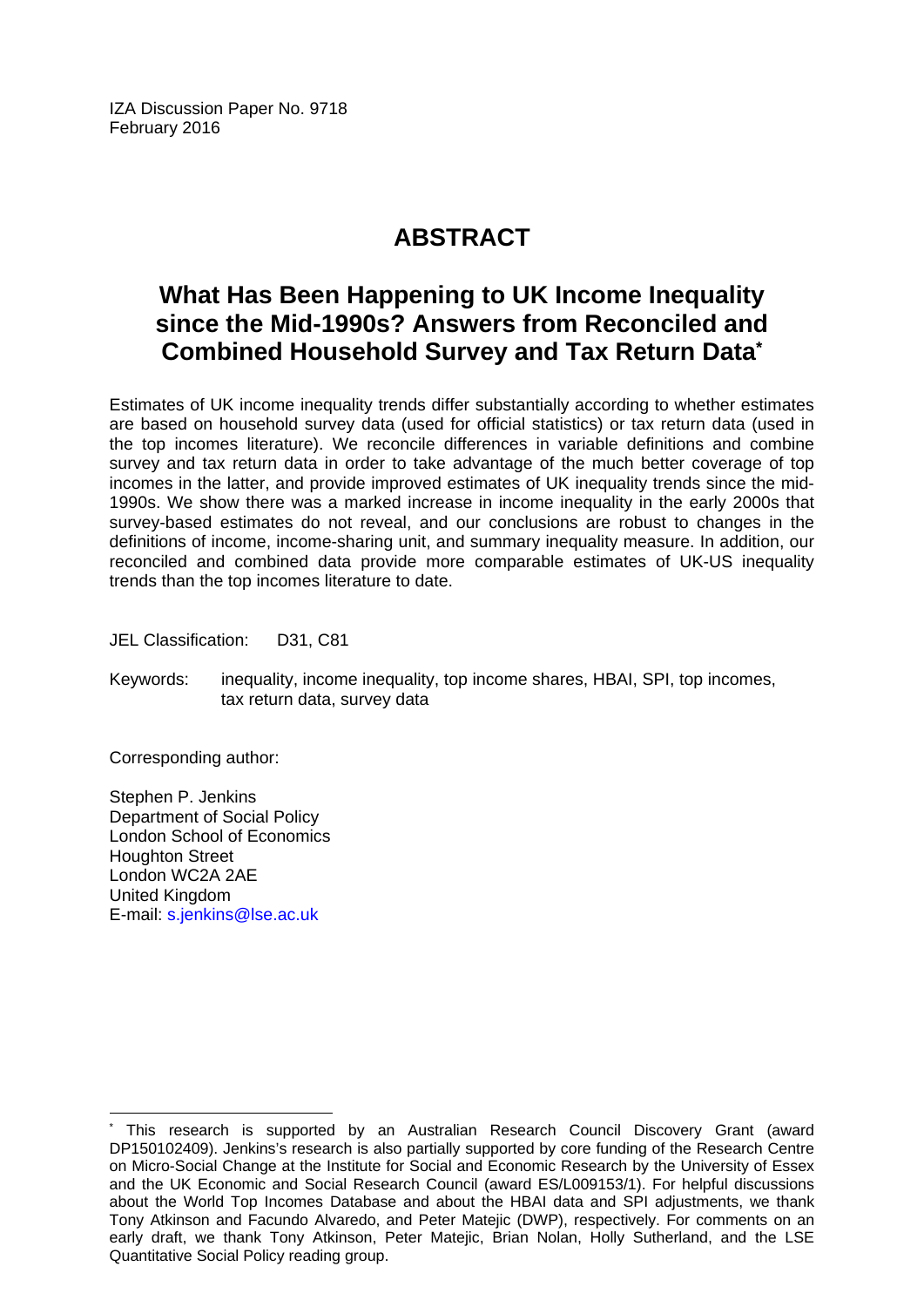#### **1. Introduction**

Income inequality levels and trends are increasingly a subject of public discussion and the subject of much analysis by economists and other social scientists. Major books about inequality receive public attention (e.g. Atkinson 2015, Piketty 2014). Productive debate about what is happening to inequality requires reliable estimates and yet the two main sources of information – household surveys and tax return data – can provide very different estimates of inequality trends. We address this problem, demonstrating that it is possible to reconcile and combine tax return and survey data in a manner that exploits the strengths of each source, and thereby provide better answers to questions such as: what has been happening to income inequality since the mid-1990s?

Household survey data are the most commonly used source for monitoring income inequality levels and trends in most rich countries. Survey data are used to derive official statistics in countries such as the UK and the USA and elsewhere; they are the basis of crossnational comparative studies such as those undertaken by the OECD (2008, 2011, 2015); and they are the source for most of the distributional analysis by other researchers. The incomesharing unit in virtually all these studies is the household and the income definition is disposable (post-tax post-transfer) income, adjusted for differences in household size and composition using an equivalence scale. Inequality is typically summarised using indices such as the Gini coefficient that are based on the entire income distribution.

A long-standing challenge to survey-based estimates is that they do not provide the full picture about inequality and its trends because they capture top incomes inadequately or not at all. In contrast, the personal tax return data used by the top income shares literature do a much better job of capturing top incomes. This benefit is gained at the cost of being constrained to use the definitions of income and income-sharing unit used by each country's tax administration (definitions that differ from the survey-based ones), and being restricted to summary inequality measures that do not incorporate differences across the full income range (i.e. top income shares). Survey-based studies do not face these problems.

 The need to reconcile and combine data is demonstrated by Figure 1. The figure shows income inequality trends in the UK over the last five decades using commonly-used measures derived from tax return data (the share of total income received by the richest 1%) and from household survey data (the Gini coefficient and  $p90/p10$ , the ratio of the  $90<sup>th</sup>$ percentile to the  $10<sup>th</sup>$  percentile). We express each measure relative to its value in 1962 so that proportionate changes in the measures can be readily compared. The survey data estimates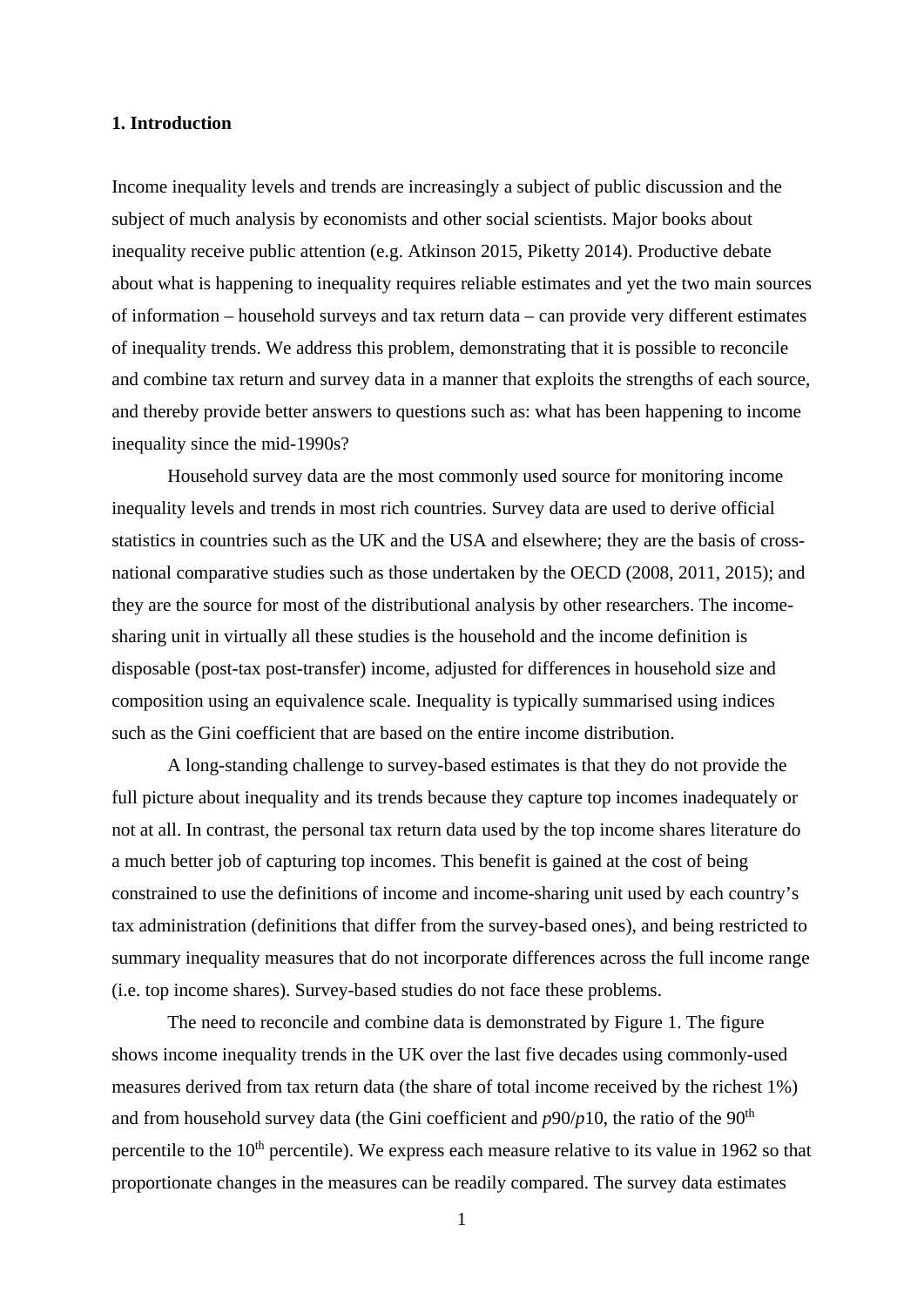are the same as those provided by UK's official income distribution statistics (the annual 'Households Below Average Income' reports), and the tax return data are derived from the World Top Incomes Database which in turn derives estimates from the Survey of Personal Incomes (the UK tax return data). As we explain later, the definitions of income and the income-sharing unit differ in each source.

 It is immediately apparent that UK income inequality trends differ substantially depending on which source (and hence which inequality measure) is used.<sup>1</sup> Between 1962 and 1978, the top 1% share fell by almost a third, but the Gini coefficient and *p*90/*p*10 by only around 5%. The increase in inequality between 1978 and 1991 according to the top 1% share measure is twice the increase in the Gini (80% compared to 42%). The striking contrasts between the series persist in more recent years. Between 1991 and 2007, the top 1% share rose by 50%, but the Gini coefficient rose by only 5% and the *p*90/*p*10 actually fell by 5%.

 By referring to official estimates based on the survey data (essentially those shown in Figure 1), Young (2015) can state that 'there's not much evidence that the United Kingdom became more unequal in the last parliament'. Referring to the top income share estimates derived from tax return data, Atkinson writes that 'the last quarter of the twentieth century saw an almost complete reversal of the decline in observed inequality at the top that had taken place in the preceding 25 years' (2007: 98). Figure 1 shows that this U-shaped trend is not apparent for survey-based estimates. Roser (2015) comments that '[i]f anything, income inequality has actually fallen in the UK over the past 25 years', though he also goes on to remark that 'the incomes of the poor in the UK are growing as fast as the incomes of the rich, apart from the top 1%, whose incomes are racing away'. Roser bases his conclusion on estimates from both survey and tax data (as in Figure 1), but he does not point out that the definitions employed by the two data sources differ.<sup>2</sup>

In this paper, we provide improved estimates of trends in UK income inequality since the mid-1990s, reconciling survey and tax return data definitions and combining data to derive new series. Reconciliation of definitions is essential because, otherwise, like is not being compared with like. Data combination takes account of under-coverage in the survey

<sup>&</sup>lt;sup>1</sup> Estimates of US income inequality trends also differ substantially depending on whether survey and tax return data are used: see Appendix Figure A1.

<sup>&</sup>lt;sup>2</sup> The closest to a systematic comparison to date of survey and tax data estimates for the UK is provided by Brewer, Sibieta, and Wren-Lewis (2007) who, for example, compare the growth in average annual income between 1996/97 and 2004/05 for each percentile within the richest tenth (Table 14). However they do not compare like with like because they use the standard source-specific definitions of income and income-sharing unit.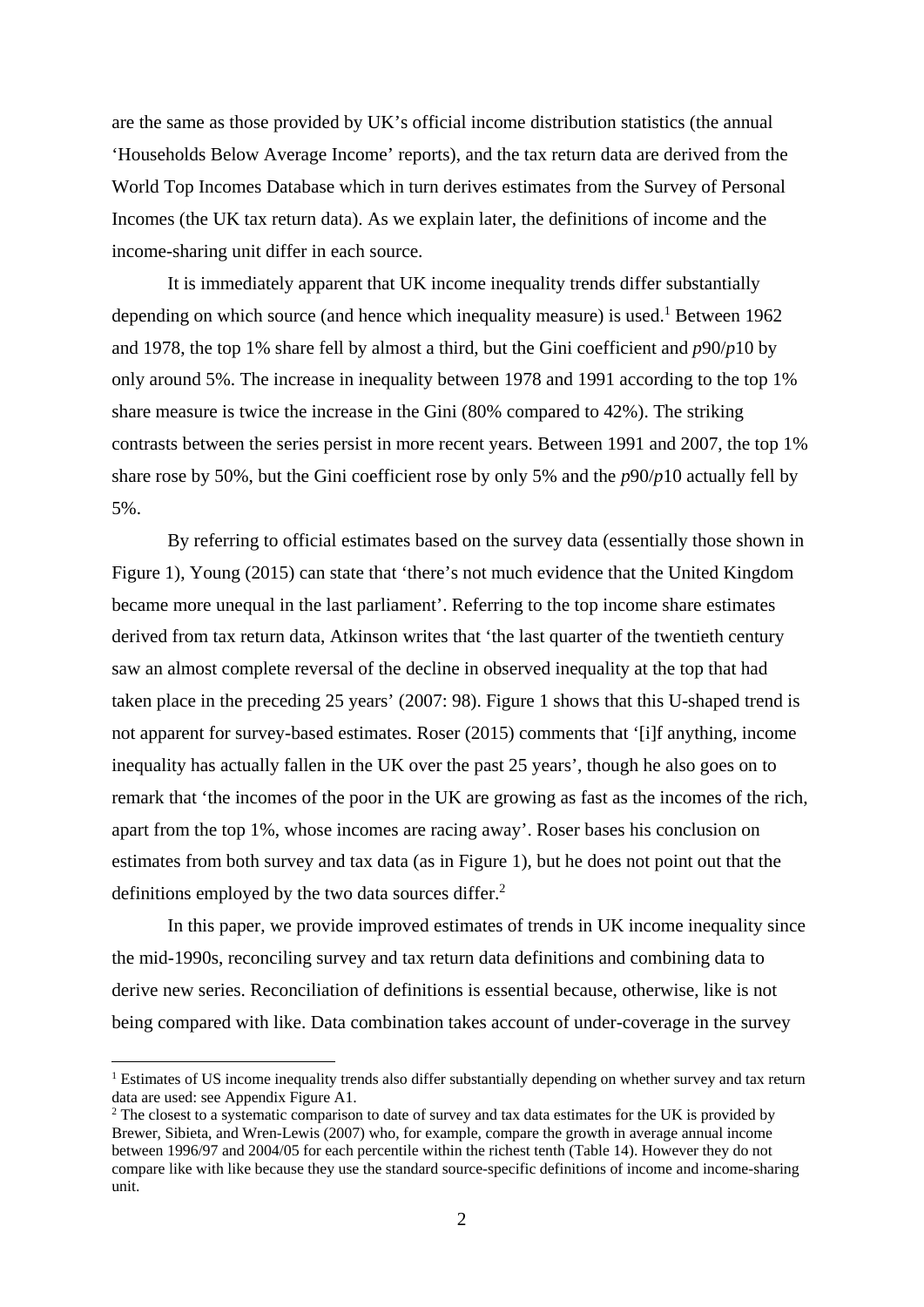data.

The UK tax return data files contain relatively few variables and it is not possible to link individuals belonging to the same family or household. As a consequence, we cannot use the tax data to construct measures based on the definitions of income and income-sharing unit (family and household) used by the UK official income distribution statistics, based on household survey data, and which are essentially the same as those used by Eurostat and the OECD. However, because of the wealth of detail available in the surveys and access to the unit record data, we are able to do an innovative cross-walk from the survey-based definitions of income and income-sharing unit to the tax return data definitions. With this reconciliation, we are able to combine data on a like-to-like basis and derive new income inequality series. And we can explore the consequences of using different definitions and different summary inequality measures.

In Section 2, we provide key details about the tax return and household data that we use and explain how we reconcile and combine the two sources, with further information provided in Appendices. As we explain, the UK Department for Work and Pensions who produce the official survey-based inequality estimates already employ a limited form of data combination in the form of an 'SPI-adjustment'. Our data combination procedure uses similar ideas but it is more extensive and we benchmark it against top income share estimates from the World Top Incomes Database.

Our results are presented in Sections 3–5. First, we show how poorly existing survey data estimates of top income shares track their tax return data counterparts. Second, and by contrast, we show how with our combined data, we can derive estimates of top income shares that are almost identical to those reported by the World Top Incomes Database. Then we exploit the flexibility of the survey data and employ our combined data to analyse the implications of changing definitions of income and income-sharing unit, and to compare top income share estimates in the UK and the USA using more harmonised definitions. We show that conclusions about transatlantic differences in top income shares depend on which income group one considers; but the UK trends are similar whichever distributional definitions we employ.

Finally, we use our combined data to examine inequality trends using summary inequality measures that take into account income differences over the full income range (Gini coefficients and generalized entropy indices) rather than top income shares. Because the combined data take greater account of changes in top incomes than do the survey data reference point, our estimate of the increase in the Gini coefficient between fiscal years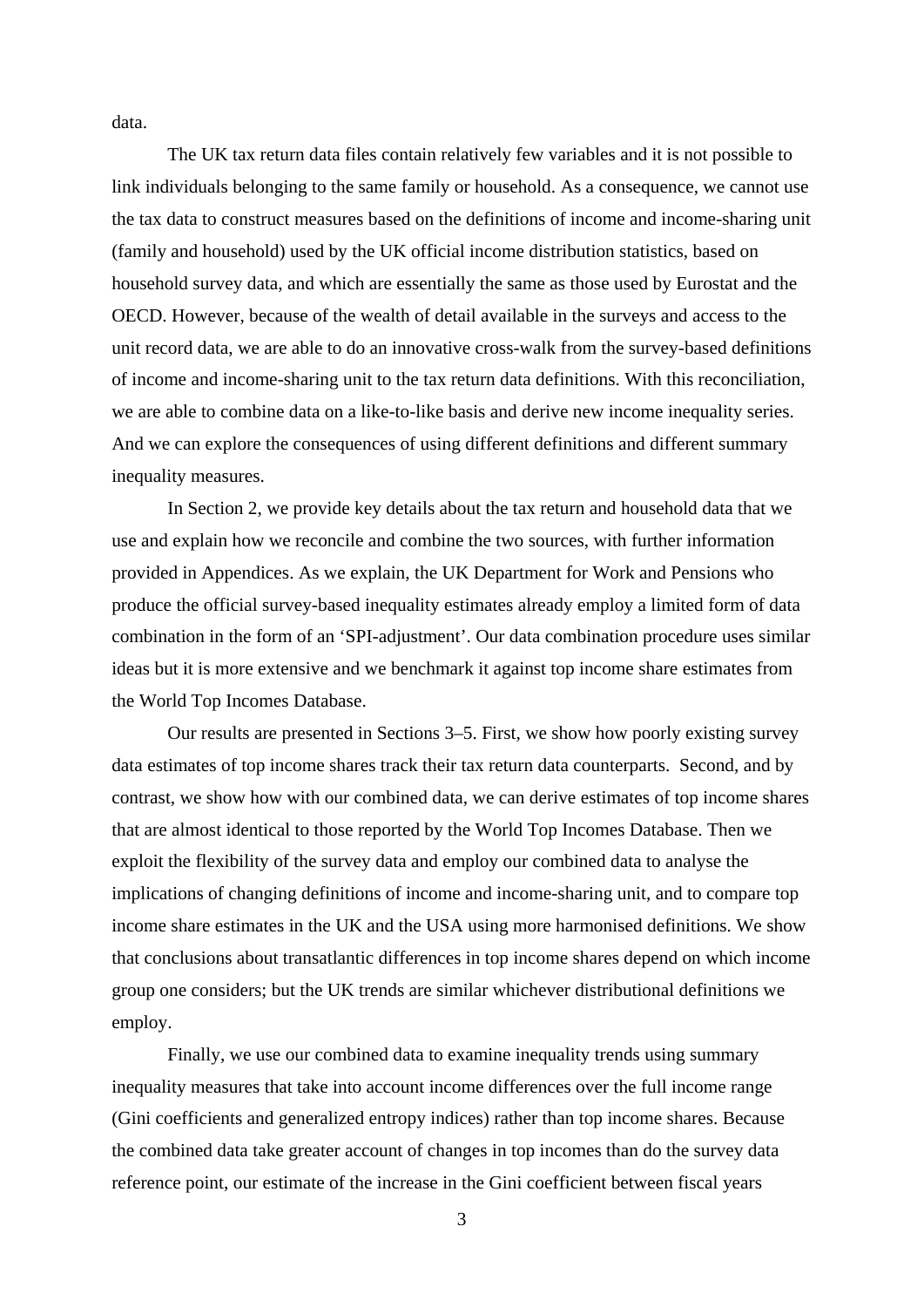2003/04 and 2007/08 is greater according to the former than the latter. Using more topsensitive inequality measures shows an even sharper inequality rise. These trends differ from those implied by the survey-based data underlying the UK official income distribution statistics (cf. Figure 1).

#### **2. Data sources and variables: reconciliation and combination**

#### *2.1 Tax return data: the Survey of Personal Incomes and the World Top Incomes Database*

In the UK, unit record income tax return data have been made available in the Survey of Personal Incomes (SPI) since the mid-1990s. It is these data, as well as published tabulations from the SPI and from supertax and surtax returns for earlier years, that Atkinson (2005) used in his pioneering analysis of trends in UK top income shares since 1908. Atkinson's methods are similar to those of Piketty (2003), who estimated top income shares in France. See also Piketty and Saez (2003) on top income shares in the USA. Atkinson, Piketty, and Saez (2011) survey the methodology, main findings, and perspectives emerging from the research projects using personal income tax record data. Output from the 28 country studies to date is now available in the World Top Incomes Database (WTID), updated each year, with top income share estimates and associated metadata such as control totals freely downloadable (Alvaredo, Atkinson, Piketty, and Saez 2015).

 The SPI does not contain the universe of all income tax returns. Each year's SPI observations are a stratified sample of administrative records for individuals who could be liable to UK tax, with the sample drawn from three databases. The first, 'COP', currently contributes over half the SPI records, and covers employees and occupational pension recipients with a Pay-As-You-Earn record who do not also have a self-assessment record. The second database, 'CESA', covers individuals with self-employment, rental or untaxed investment income (and company directors, those subject to higher rate tax and other people with complex tax affairs), and currently contributes around 40% of SPI cases. The third database, contributing relatively few cases, covers individuals without COP or CESA records who have had too much tax deducted at source and who claim repayment. Sampling fractions vary substantially within and between databases (and hence so too do the SPI grossing-up weights). The total number of individuals in the SPI has increased steadily over time, from around 57,000 individuals in 1995/96 to nearly 677,500 in 2010/11, corresponding to around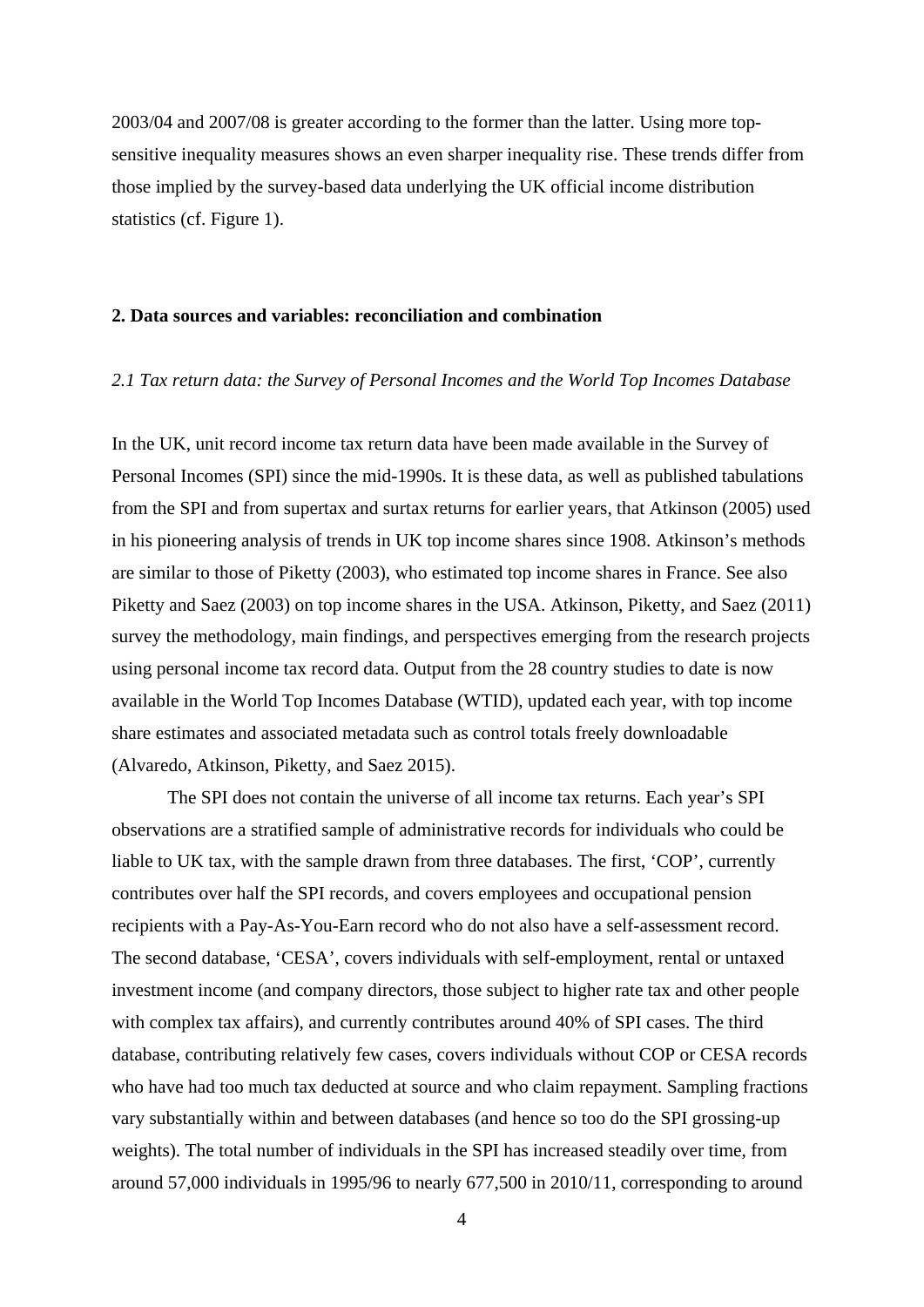32 million taxpayers. For further details, see the documents accompanying HM Revenue and Customs KAI Data, Policy and Co-ordination (2014) and corresponding documentation for previous years' data.

The principal variables available refer to gross income (total taxable income from the market plus taxable government transfers, and before the deduction of income tax), and net income (gross income after the deduction of tax). We focus on the pre-tax gross income variable because the WTID and the top income shares literature use this measure.

 We cannot derive top income share estimates directly from the SPI unit record data because the SPI does not cover all individuals in the UK population or all of their income. To derive estimates of top income shares that refer to shares in total income among all individuals aged 15 years or more, the WTID uses external population and income *control totals* for each year, i.e. estimates of the total number of individuals aged 15 or more, and of the total income held by them. For 2009 and later years, the WTID derives its control totals for income from the national accounts (Atkinson 2012). For earlier years, total income is derived from income tax statistics and estimates of the income of those tax units not covered (Atkinson 2007, Atkinson and Ooms 2015). WTID control totals for the population aged 15 and over come from the Office for National Statistics mid-year population estimates (Atkinson 2012). We use the WTID control totals throughout this paper.

## *2.2 Household survey data: the Family Resources Survey, and Households Below Average Income subfiles*

For analysis of the UK income distribution, the most-commonly-used data source is the Family Resources Survey (FRS), a large cross-sectional household survey, and the accompanying subfiles of derived income variables called the Households Below Average Income (HBAI) dataset.<sup>3</sup> The Department for Work and Pensions (DWP) administers the FRS, and DWP staff produce the HBAI subfile that they use to derive the UK's official

<sup>&</sup>lt;sup>3</sup> The first editions of HBAI data were derived from the Family Expenditure Survey (now called the Living Costs and Food Survey, LCFS), a smaller survey less focused on collection of income data than the FRS. The FRS-based HBAI series refer to fiscal (tax) years 1994/95 onwards. (The fiscal year runs from April through to the following March.) The UK income distribution statistics incorporated in the EU's cross-national database EU-SILC are derived by the UK Office for National Statistics (ONS) using what was formerly known as the General Household Survey (now the General Lifestyle Survey) but have recently switched to using the FRS. ONS uses the LCFS for its annual article on the effects of taxes and benefits on household incomes (see e.g. ONS 2015). In neither case does the ONS make any adjusts to better account for under-coverage of top incomes whereas the HBAI does (we explain the HBAI's 'SPI-adjustment' later). The UK Gini coefficient estimates in EU-SILC differ markedly from those in the HBAI: see Jenkins (2015).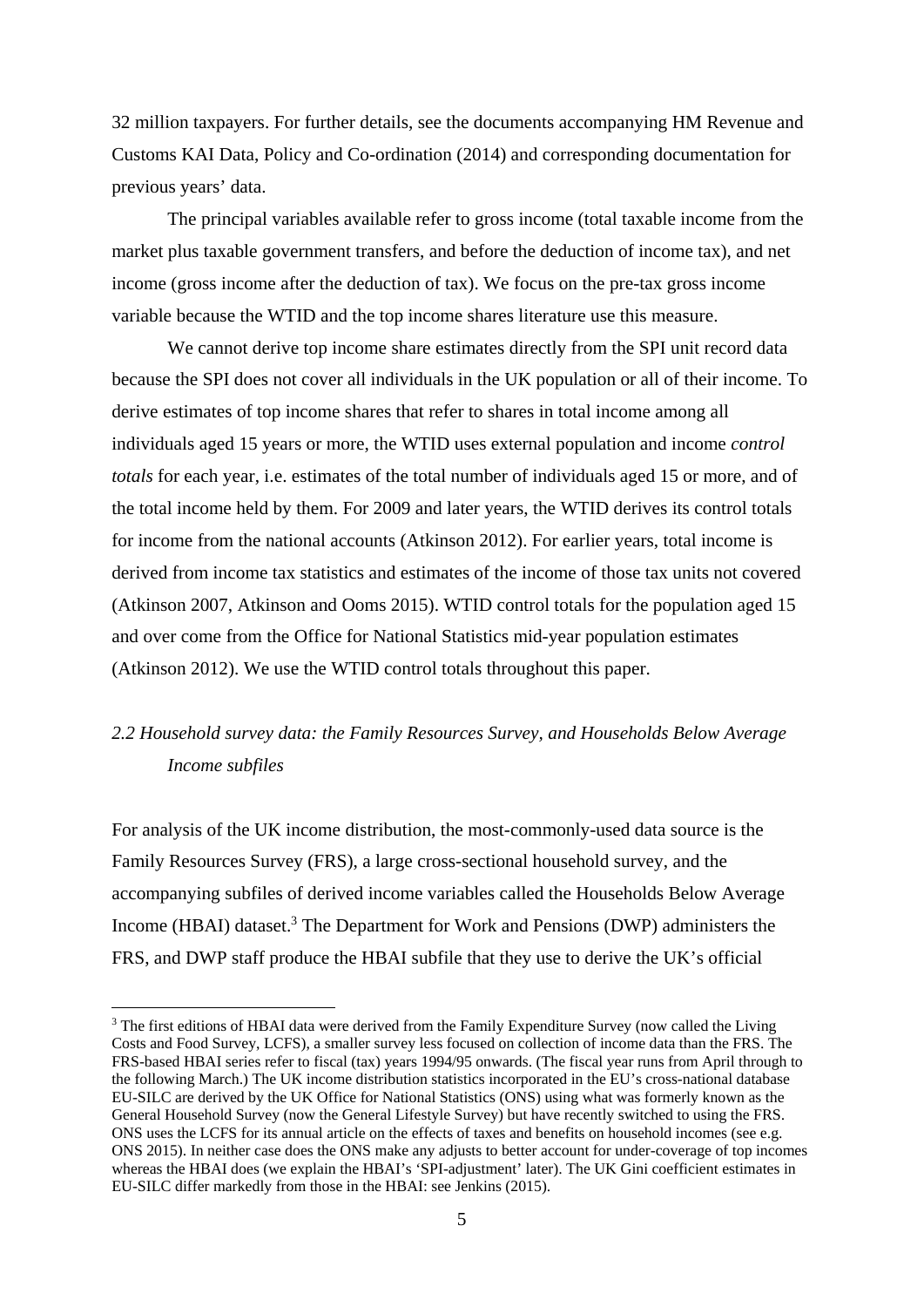income distribution statistics published annually.<sup>4</sup> Despite its label, the HBAI provides information about the income distribution as a whole.

A major shortcoming of household surveys in general, and the UK FRS in particular, is their inability to fully capture income in the top ranges of the income distribution because of non-coverage of top income earners or under-reporting by those who respond. Atkinson, Piketty, and Saez (2011) provide the most striking example of this issue to date. Referring to the USA, they state that 'the top percentile plays a major role in the increase in the Gini over the last three decades and [Current Population Survey] data that do not measure top incomes fail to capture about half of this increase in overall inequality' (2011: 32).

Under-coverage at the top is an issue that has long exercised the producers of the UK's HBAI statistics and, each year since 1992, the derived variables in the HBAI subfile accompanying the basic survey dataset have contained an 'SPI-adjustment' to 'improve the quality of data on very high incomes and combat spurious volatility' (Department of Social Security 1996: 23). The SPI-adjustment substitutes survey income values for a small number of very rich individuals with values derived from unit record tax return data contained in the Survey of Personal Incomes (SPI) and also recalibrates the survey grossing-up weights (as we discuss in more detail later). We use the term HBAI-SPI data to refer to these DWP-produced variables and to distinguish them from the HBAI-SPI2 data which are those that we derive using an alternative SPI adjustment procedure. Later, we compare estimates of top income shares and other inequality measures and their trends using the FRS, the HBAI-SPI, and HBAI-SPI2 series.

 This paper addresses the problem that the HBAI-SPI and the SPI-based WTID series use different definitions of income and of the income-sharing unit. The principal measures in the HBAI-SPI refer to household net (or 'disposable') income, i.e. the sum over all individuals within a household of all income from the market plus government cash transfers and after the deduction of personal income taxes and social security contributions. The definitions in the SPI reflect the administration of the UK personal income tax system, which has been individual-based since 1990: the data used by WTID refer to the gross incomes of adult individuals, where gross income is market income plus most government cash transfers.

The public-release FRS files contain a large number of income variables, but the additional variables provided in the separately-released HBAI subfiles are the primary data

<sup>4</sup> The most recent edition is Department for Work and Pensions (2015) covering fiscal years 1994/95 through 2013/14. The Institute for Fiscal Studies, who are contracted by the DWP to check its HBAI calculations, produce their own annual report based on the data. The most recent edition is Belfield et al. (2015).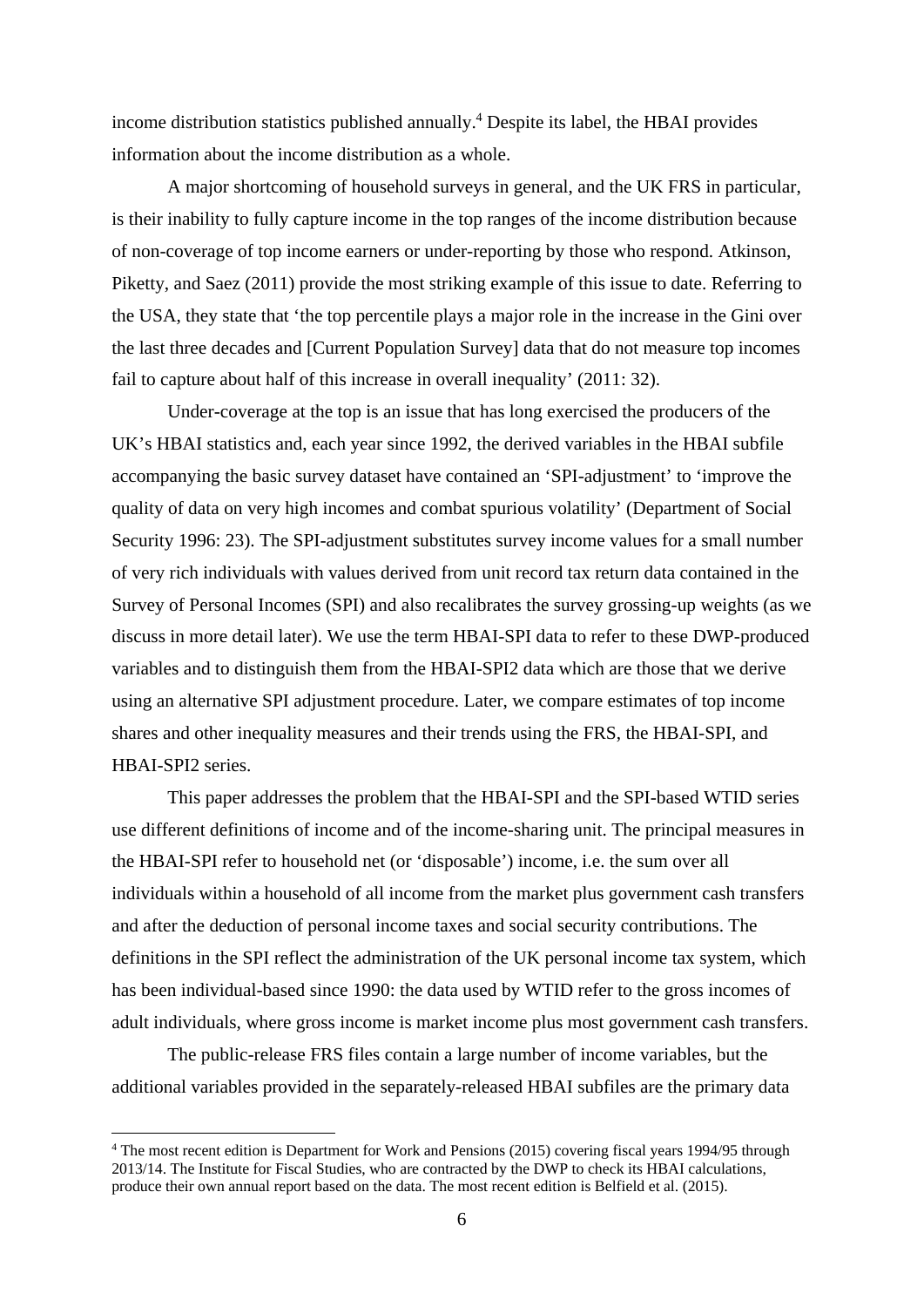source of analysis of the UK income distribution and its trends. There are income variables in the HBAI subfiles that incorporate a number of adjustments by DWP staff to improve the validity of the measures (for brevity, we refer to these as the HBAI variables). In addition, the HBAI subfiles contain another set of variables incorporating a further modification – the SPI adjustment. It is these 'HBAI-SPI' variables that are used to produce the official income distribution statistics and the ones most commonly-used by other researchers (cf. Figure 1).

The income statistics that the DWP publishes (such as Department for Work and Pensions 2015) are based on a specific income distribution definition: net (i.e. disposable) household income adjusted for size and composition using the modified-OECD scale, with each individual attributed the equivalised net income of the household to which s/he belongs.<sup>5</sup> However, access to unit record data allows researchers like us to change the definitions of income and the income-sharing unit, though the scope to do so is constrained by which of the DWP's derived variables are released in the files (and this has changed over time).

The income variables that we use are listed in Table 1. There are three income definitions (market, gross and net income) and three income-sharing units (the individual, the family, and the household). $6$  We distinguish between the variables made available to researchers – those that come from the survey directly or the DWP's calculations – and the additional variables that we have been able to construct. We discuss the available variables in the next subsection and our constructed ones in section 2.4.

[Table 1 near here]

#### *2.3 Households Below Average Income data and the SPI adjustment*

1

The SPI adjustment to each year's HBAI data consists of two elements. One, in order to include more top income, the DWP replaces the individual incomes of a small number of very rich individuals in the FRS with individual incomes they derive from the SPI. Two, to improve representation of top income individuals per se, the survey weights are modified slightly. The new weights use the SPI-derived numbers of very rich individuals as control totals alongside the other control totals used to create the weights for FRS and non-SPIadjusted HBAI data (Department for Work and Pensions 2010, Appendix 2).

<sup>&</sup>lt;sup>5</sup> The headline household net income 'before the deduction of housing costs' measure is essentially the same as that used by Eurostat and the OECD for cross-national comparisons and accords with the recommendations of international bodies such as the Canberra Group (2011).

<sup>&</sup>lt;sup>6</sup> For brevity, we refer throughout to the 'family', i.e. the nuclear family. More specifically, our family definition is the 'benefit unit', which is the definition of the family used in the UK when assessing benefit eligibility and by household surveys. See Department for Work and Pensions (2015: Annex 5) for details.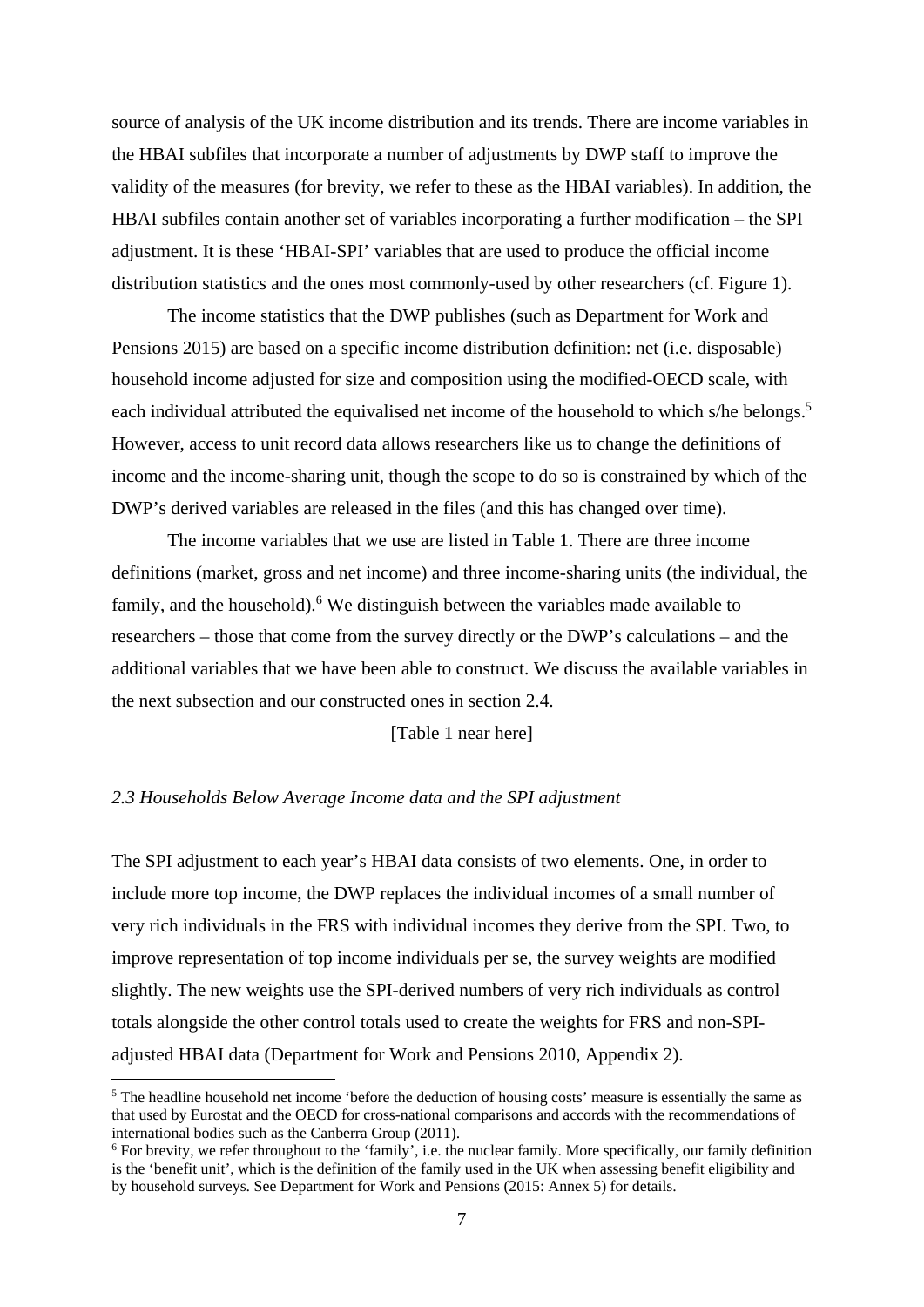To implement the first element, DWP staff derive annual income variables for each adult to match the SPI annual income definition.<sup>7</sup> They use four different high-income thresholds to determine an FRS individual's eligibility, depending on whether the individual is a pensioner or not, and whether resident in Great Britain or Northern Ireland. (This implies that individuals subject to the SPI adjustments are not necessarily the individuals with the highest incomes.) For example, in 2012/13, 'non-pensioners in Great Britain are subject to the SPI adjustment if their gross income exceeded £236,694 per year (£131,166 per year in Northern Ireland) and pensioners in Great Britain are subject to the SPI adjustment if their gross income exceeded £73,631 per year (£60,088 per year in Northern Ireland)' (Department for Work and Pensions 2014: 11).

The DWP adjusts the thresholds each year (see Appendix Table B1 for a list of all thresholds) and they have changed the adjustment rule slightly over time. Most notably, a change was introduced in 2009/10 to base 'the SPI adjustment methodology […] on adjusting a fixed fraction of the population rather than on adjusting the incomes of all those individuals with incomes above a fixed cash terms level. This should prevent an increasing fraction of the dataset being adjusted' (Department for Work and Pensions 2010: 242). The DWP introduced further change in 2009/10, basing the threshold for non-pensioners on net of tax income rather than gross income. SPI adjustment rules were also modified when the FRS expanded its coverage to also include respondents from Northern Ireland from 2002/03. (Previously, the data covered Great Britain only, i.e. England, Wales, and Scotland.)

The SPI adjustment method and its changes over time have resulted in the number of individuals in the HBAI subject to adjustment varying from year to year. Focusing on individuals aged 15 years or more (the population included in WTID analyses), between 45 and 175 individuals were subject to the SPI adjustment each year between 1994/95 and 2012/13, representing between 0.12% and 0.52% of the weighted adult population. See Appendix Table B2 for details.

Once an FRS individual eligible for the SPI adjustment is identified, his or her individual income is replaced by the average SPI income above the high-income threshold

<sup>&</sup>lt;sup>7</sup> Most FRS income questions ask about the amount last received (around the time of the interview) or the 'usual' amount, and also the period to which the payment refers. These variables are used to create consistent 'weekly' amounts pro rata – it is these that are in the HBAI subfiles. Because FRS interviews occur throughout the year, HBAI income values are also adjusted to a common date using a within-year price index to account for inflation. For the SPI adjustment (and for our derivations), these adjusted weekly amounts are multiplied by 365/7 to derive annual amounts (366/7 in leap years).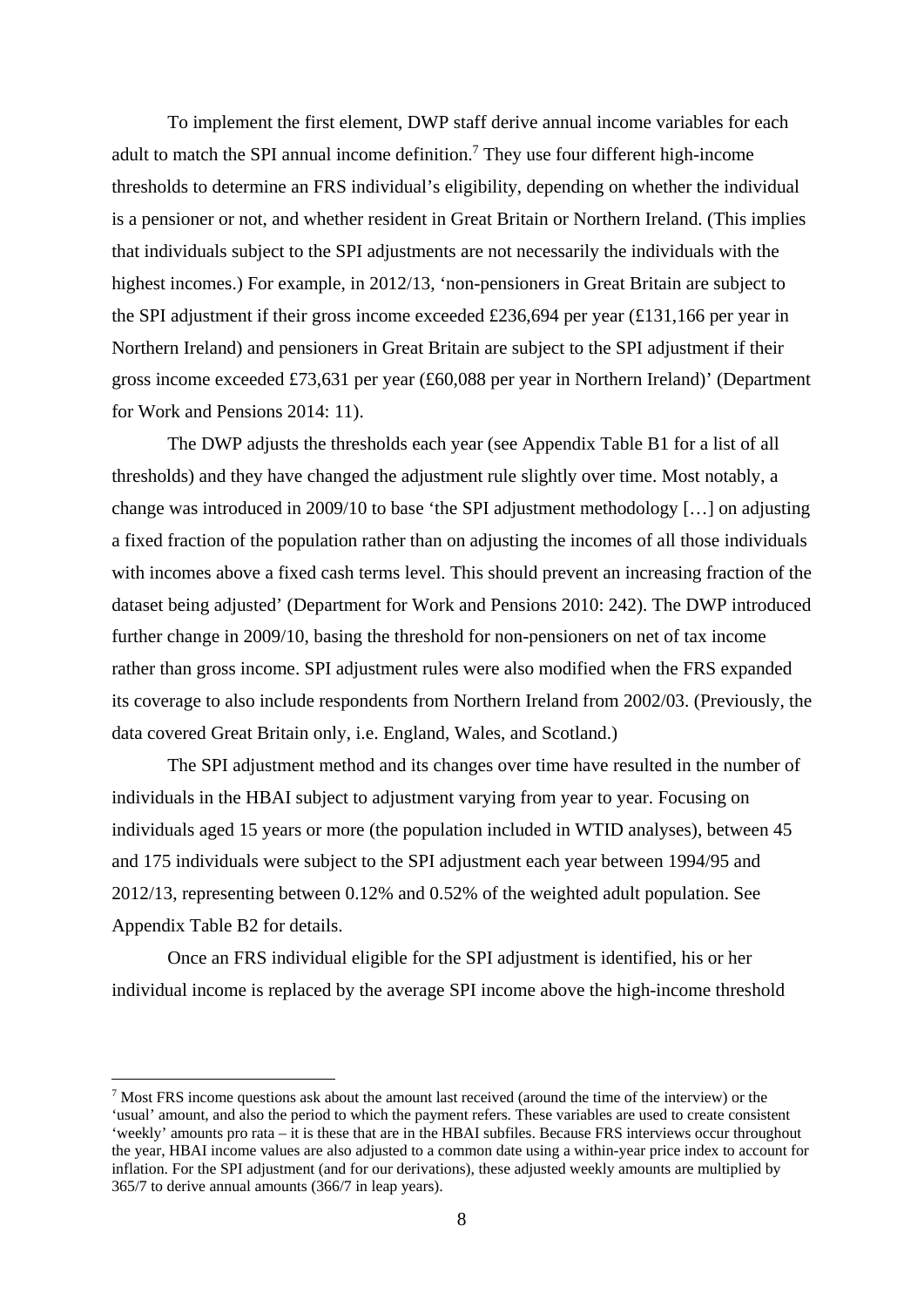among SPI respondents with the same pensioner-location status as the FRS individual.8 Because SPI data take longer to become available than the survey data, the SPI income values used for the adjustment for a given year are based on projections made by HMRC staff using SPI data from two years earlier. (The projection method is undocumented.)

After the individual-level income imputations, DWP statisticians recalculate incomes at the family (benefit unit) and household levels. The official income distribution statistics use these SPI-adjusted household income variables.

#### *2.4 Constructing the missing individual-level HBAI and HBAI-SPI variables*

Individual-level income variables are, for the most part, not available in the HBAI and HBAI-SPI public-use datasets: see Table 1. The exception is individual-level gross income, which is available but only from 2005/06. Here we explain how we constructed a full set of individuallevel market and gross income variables for the whole period.

The FRS documentation lists all income components that enter into the computation of each FRS income variable. By contrast, the HBAI subfile documentation is limited and does not explain the construction of all its new income variables.<sup>9</sup> However, some income components are provided in the files and we are able to reconstruct some of the HBAI and HBAI-SPI income variables by adding up the relevant components. For example, government transfers are provided for each income series so that it is possible to construct market income variables at all three income-sharing unit levels.

To obtain HBAI individual-level income variables, we proceed in two steps. From the FRS, we extract the share of family income accruing to each unit's adult member.<sup>10</sup> We do this separately for gross and market incomes. We then apply these shares to the HBAI family gross and market incomes to obtain our new HBAI individual gross and market income variables. Assuming that individuals' income shares within each family are left unchanged by the HBAI adjustments, this process ensures that the derived HBAI individual income series

<u>.</u>

<sup>&</sup>lt;sup>8</sup> Because of subsequent re-incorporation of individual-specific survey information after the SPI adjustment, SPI-adjusted individuals in the same group may not have exactly the same post-adjustment individual income in the HBAI-SPI data. For example, according to internal DWP documentation, 'we also add back in other deductions … but exclude personal pension payments … as these are not included in the SPI definition of net income. We also take out any housing benefit as this is arbitrarily allocated to the head of the benefit unit (BU) and does not necessarily constitute part of their individual income' (Gray 2007: 3).

<sup>&</sup>lt;sup>9</sup> For FRS details, see the documents accompanying Department for Work and Pensions, National Centre for Social Research and Office for National Statistics Social and Vital Statistics Division (2014). For HBAI subfiles details, see the documents accompanying Department for Work and Pensions (2013).<br><sup>10</sup> We do not make any change to children's incomes as careful examination revealed that children's incomes are

identical in the FRS and HBAI data.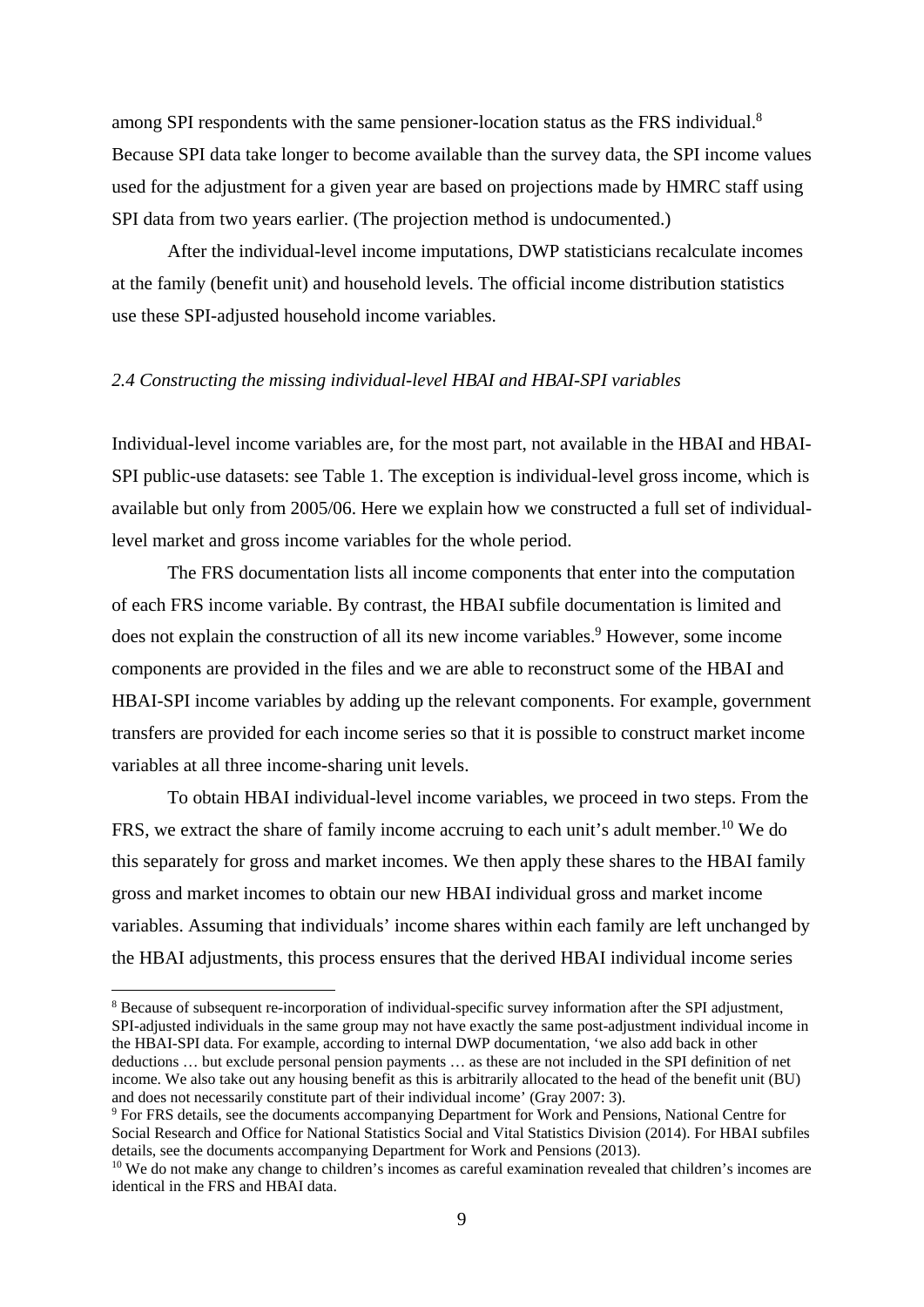are fully consistent with the HBAI family and household income data.<sup>11</sup>

Once we have obtained our HBAI individual-income series, the HBAI-SPI individual income series is derived from it. For all individuals in families not subject to the SPI adjustments we set individual gross and market incomes equal to the corresponding HBAI values for years before 2005/06.

For individuals in a family subject to the SPI adjustment, we start from the raw FRS individual gross and market income series rather than the HBAI series. This is because the HBAI-SPI individual income series available from 2005/06 onwards reveal that members of couples who are not subject to the SPI adjustment themselves but who belong to an SPIadjusted family, are assigned their FRS income rather than their HBAI income. We calculate the income change associated with the SPI adjustment as the difference between HBAI-SPI and FRS incomes at the family level for gross and market incomes respectively. We then identify individuals subject to the SPI adjustments and add the income change to their individual income. Before 1997/98 this is straightforward because individuals subject to the SPI adjustment within each family are explicitly identified in the HBAI subfiles. For 1997/98 onwards, we know only the number of individuals within each family subject to the SPI adjustment, and whether these individuals are pensioners or non-pensioners. If this is insufficient information to uniquely identify the individual subject to the SPI adjustment, we assume it is the individual with the largest FRS individual gross income who is subject to the SPI adjustment. In the few cases where both members of a couple are subject to the SPI adjustment, we assume equal sharing of the SPI adjustment. We ignore the post-SPI adjustment modifications made to individual incomes by DWP statisticians.

When we compare our derived variables and the actual SPI-adjusted variables, an exercise possible for 2005/06 and later years, we find that our approach allows us to accurately identify the individuals subject to the SPI adjustment with very few exceptions, and our methods yield a very close approximation to the actual SPI-adjusted variables. For the 1,105 individuals subject to SPI adjustments between 2005/06 and 2012/13, and the 939 partners of these individuals, the average difference between our derived gross income variables and their HBAI-SPI counterpart is £0.01 per week. The difference is greater than £4 in 66 cases only. In addition, we obtain almost exactly the same mean and median for gross

<u>.</u>

<sup>&</sup>lt;sup>11</sup> Although our assumption that income-shares of individuals within families are unaffected by HBAI adjustments is often violated, the deviations from this assumption only have minor effects in the sense that, for years when they can be compared, our SPI-adjusted income variables are very close to those created by the DWP (see below).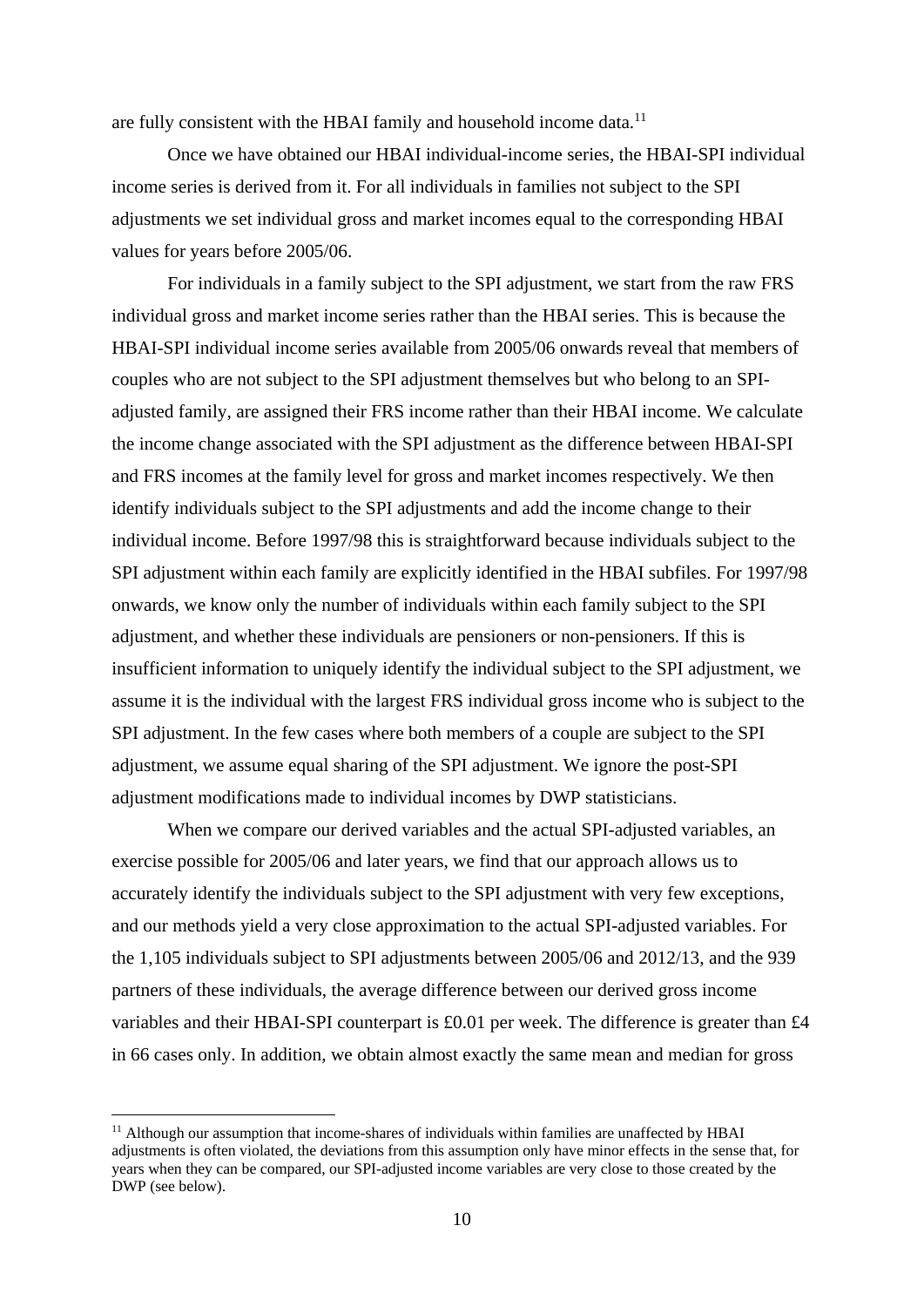and market incomes (Appendix Figure C1). $^{12}$ 

The DWP does not make individual-level net income variables available in the publicuse files and we are unable to derive them. There is no publicly-accessible tax-benefit microsimulation model like the DWP's that could do the requisite calculations for each year over the period we consider.

#### *2.5 Our HBAI-SPI2 adjustment*

1

Estimates of top income shares derived from HBAI-SPI data do not match the corresponding top income shares estimated by WTID from tax data, as we show below. This motivates our 'SPI2' adjustment to improve the top income coverage of the HBAI data.

In terms of the DWP's goals for the SPI adjustment of improving the quality of data on top incomes and combatting spurious volatility (see the Introduction), our strategy focuses on the first aim though with a different reference point (WTID estimates of top income shares rather than SPI ones). However, as we show below, our approach also reduces year-to-year volatility in estimates.

We derive our HBAI-SPI2 income variables for each fiscal year as follows. First, we rank individuals in the SPI unit record data by their pre-tax income. Second, we allocate individuals to income groups, with the size of each group equal to  $1/1000<sup>th</sup>$  of the total adult population shown by the WTID control total for the relevant year. Third, we calculate the average income for each income group. Next, we repeat the first and second steps with the HBAI data for the same year using our derived measure of (pre-SPI adjustment) HBAI individual gross income and the FRS grossing-up weights.<sup>13</sup> Finally, for each of the 100 top HBAI income groups (i.e. the top 10 per cent), we replace the individual-level HBAI incomes with the mean income of the corresponding group in the SPI.

This method ensures that total pre-tax (gross) income for the top 10 per cent – and for the 100 centile groups of the top 10% – is the same in the HBAI and in the SPI/WTID data. We also apply the same approach to derive SPI2-adjusted market income variables using group mean incomes from the SPI.14

 $12$  Our consistently estimated individual HBAI-SPI variables are available upon request.

<sup>&</sup>lt;sup>13</sup> In additional work (available from the authors), we re-estimated our inequality estimates using the HBAI-SPI grossing-up weights instead of the FRS ones. It has virtually no effect on our results, because the differences in the weights are small.

 $14$  This may not lead to a perfect match in the top 10 per cent total market income in the HBAI and in the SPI to the extent that SPI members of the top 10 per cent may differ depending on whether the ranking is based on gross or market income. In practice, however, the difference is likely to be minimal.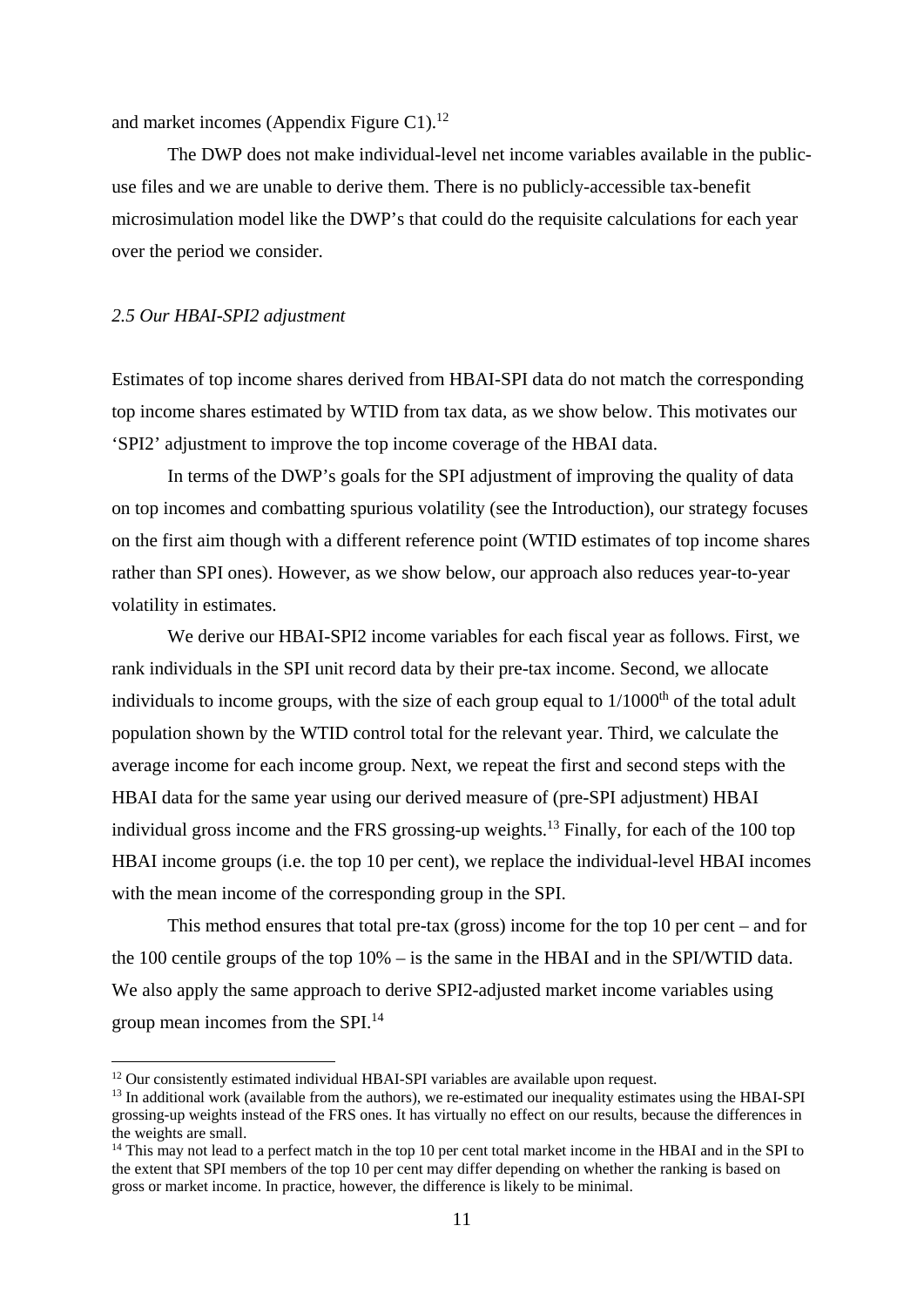Our use of 1,000 income groups and 100 SPI cell-means for imputation is a choice that reflects the balance of multiple considerations. For example, 1,000 is the minimum number of income groups required to replicate total SPI income for each 0.1% of the population. The more income groups we use, the better will the adjusted survey data be able to account for income differences within the richest groups in the SPI. However, there are far fewer individuals in the HBAI than in the SPI data. This means that HBAI individual grossing-up weights are relatively large (typically between 500 and 1,500), which imposes a limit to the number of income groups we can construct. There is also a limit to how far down the income distribution it is desirable to go for the implementation of this alternative SPI adjustment. The lower the individual income, the more important that non-taxable income is and this is likely to be better captured by the survey than by the tax data. There is a further practical reason why we stop at the top 10%: this is the largest top income group considered by the top incomes literature (and the WTID).<sup>15</sup>

Because the same SPI unit record data underlie both our HBAI-based data imputations and the WTID estimates, we ensure consistency in the total income of individuals in the top 10% of the distribution. Hence we will obtain the same top income shares from the two sources provided we use the same income and population control totals. For gross income, we can use either the income control total from the WTID or the internal HBAI control total (i.e. the weighted sum of individual incomes) and assess the difference it makes. However, when considering different income definitions – for instance, market income – we cannot use the WTID, which does not contain suitable income control totals for the UK. We therefore use internal HBAI control totals for these other income definitions.

By using the WTID estimates of the total adult population, we ensure that the number of individuals in the top 1 per cent is the same in the HBAI and in the WTID. However, WTID population controls are not available for alternative definitions of the incomereceiving unit such as the family or the household. Instead, we rely on the internal HBAI population control totals (the sum of the relevant grossing-up weights in each year). This approach slightly underestimates the size of the top income groups, and thus the top income shares, since between 1% (in recent years) and 6% (in early years) of the full UK adult population is not represented in the HBAI. This is because the FRS excludes homeless and institutionalized people as well as households containing a married adult whose spouse is

<u>.</u>

<sup>&</sup>lt;sup>15</sup> In additional work (available from the authors), we have imputed SPI cell-means to only the top  $\frac{1}{2}\%$  of survey incomes rather than the top 10%. (The former fraction roughly corresponds to the proportion of individuals with SPI-adjusted incomes.) Our qualitative results about inequality trends in this case are much the same as those reported below.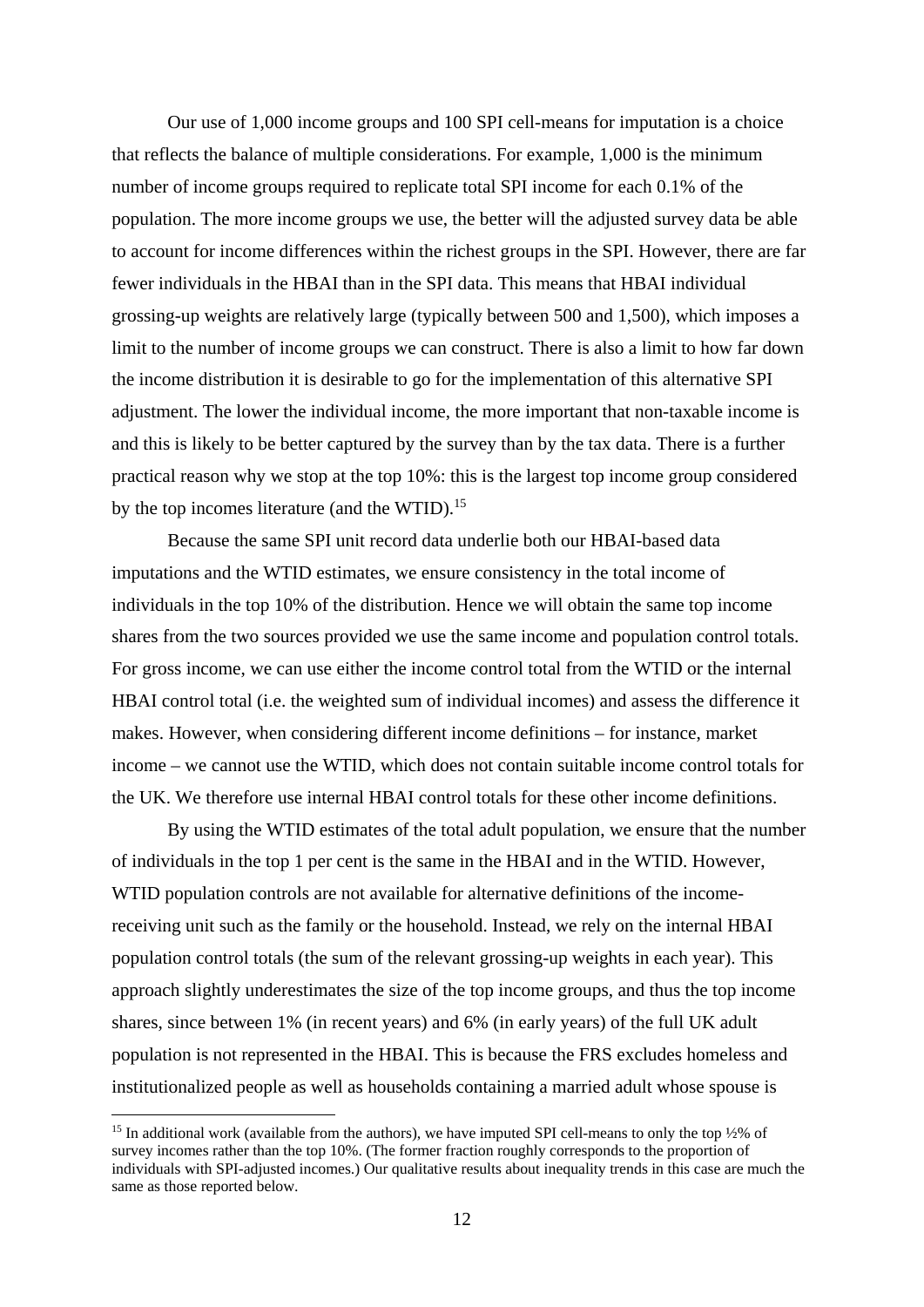temporarily absent and, before 2002/03, individuals living in Northern Ireland.

## **3. How well do survey-based estimates of top income shares match those from the WTID?**

By means of our cross-walk of income and income-sharing unit definitions, from standard HBAI ones to those corresponding to the ones used in the WTID (individual-level gross income for individuals aged 15 years or more), we are now able to compare like with like. In this section, we analyse how well the various survey data estimates of top income shares match those provided by the WTID.

 The first comparison is summarized in Figure 2, which shows estimates for the income shares of the top 1% for 1995/96 through 2010/11 derived using multiple data sources and definitions.16 The notes to the figure provide a key to the series acronyms used here and in later figures and tables.

The benchmark reference point in Figure 2 is the WTID series, the uppermost one. According to this, the top 1%'s share increases from around 11% in 1995/96 to 13.5% in 2000/01, is slightly smaller over the next four years, before increasing to around 15.5% in 2007/08.

There is a sharp fall in the top 1% share between 2009/10 and 2010/11. The Great Recession and its aftermath provide one obvious explanation but this conclusion must be treated with caution. A 50% top marginal rate of income tax was introduced in April 2010 (up from 40%), and the announcement and introduction of this tax rate provided incentives for high income tax payers to bring forward income to 2009/10 that would otherwise have been reported in 2010/11 income tax returns or possibly later years. This is the process of 'forestalling', discussed in more detail by HM Revenue and Customs (2012) and Cribb et al. (2012, 2013). This, and the unavailability of SPI data for 2008/09, make assessments of recent trends in the UK income distribution problematic for any measure calculated using data on top incomes, especially top income share statistics. We therefore focus our discussion on the estimates through to 2007/08.

[Figure 2 near here]

<u>.</u>

<sup>&</sup>lt;sup>16</sup> Our discussion here and later discusses point estimates of statistics; the focus is assessing differences associated with changing definitions and sources (non-sampling variation) rather than assessing the impact of sampling variability. However, for reference, we provide estimates of standard errors for all our inequality measures in Appendices F and G.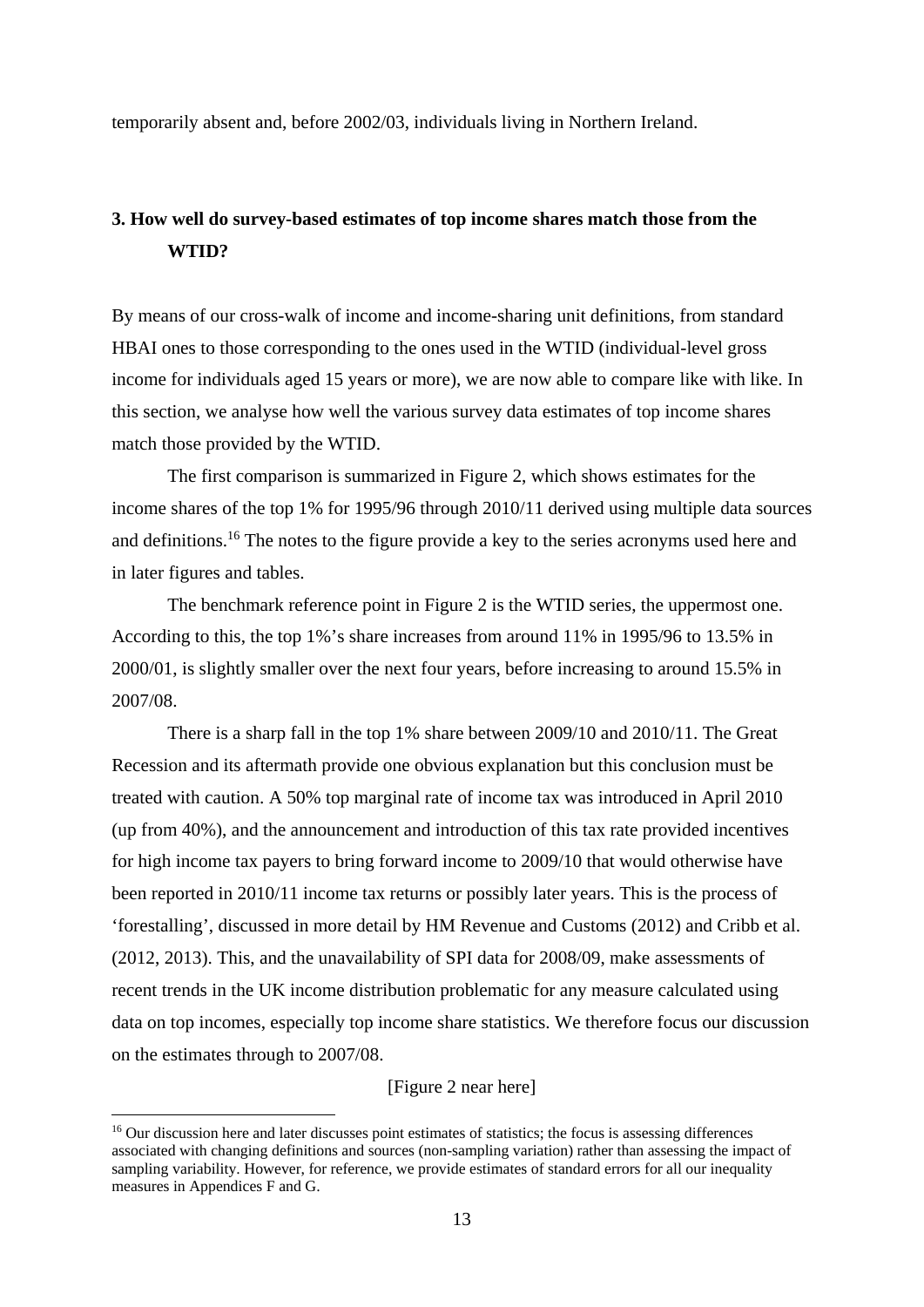The series shown in grey in Figure 2 refer to estimates based on the FRS and HBAI data, i.e. without SPI adjustments. These provide broadly similar estimates of levels and trends to each other, but compared to WTID series, the estimates are not only substantially lower in corresponding years but also fluctuate substantially from year to year. This is the 'spurious volatility' that the HBAI's producers aimed to offset by introducing the SPI adjustment.

The SPI adjustment is indeed successful in this respect: the HBAI-SPI series is much smoother than the two non- adjusted series and, in addition, the HBAI-SPI estimates are generally larger in each year as well. However, these estimates are distinctly smaller than the corresponding WTID ones. The differences range between around 1½ and 3 percentage points, with the larger differences more apparent in the mid- to late-2000s. For example, the WTID estimate of the top 1% share for 2007/08 is 15½% compared to the HBAI-SPI estimate of 12½ percent, i.e. around one-fifth smaller, which is a relatively large difference. Put differently, we provide UK evidence to support Atkinson, Piketty, and Saez's (2011) finding for the USA that household survey estimates do not fully capture the rise in inequality shown by tax data (see the Introduction).

Do our HBAI-SPI2 estimates of the share of the top 1% do better? Look at Figure 3 which shows the WTID and HBAI-SPI series (as in Figure 2) plus two HBAI-SPI2 series. The first uses the WTID population and income controls, and SPI-derived values for the top 10% of individuals in the HBAI as discussed in Section 2. This is the series labelled 'HBAI-SPI2 individual gross income (WTID controls)'. The second series uses the same SPI values for the top 10% of individuals in the HBAI (the same numerator), but uses HBAI-estimated population-weighted total gross income in the denominator. The HBAI-SPI2 series with WTID controls is virtually identical to the WTID series (by construction). The HBAI-SPI2 series using HBAI population weights does less well but does much better than the HBAI-SPI series: it is much closer in levels and trends to the WTID series. Put differently, the use of the internal HBAI control totals rather than the WTID ones leads to an under-estimation of the income share of the top 1% by around one percentage point, but the trends are similar.<sup>17</sup>

[Figure 3 near here]

<sup>&</sup>lt;sup>17</sup> For more information about differences between WTID and internal HBAI control totals, see Appendix D. Figure D1 summarizes differences in denominators, and shows that the increasing gap between WTID and HBAI-SPI2 total income between 2001/02 and 2004/05 largely explains the increasing gap over this period between top 1% income shares based on WTID and HBAI control totals. In contrast, differences in population control totals in the WTID and HBAI adult populations do not appear to play an important role in explaining differences in top income shares (Figure D2).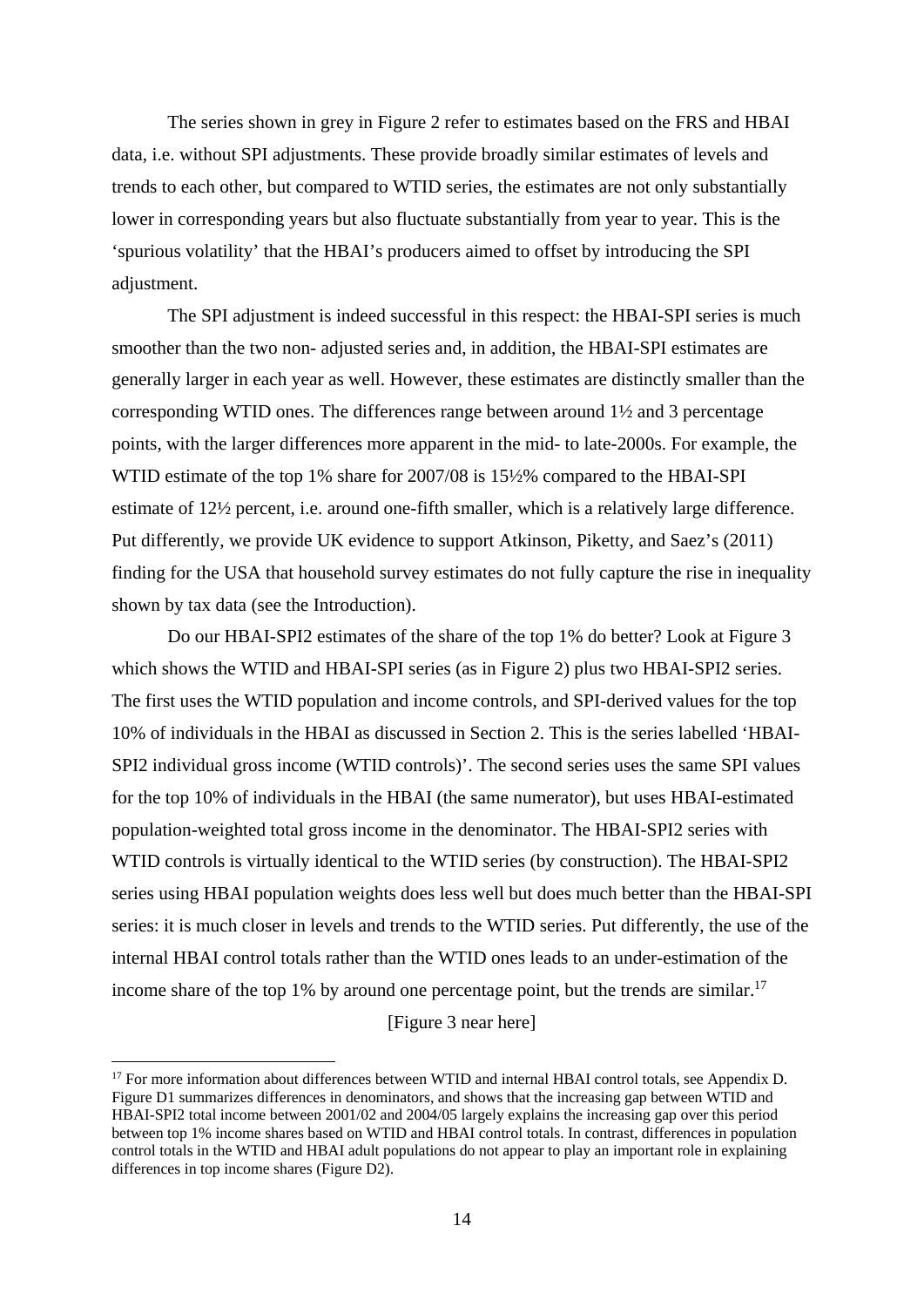The close match between estimates based on HBAI-SPI2 data with WTID controls and the WTID estimates is also found if we examine different top income share statistics. See Appendix Figures E1 and E2 for comparisons of series for the top 0.1%, top 10% to top 5%, and top 5% to top 1% income groups.

We have demonstrated that our HBAI-SPI2 data are able to almost exactly capture WTID levels and trends based on the SPI unit record data when we use WTID population controls and it does a reasonable job of doing so even when we use internal HBAI population totals. It is the latter that we use in the next two sections for the reasons given earlier.

## **4. Using our combined (HBAI-SPI2) data for better cross-national comparisons of top incomes in the UK and USA**

The top incomes literature employs only tax record data and is therefore limited to looking at distributions of taxable income among tax units. Because the definitions of the tax unit and taxable income differ across countries, there are potential comparability problems for crossnational comparisons of top income shares. By exploiting the flexibility of household survey data and using cross-walked definitions, we can address this issue.

We illustrate this lesson with the UK-US comparison summarized in Figure 4. The first top 1% income share series is taken from the WTID estimates for the USA, based on the estimates of Piketty and Saez (2003, 2008) and subsequent updates. Reflecting US personal tax administration, the WTID estimates refer to taxable market income and the incomesharing unit is the family. We focus on the US top income series that exclude taxable realized capital gains, since realized capital gains are not included in the UK series.<sup>18</sup>

Figure 4 shows that the share of market income held by the top 1% of US families – the series labelled 'US family market income' – increased from around 13.5% in 1995 to around 16.5% in 2000 before falling over the recession years of the early-2000s. The share then reached a peak of just over 18% in 2007, just before the Great Recession hit the USA. Shares then declined over the next two years but started to recover in 2010/11.

#### [Figure 4 near here]

In the top incomes literature, these US estimates of levels and trends are often compared with the WTID estimates for the UK discussed earlier: see the substantial review

<sup>18</sup> See Armour, Burkhauser, and Larrimore (2013, 2014) for discussions of the relative merits of including or excluding taxable realized capital gains in measures of income.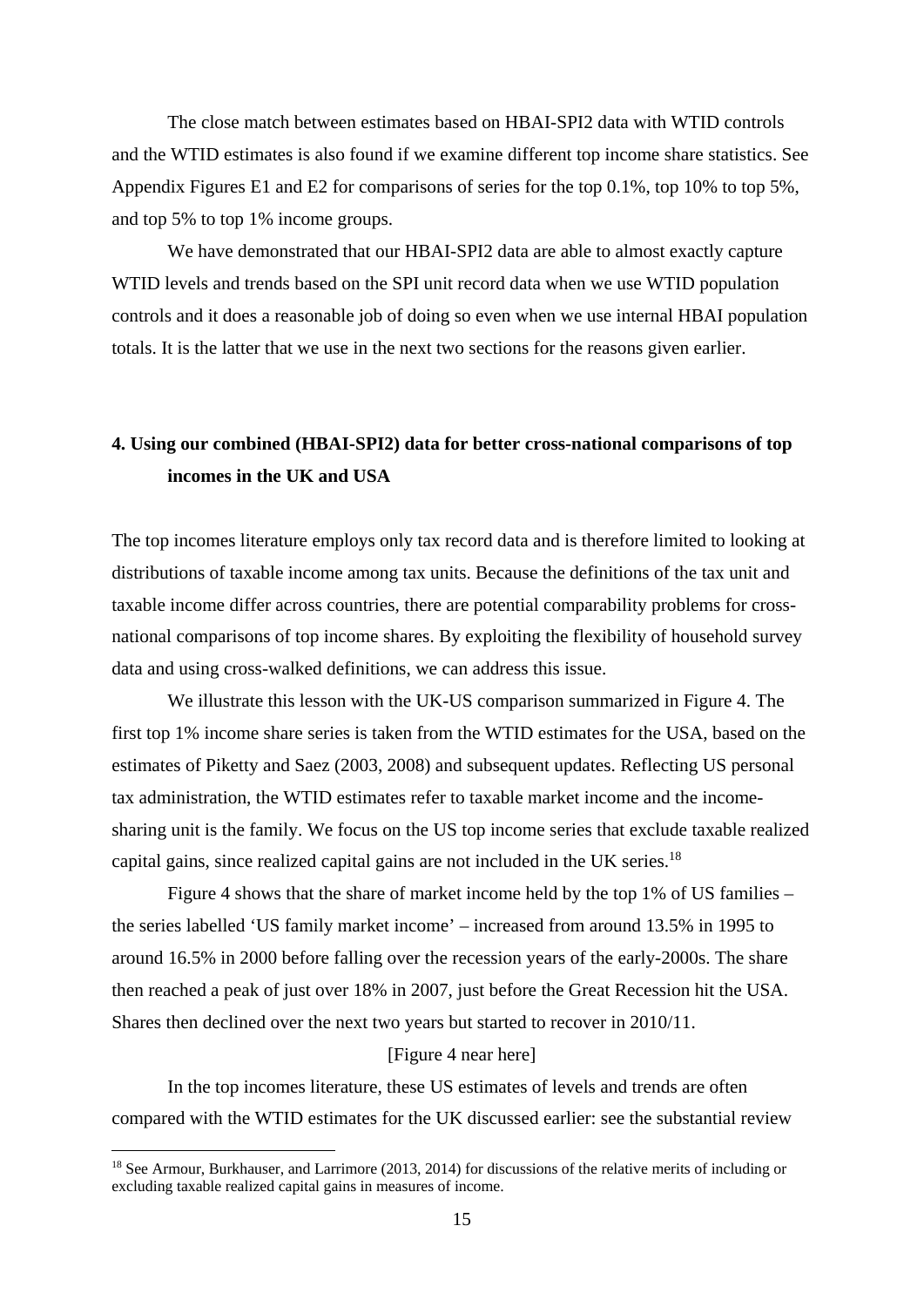articles by Atkinson, Piketty and Saez (2011) as well as Roine and Waldenström (2015), for example. This UK series refers to gross income and the sharing unit is the individual adult. According to the WTID series, top 1% income shares are substantially lower in the UK than in the USA, but follow approximately the same trend though 2007.

When we cross-walk our UK survey data from a gross income definition to a market income definition (moving from the series labelled 'individual gross income' to the one labelled 'individual market income'), the estimated top 1% share increases by around 2 percentage points each year, a relatively large change.<sup>19</sup> On the other hand, if we shift to the family but retain the gross income definition, estimated top 1% shares fall by about 1 percentage point or slightly more: look at the 'family gross income' series.

The UK definition that is most comparable with the US one is the distribution of market income among families (the 'family market income' series). Figure 4 shows that the net result of using this series rather than the 'individual gross income' one is only a relatively small increase in the share of income held by the top 1%. The reason is that the two definitional changes not only go in opposite directions but almost completely offset each other.

This robustness in the cross-national comparison is not necessarily the general rule. See the series for the top 0.1%, top 5% to 1%, and top 10% to 5% shares presented in Figures 5 to 7 in the same format as Figure 4. The further up the distribution the shares refer to, the more important is the shift from an individual to a family definition of the tax unit and the less important is the shift from gross to market income (at the very highest top income ranges almost all income is market income). When we focus on the top 0.1%, our 'UK family gross income' estimates are smaller than the 'UK individual gross income' estimates (Figure 5). At the lower top income ranges not only are the estimates from the 'UK family market income' series greater than the 'UK individual gross income' estimates, they are greater than the corresponding estimates for the USA (Figures 6 and 7).

#### [Figures 5–7 near here]

The other series shown in Figures 4 to 7 allow us to examine what happens to top income shares if definitions are employed that are the norm in income distribution analysis based on household survey data. It has long been argued that the appropriate income-sharing unit is the household, that nominal incomes should be adjusted to account for differences in household size and composition using an equivalence scale, and that distributional statistics

 $19$  The UK estimate is slightly larger than its US counterpart in 2009/10 but we give little weight to this finding because of the forestalling problem discussed earlier.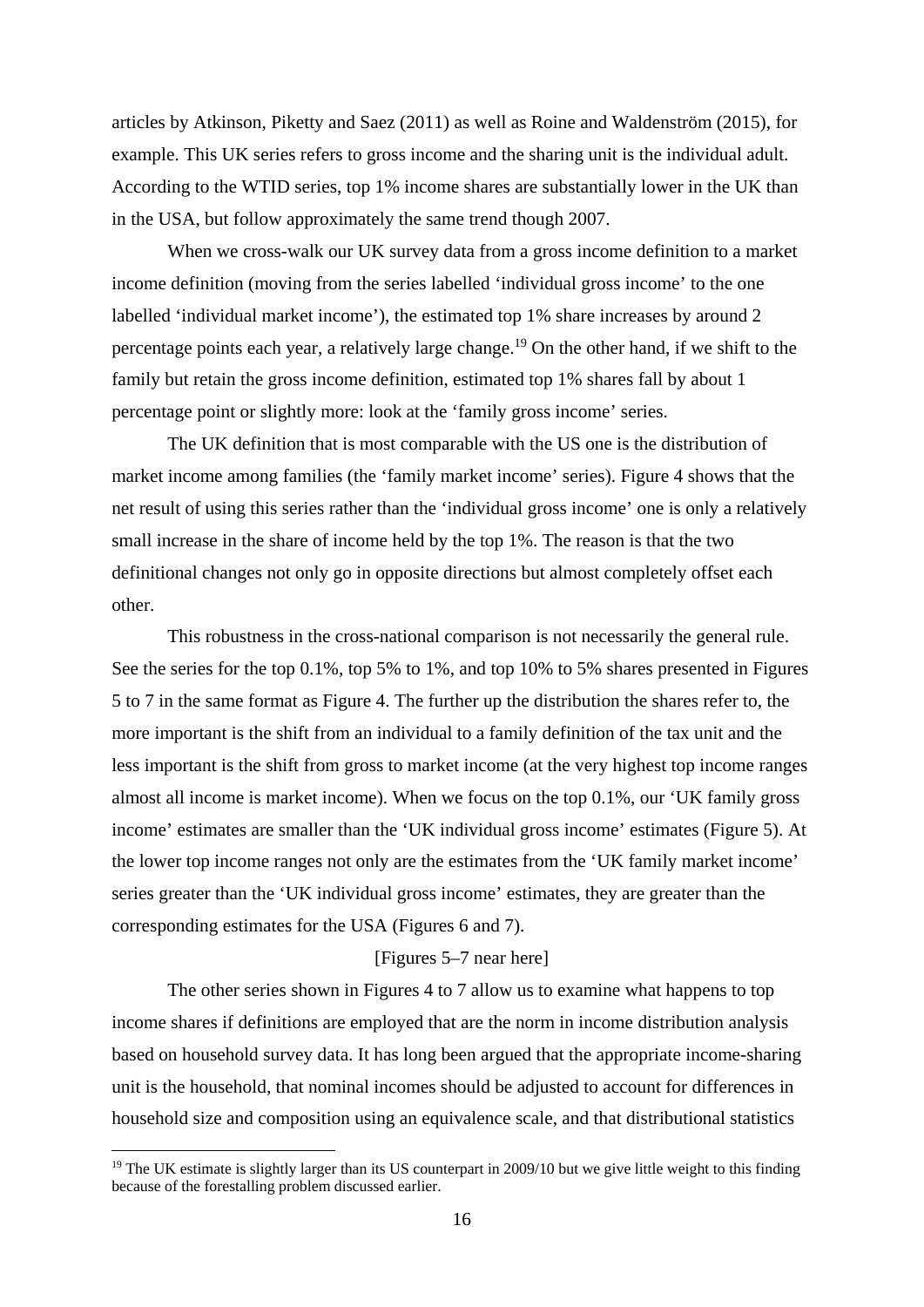relate to all individuals in the population. Burtless (2015) criticizes the definitions used in the top incomes literature on these grounds. More generally, see the case for the conventional survey definitions made by, inter alia, Gottschalk and Smeeding (1997), d'Ercole and Förster (2012), and the influential Canberra Group (2011).

Our 'UK household gross income' and 'UK equivalised household gross income' series show that once these factors are taken into consideration the share of income held by the top 1% of individuals is substantially reduced relative to the 'UK individual gross income' series which employs the definitions used in the top incomes literature. This finding is unsurprising since households are institutions that enable individuals to pool and share income, and larger households benefit from economies of scale relative to smaller-sized ones.

Although estimates of top income share levels are sensitive to the choice of definition of income and income sharing-unit, Figures 4 to 7 shows that estimates of trends are similar. All of the UK series move closely in parallel with each other. This finding echoes that of Lakner (2014) who showed that US top income share trends were similar when various adjustments were made for tax unit size.

#### **5. Using our combined (HBAI-SPI2) data to summarize inequality differently**

The very nature of tax return data means that inequality is summarized using top income share estimates, and the shares refer to incomes above the  $90<sup>th</sup>$  percentile. By contrast, most of the survey-based income distribution literature summarizes inequality using indices such as the Gini coefficient that take account of income differences throughout the full income range. A further advantage of our survey-based approach is that we can calculate these measures in addition to top income shares, and see the extent to which they move in tandem with top income shares. $20$ 

In Figure 8 we compare Gini coefficient estimates based on HBAI-SPI and HBAI-SPI2 data, and for both gross and market income definitions. The sharing unit is the household throughout, and estimates refer to all individuals (including those aged less than 15). The figure shows unsurprisingly that market income is more unequally distributed than

<sup>&</sup>lt;sup>20</sup> This is relatively unexplored territory. Leigh (2007) examined the association between movements in top income shares and Gini coefficients using a country panel data set for 13 rich countries, finding a positive but far from perfect correlation between the two measures. Our country case study approach allows us to examine in more detail (for the UK) when and how trends differ for the two measures and, moreover, the sources of any divergence in trends.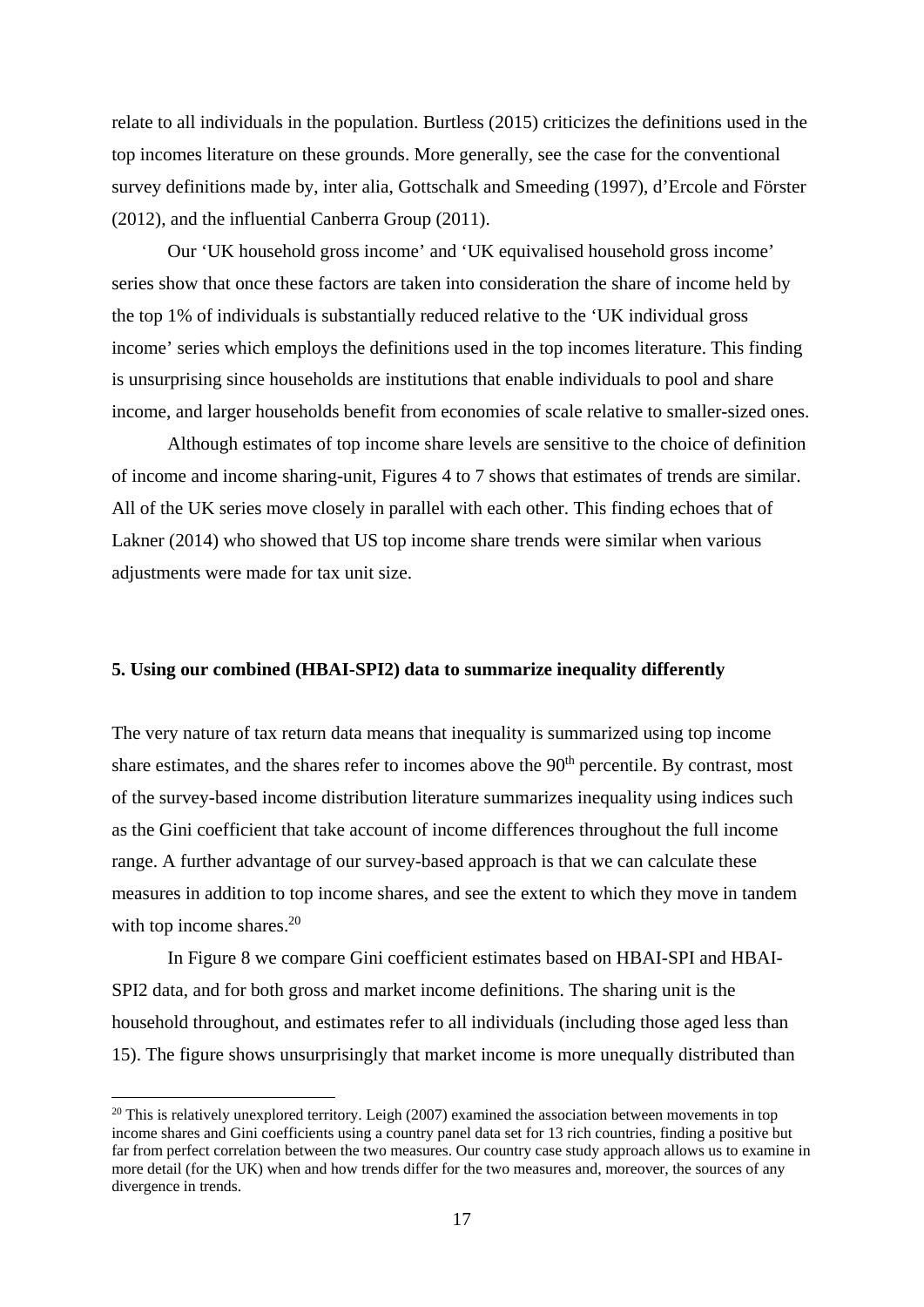gross income (the latter includes redistributive government transfers), regardless of which series is employed. Also unsurprising is that the Gini coefficients are larger for the HBAI-SPI2 series than for the HBAI-SPI in corresponding years, since the HBAI-SPI2 data capture top incomes better.

What is also of particular interest is the more marked increase in the Gini coefficient between 2004/05 and 2007/08 – reflecting better capture of the rise in top income shares over this period. The bottom series, in grey, is the HBAI-SPI series for household net income. This corresponds to the series reported in the official HBAI statistics (see also Figure 1).<sup>21</sup> These Gini estimates are some 4 to 5 percentage points lower than their gross income counterparts but the trends are similar.

#### [Figure 8 near here]

Table 2 extends our comparisons of the HBAI-SPI2 and HBAI-SPI data by comparing the growth in equivalised household gross income at different points in the income distribution, from the bottom to the top. Unsurprisingly, there is very little difference between datasets in estimated income growth for the bottom 90% of the distribution since the adjustments incorporated to both series focus on the richest individuals. However, the HBAI-SPI2 data show higher income growth than the HBAI-SPI for individuals between the 91<sup>st</sup> and 95<sup>th</sup> percentiles and those between the 96<sup>th</sup> and 99<sup>th</sup> percentiles, and substantially greater income growth for the top 1% (102% versus 76%). Interestingly, there is virtually no difference in estimates of the change in the median across the datasets. Differences are slightly more pronounced for the mean (35% versus 31%) and they appear to be driven by a divergence in income growth in the final subperiod (4% versus 6% between 2004/05 and 2007/08).

#### [Table 2 here]

We now expand the comparisons between data sets by looking at additional inequality indices. In addition to the Gini coefficient, we consider the mean logarithmic deviation (MLD), the Theil index, and half the squared coefficient of variation. These are members of the generalized entropy family of indices, with sensitivity parameters 0, 1, and 2 respectively. The larger the parameter, the more sensitive is the index to income differences at the top of the distribution relative to those in the middle or at the bottom (the Gini coefficient and MLD are middle-sensitive indices). Table 3 shows inequality levels for four years between 1995/96 and 2007/08 and changes over periods between those years. Again, the distributions refer to

<u>.</u>

 $21$  Recall that we cannot derive individual net income variables: see section 2.4.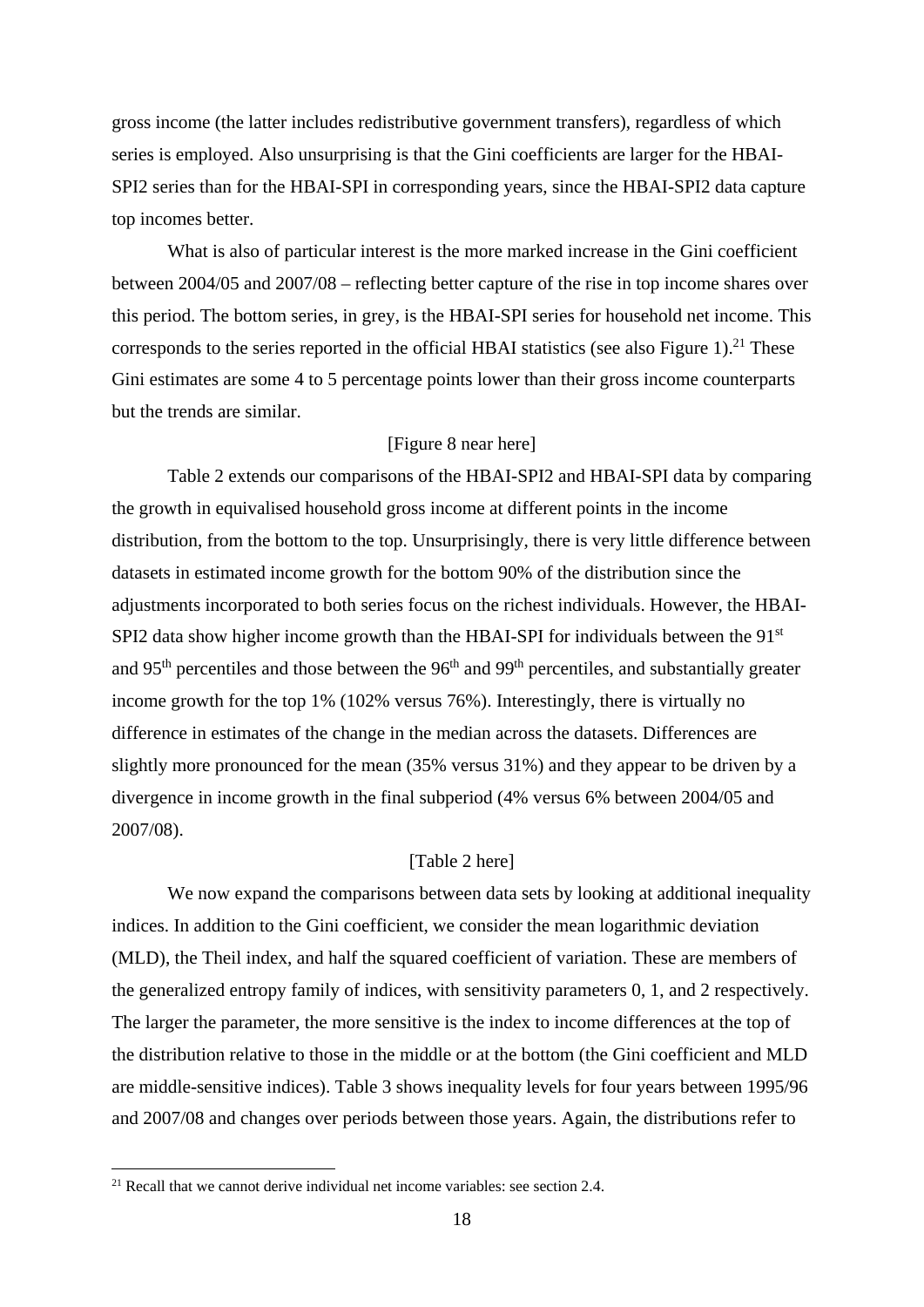equivalised household income among all individuals, with gross income series for HBAI-SPI2 and HBAI-SPI, and a net income series for the latter only. Period-specific changes are quite similar for HBAI-SPI gross and net definitions; the main contrast is between the differently-adjusted gross income series. The exception is the period 1995/96 to 2001/02 when, for each index, all income definitions show similar inequality increases.

The Gini coefficient for the HBAI-SPI2 data is greater than the HBAI-SPI data for both 1995/96 and 2007/08, as is the percentage change between those two years (10% versus 7%). Moving to the other three indices, we see again that the level of inequality is greater in the HBAI-SPI2 data. However, the more top-sensitive is the index (as we move down the panels in the table), the larger is the measured increase in inequality. For example, the increase between 1995/96 and 2007/08 in half the coefficient of variation squared according to the HBAI-SPI2 data is much larger than the increase according to the HBAI-SPI data (140% versus 50%). We know from the WTID estimates that the concentration of incomes at the very top increased substantially over the period as a whole according to the top income shares (cf. Figure 1 and 3), and the more comprehensive top-sensitive indices are also picking this up. (The subperiod changes – inequality rise, fall, and rise again – are also similar.) In short, the more that the survey data are adjusted to better capture top incomes, the greater is the effect on inequality that is observed.

[Table 3 near here]

#### **6. Summary and Conclusions**

Exploiting the flexibility provided by access to unit record household survey data, notably the ability to cross-walk between different sets of definitions so that like is compared with like, we have provided the most extensive comparison of UK inequality estimates derived from survey and income tax data. In addition, we have shown how, with reconciled definitions, the two data sources can be combined to yield better estimates of UK inequality levels and trends. We have also examined the consequences of using inequality indices that account for income differences throughout the income range, unlike top income share measures.

Our results, based on the reconciled and combined data, highlight that the magnitude of the estimated increase in inequality, especially between 2004/05 and 2007/08, depends on whether the index is middle- or top-sensitive. Nonetheless, all inequality indices show a greater increase in inequality over the period than do the estimates reported in the official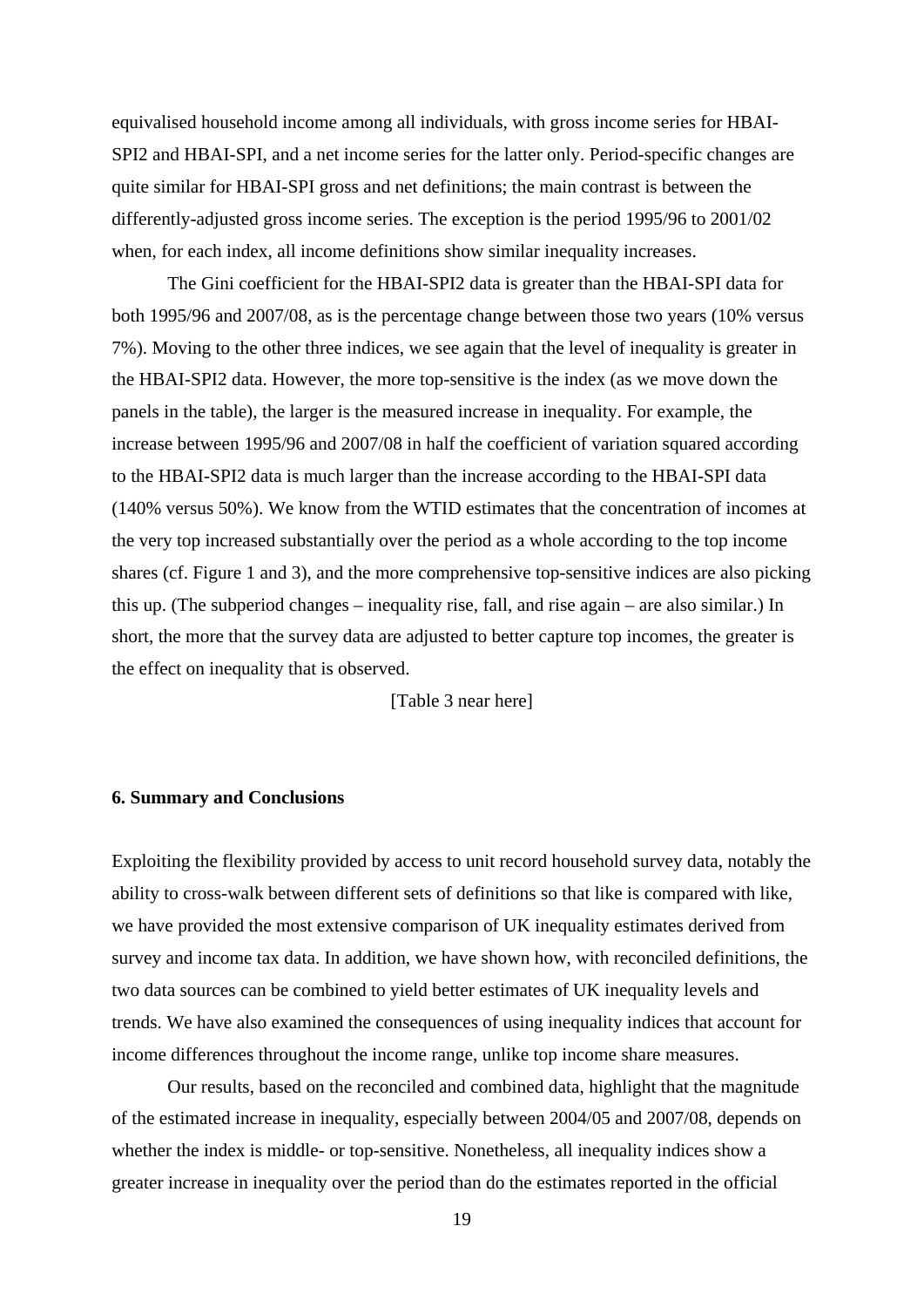income distribution statistics.

1

The flexibility of unit record survey data also allows us to employ different definitions of income and the income-sharing unit. We have shown how we can improve the comparability of cross-national comparisons. With UK definitions cross-walked to the definitions underlying the US top income share series, we have shown that conclusions about transatlantic differences in top income shares depend on which top income group one looks at.

More generally, we have shown that it is possible to adjust household survey data to take better account of their non-coverage of top incomes, as long as one has access to tax return data for top income groups.<sup>22</sup> The official income distribution statistics in the UK have long exploited this possibility using their SPI adjustment, and we have shown with our SPI2 adjustment that it is possible to take even greater account of top incomes.

One advantage of our data combination approach relative to the DWP's is that we exploit the well-known WTID estimates based on tax return data to provide a benchmark. The accuracy of this benchmark is conditional on the reliability of the estimates of the population and income control totals that the WTID employs. Assessment of these would be a valuable topic for further research, with pay-offs for the top incomes literature as well as for survey-based approaches like ours.

A second advantage of our approach is that it is simpler than the DWP's. It does not use group-specific cell-means to do the 'SPI adjustment', no stratification groups need be defined, and there is no need for any SPI-based projections as currently employed. Given our interest in improving inequality estimates, we seek better coverage of high incomes – regardless of who has them. Individuals with the top incomes in some stratification groups are not in the top income group for the population as a whole.

Arguably the DWP's current SPI adjustment is fit for purpose, because the principal focus of its official HBAI reports is the prevalence of low income with assessments based on low income cut-offs equal to fractions of median income (not fractions of mean income). Estimates of median-based cut-offs and of low income prevalence are likely to be insensitive to variations in the nature of SPI adjustment employed, ours included.

The problem with this argument is that it fails to recognise that the DWP's HBAI

 $^{22}$  An alternative approach is to calculate summary inequality measures separately for the very rich using tax data and for the rest of the population using survey data and then combine the summary measures (rather than, as here, combining the data and calculating the inequality measure from these). See e.g. Atkinson (2007), Alvaredo (2011), and Jenkins (2015). Of course, this approach also requires like for like definitions in both sources.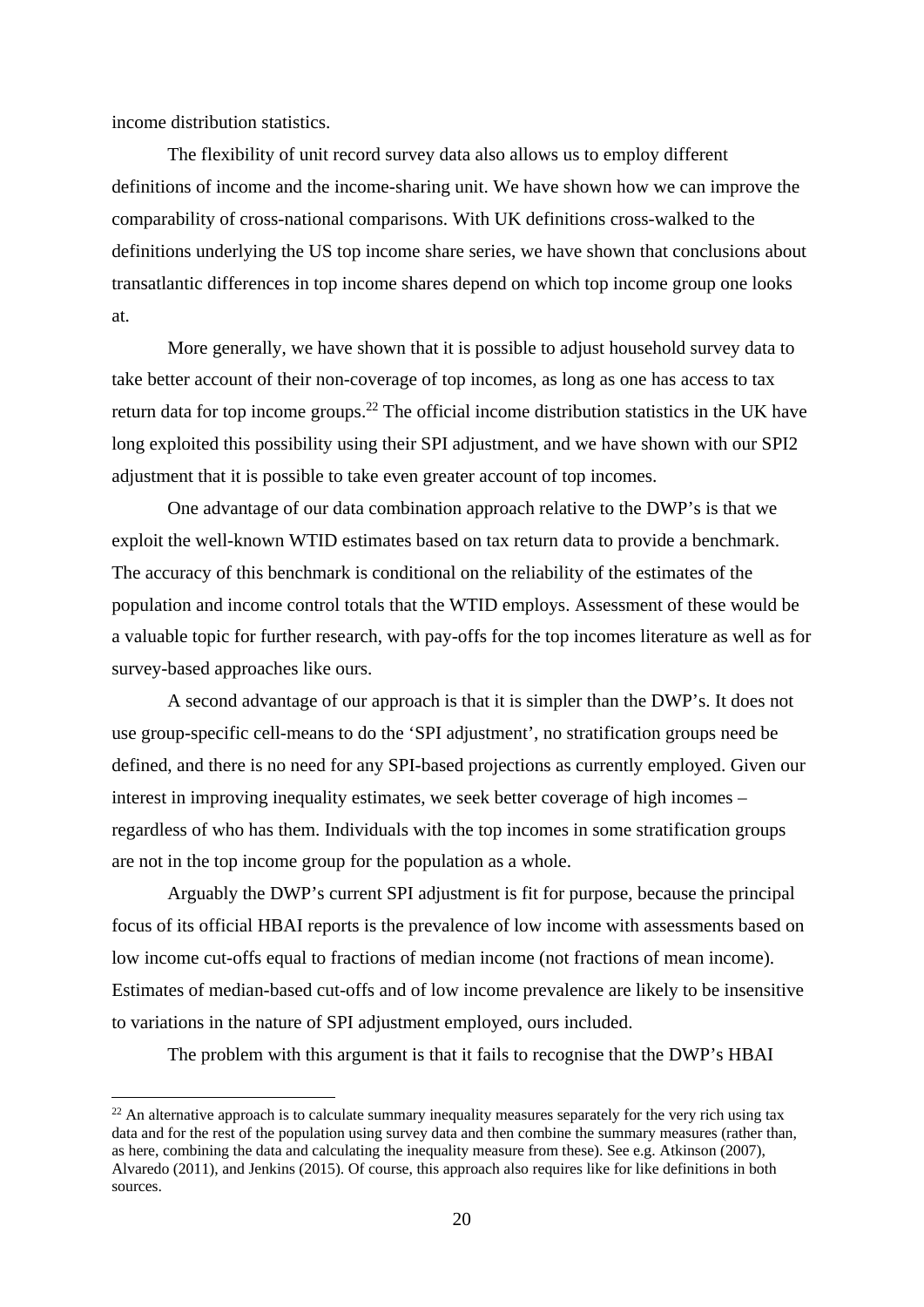survey-based data are also the most commonly-used source for assessing inequality in the UK. Survey data are also employed in most other countries for the same purpose, and for cross-national comparisons. But household surveys in all countries are subject to undercoverage of top incomes. We therefore hope that our reconciled and combined data approach will stimulate further research on how to take better account of top incomes in inequality assessments.

#### **References**

- Alvaredo, F. (2011). A note on the relationship between top income shares and the Gini coefficient. *Economic Letters*, 110 (3), 274–277.
- Alvaredo, F., Atkinson, A. B., Piketty, T., and Saez, E. (2013). The top 1 percent in international and historical perspective. *Journal of Economic Perspectives*, 27 (3), 3– 20.
- Alvaredo, F., Atkinson, A. B., Piketty, T., Saez, E. (2015). The World Top Incomes Database. http://g-mond.parisschoolofeconomics.eu/topincomes/. Accessed Day Month Year.
- Armour, P., Burkhauser, R. V. and Larrimore, J. (2013). Deconstructing income and income inequality measures: a crosswalk from market income to comprehensive income. *American Economic Review*, 101 (3), 173–177.
- Armour, P., Burkhauser, R. V., and Larrimore, J. (2014). Levels and trends in United States income and its distribution: a crosswalk from market income towards a comprehensive Haig-Simons income measure. *Southern Economic Journal*, 14 (2), 271–293.
- Atkinson, A. B. (2005). Top incomes in the UK over the twentieth century. *Journal of the Royal Statistical Society*, *Series A*, 168 (2), 325–343.
- Atkinson, A. B. (2007). Measuring top incomes: methodological issues. In: A. B. Atkinson and T. Piketty, (eds), *Top Incomes over the Twentieth Century: A Contrast Between Continental European and English-Speaking Countries*. Oxford: Oxford University Press.
- Atkinson, A. B. (2012). UK estimates of top income shares 2009-2010: Revised note on methods, World Top Incomes Database Methodological Notes, 12 April 2012.
- Atkinson, A. B. (2015). *Inequality. What Can Be Done?* Cambridge, MA: Harvard University Press.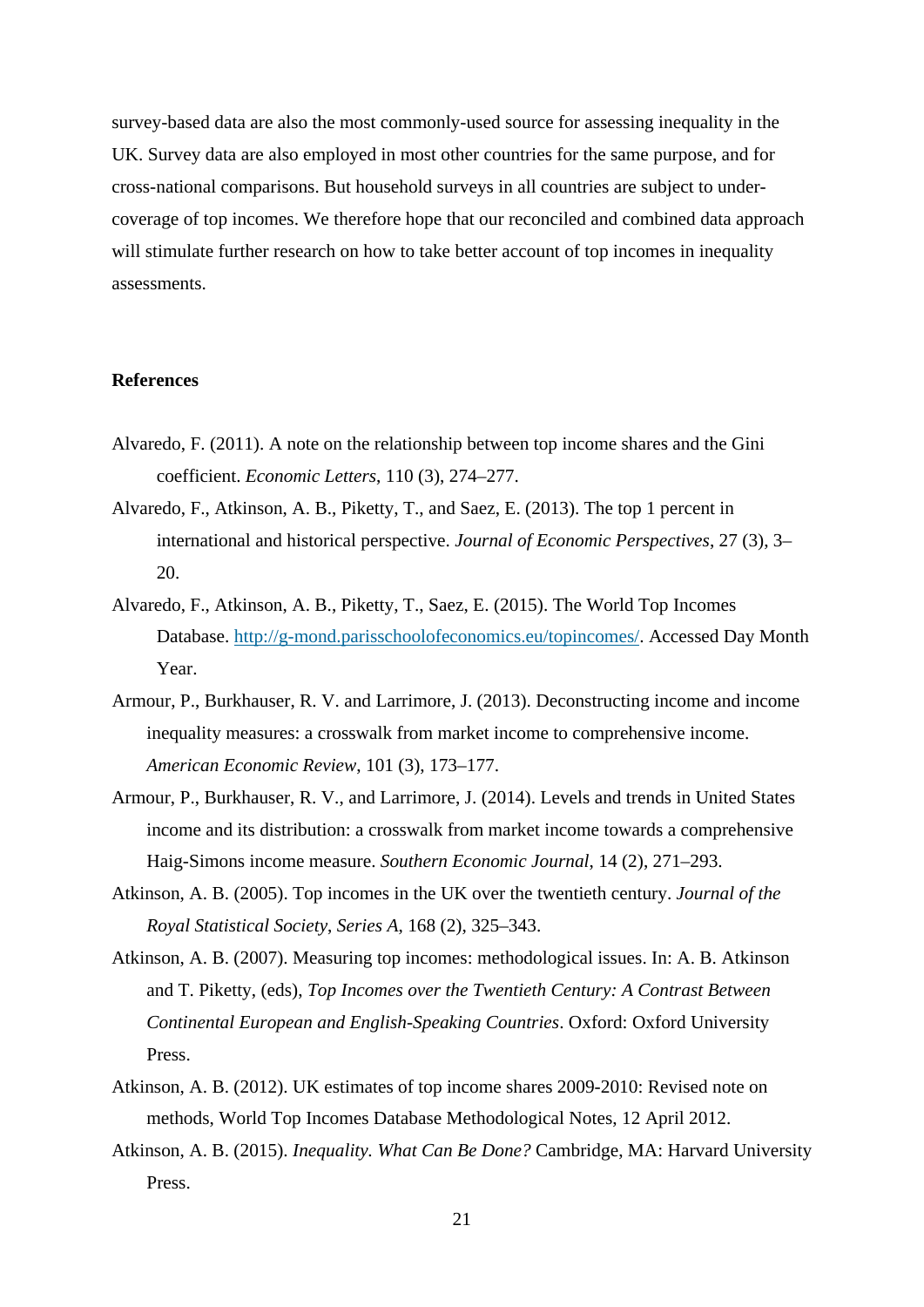- Atkinson, A. B. and Brandolini, A. (2001). Promises and pitfalls in the use of secondary data sets: income inequality in OECD countries as a case study. *Journal of Economic Literature* 39 (3), 771–799.
- Atkinson, A. B. and Ooms, T. (2015). UK estimates of top income shares 2012/2013: Note on methods, World Top Incomes Database Methodological Notes, 25 March 2015.
- Atkinson, A. B., and Piketty, T. (eds). (2007). *Top Incomes over the Twentieth Century: A Contrast Between Continental European and English-Speaking Countries*. Oxford: Oxford University Press.
- Atkinson, A. B., Piketty, T., and Saez, E. (2011). Top incomes in the long run of history. *Journal of Economic Literature*, 49 (1), 3–71.
- Belfield, C., Cribb, J., Hood, A., and Joyce, R. (2015). *Living Standards, Poverty and Inequality in the UK: 2015*. Report 107. London: Institute for Fiscal Studies. http://www.ifs.org.uk/publications/7878
- Brewer, M., Sibieta, L., and Wren-Lewis. S. (2007). *Racing Away? Income Inequality and the Evolution of High Incomes*. Briefing Note 76. London: Institute for Fiscal Studies. http://www.ifs.org.uk/bns/bn76.pdf
- Burtless, G. (2015). Review of Thomas Piketty's Capital in the Twenty-First Century. *Journal of Policy Analysis and Management*, 34 (3), 719–727.
- Canberra Group (2011). *Handbook on Household Income Statistics*, second edition. Geneva: United Nations Economic Commission for Europe.
- Cribb, J., Joyce, R., and Phillips, D. (2012). *Living Standards, Poverty and Inequality in the UK: 2012*. Commentary C214. London: Institute for Fiscal Studies. http://www.ifs.org.uk/comms/comm124.pdf
- Cribb, J., Hood, A., Joyce, R., and Phillips, D. (2013). *Living Standards, Poverty and Inequality in the UK: 2013*. Report R81. London: Institute for Fiscal Studies. http://www.ifs.org.uk/comms/r81.pdf
- d'Ercole, M. M., and Förster, M. (2012). The OECD approach to measuring income distribution and poverty: strengths, limits and statistical issues. In: D. J. Besharov and K. A. Couch (eds.), *European Measures of Income and Poverty: Lessons for the U.S.* New York: Oxford University Press, 27–58.
- Department of Social Security (1996). *Households Below Average Income. Methodological Review. Report of a Working Group*. London: Department of Social Security.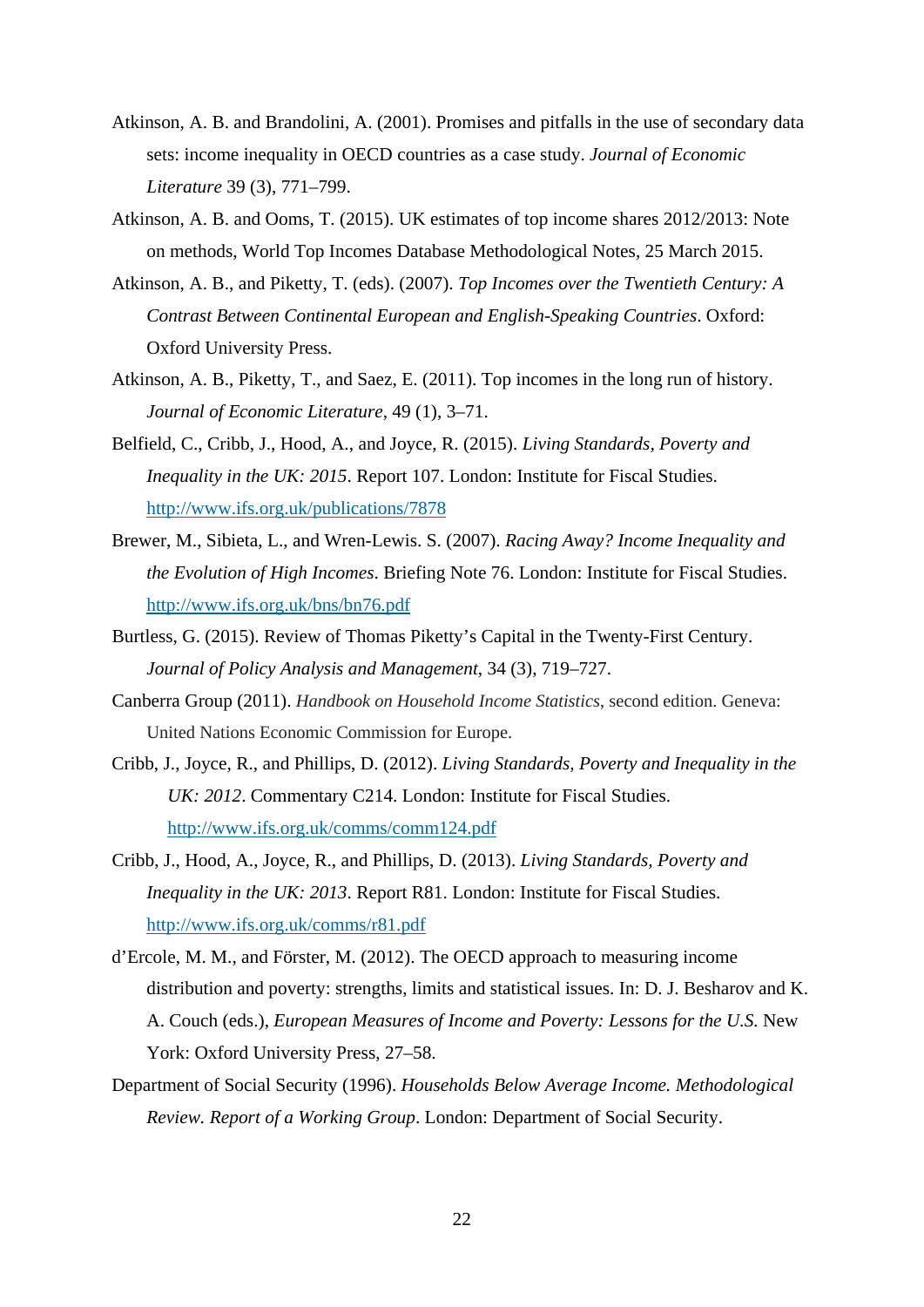- Department for Work and Pensions (2010). *Households Below Average Income An Analysis of the Income Distribution 1994/95 – 2008/09*. London: Department for Work and Pensions.
- Department for Work and Pensions (2013), *Households Below Average Income, 1994/95- 2012/13* [computer file]. *7th Edition.* Colchester, Essex: UK Data Archive [distributor], October 2013. SN: 5828.
- Department for Work and Pensions (2014). *Households Below Average Income An Analysis of the Income Distribution 1994/95 – 2012/13*. London: Department for Work and Pensions.
- Department for Work and Pensions, National Centre for Social Research and Office for National Statistics Social and Vital Statistics Division (2014), *Family Resources Survey, 2010-2011* [computer file]. *2nd Edition.* Colchester, Essex: UK Data Archive [distributor], October 2014. SN: 7085, http://dx.doi.org/10.5255/UKDA-SN-7085-2
- Department for Work and Pensions (2015). *Households Below Average Income An Analysis of the Income Distribution 1994/95 – 2013/14*. London: Department for Work and Pensions.
- Gottschalk, P. and Smeeding, T. M. (1997). Cross-national comparisons of earnings and income inequality. *Journal of Economic Literature* 35 (2), 633–687.
- Gray, C. (2007). SPI documentation how to decide on thresholds. Unpublished paper. London: Department for Work and Pensions.
- HM Revenue and Customs (2012). The Exchequer effect of the 50 per cent additional rate of income tax. London: HMRC.
- HM Revenue and Customs KAI Data, Policy and Co-ordination (2014), *Survey of Personal Incomes, 2010-2011: Public Use Tape* [computer file]. Colchester, Essex: UK Data Archive [distributor], November 2014. SN: 7569, http://dx.doi.org/10.5255/UKDA-SN-7569-1.
- Jenkins, S. P. (2015). To what extent is inequality increasing? Some data issues. LIS Lecture presented at the 6<sup>th</sup> ECINEQ conference, Luxembourg, 13 July 2015. http://www.lisdatacenter.org/news-and-events/2015-summer-lecture/
- Lakner, C. (2014). Top incomes in the USA, 1960–2005: family size and factor income composition. Chapter 2 of The Determinants of Incomes and Inequality: Evidence from Poor and Rich Countries, DPhil thesis. Oxford: University of Oxford.
- Leigh, A. (2007). How closely do top income shares track other measures of inequality? *Economic Journal*, 117 (524), F619–F633.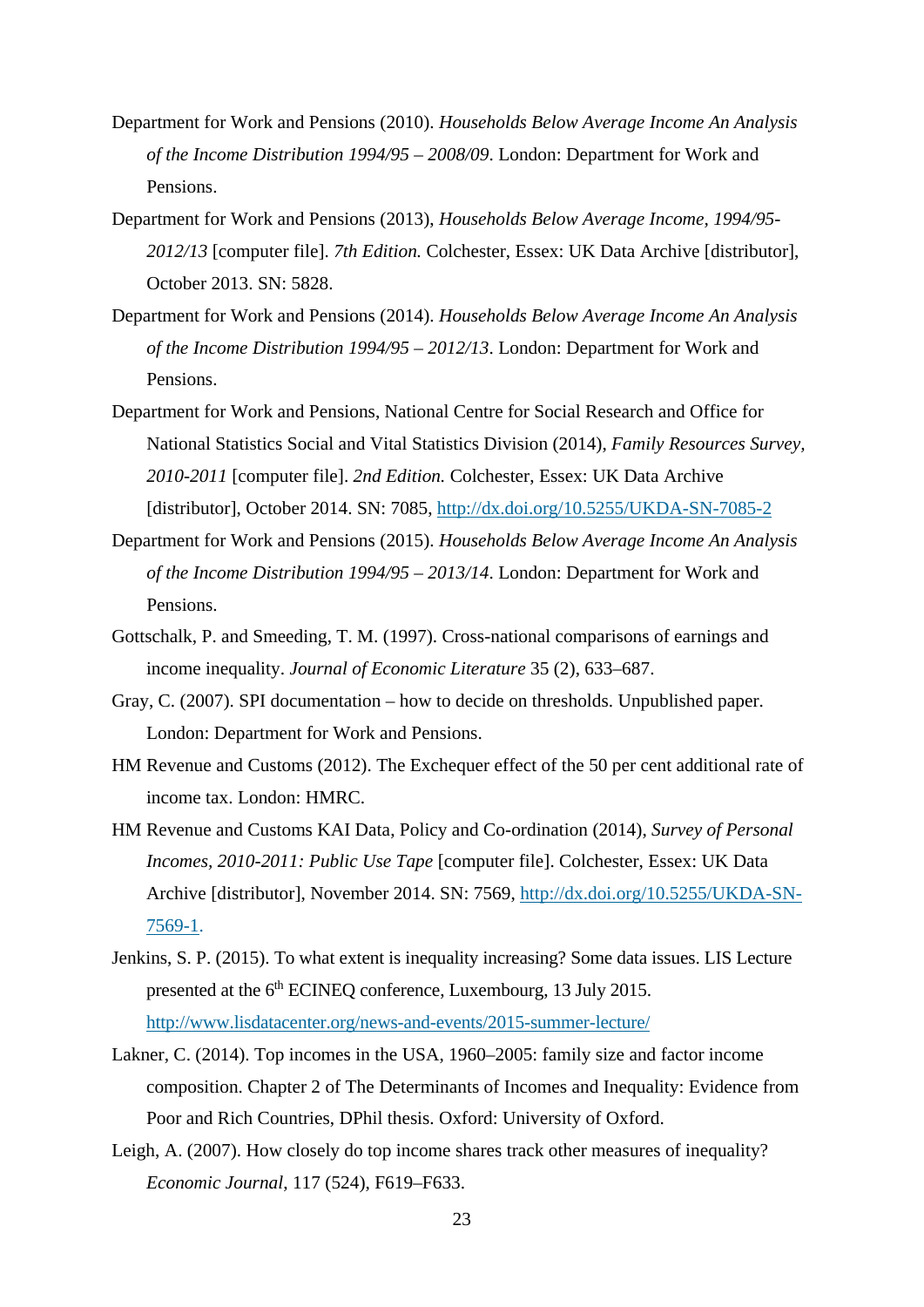- OECD (2008). *Growing Unequal? Income Distribution and Poverty in OECD Countries*. Paris: OECD Publishing.
- OECD (2011). *Divided We Stand: Why Inequality Keeps Rising*. Paris: OECD Publishing.

OECD (2015). *In It Together: Why Less Inequality Benefits All*. Paris: OECD Publishing.

- Office for National Statistics (2015). The effects of taxes and benefits on household income, financial year ending 2014. London: Office for National Statistics. http://www.ons.gov.uk/ons/rel/household-income/the-effects-of-taxes-and-benefits-onhousehold-income/2013-2014/index.html
- Piketty, T. (2003). Income inequality in France, 1901–1998. *Journal of Political Economy* 111 (5), 1004–1042.
- Piketty, T. (2014). *Capital in the Twentieth-First Century*. Cambridge, MA, and London: The Belknap Press.
- Piketty, T. and Saez, E. (2003). Income inequality in the United States, 1913–1998. *Quarterly Journal of Economics* 118 (1), 1–39.
- Piketty, T. and Saez, E. (2008). Income inequality in the United States, 1913–1998 (tables and figures updated to 2006). http://www.econ.berkeley.edu/~saez/TabFig2006.xls
- Roine, J. and Waldenström, D. (2015). Long run trends in the distribution of income and wealth. In: A. B. Atkinson and F. Bourguignon (eds), *Handbook of Income Distribution, vol. 2A*. Amsterdam: Elsevier-North Holland.
- Roser, M. (2015). 'Income inequality: poverty falling faster than ever but the 1% are racing ahead', *The Guardian*, 27 March 2015. http://www.theguardian.com/news/datablog/2015/mar/27/income-inequality-risingfalling-worlds-richest-poorest
- Young, T. (2015). Lefty myths about inequality, *The Spectator*, 4 April 2015. http://new.spectator.co.uk/2015/04/lefty-myths-about-inequality/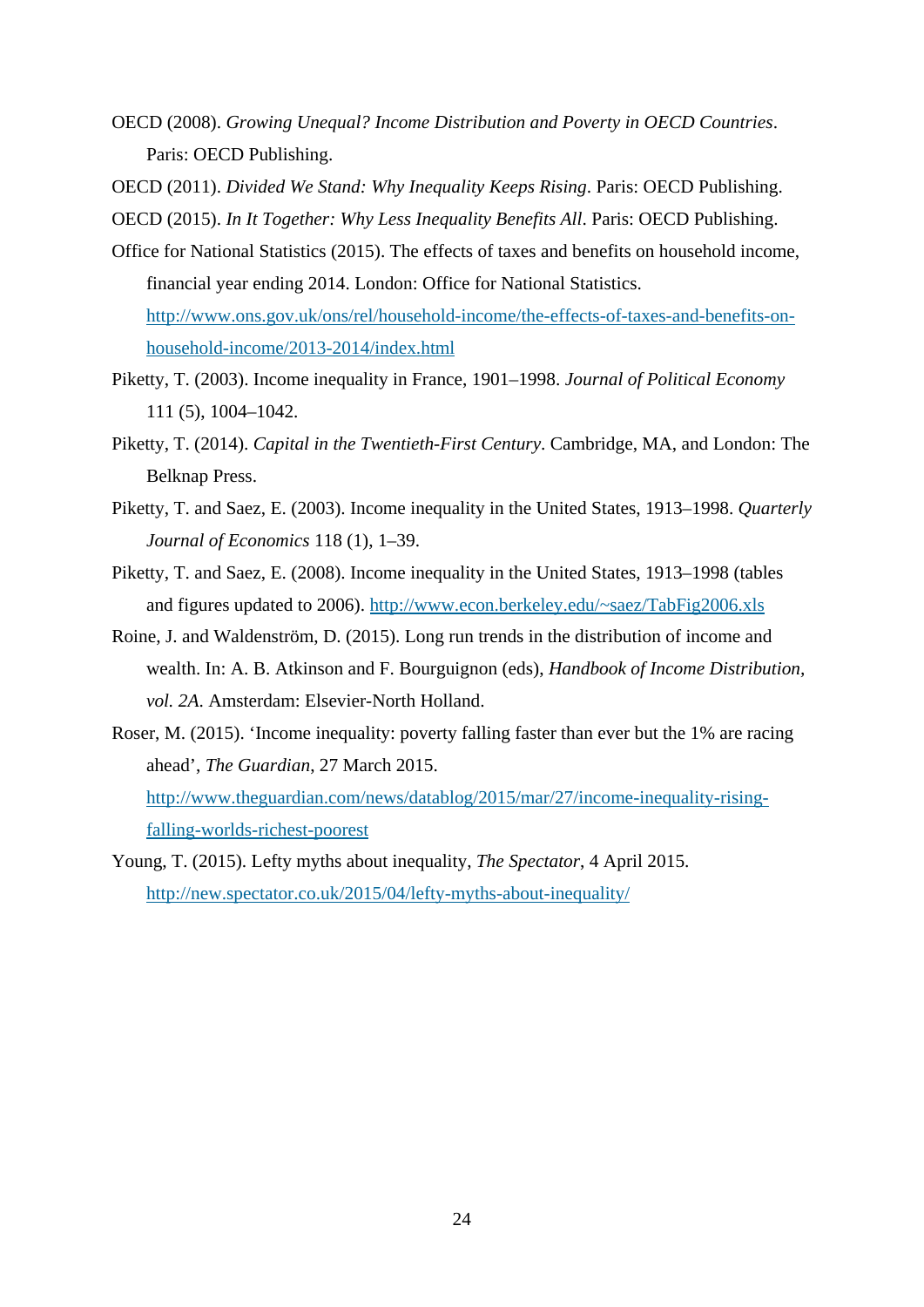

**Figure 1. Trends in UK income inequality since 1961** 

Notes: The Gini and *p*90/*p*10 measures are based on household survey data using the same definitions as employed by the UK's official income distribution statistics (source: authors' derivations from the spreadsheet accompanying Belfield et al. 2015). The top 1% share measure is based on tax return data (source: authors' derivations from Alvaredo et al. 2015). The data sources and income definitions that each series employs are discussed further in Section 2.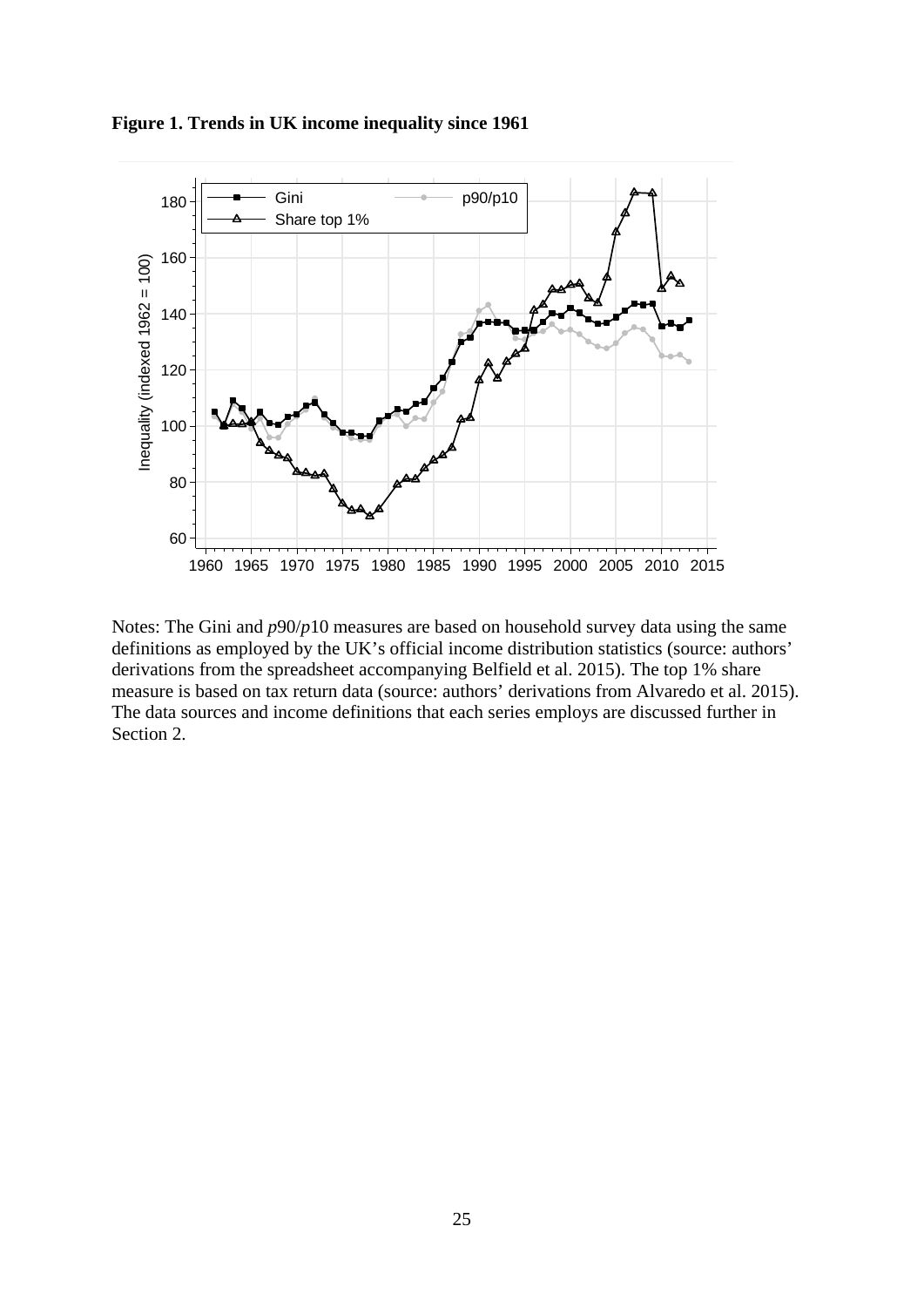



Notes: Northern Ireland is included in the survey-based series only from 2002/03 onwards. The acronyms refer to the following data sources and series:

SPI: the Survey of Personal Incomes (income tax return data) FRS: Family Resources Survey, basic income variables HBAI: the DWP's cleaned-up FRS income variables HBAI-SPI: the HBAI series incorporating the SPI adjustment WTID: World Top Incomes Database (Alvaredo et al. 2015).

The different series are explained further in Section 2.

Source: Authors' calculations based on FRS, HBAI, SPI and WTID data.

(*Stata graph top1b1*)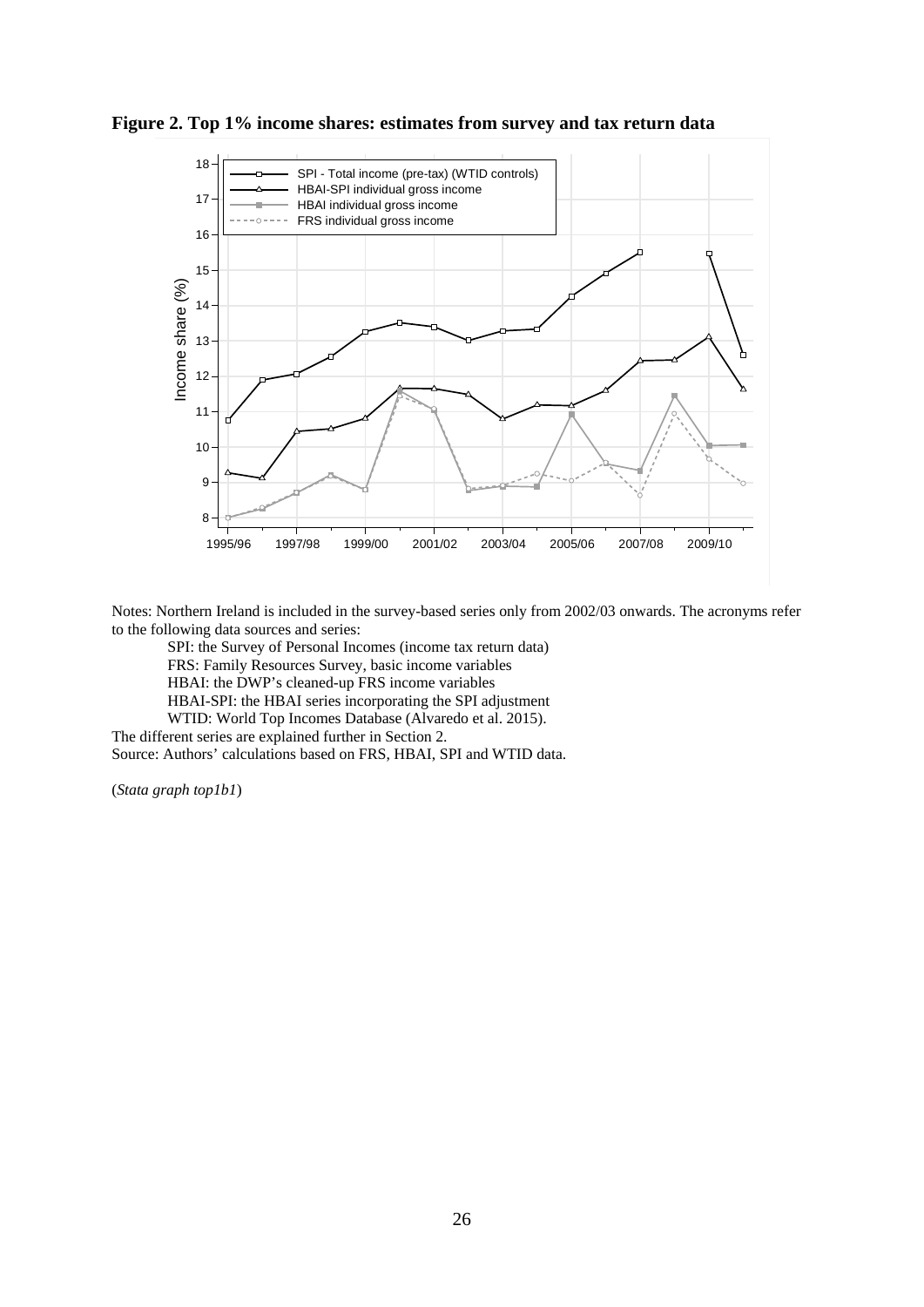



Notes and sources: As for Figure 2.

(*Stata graph top1n1*)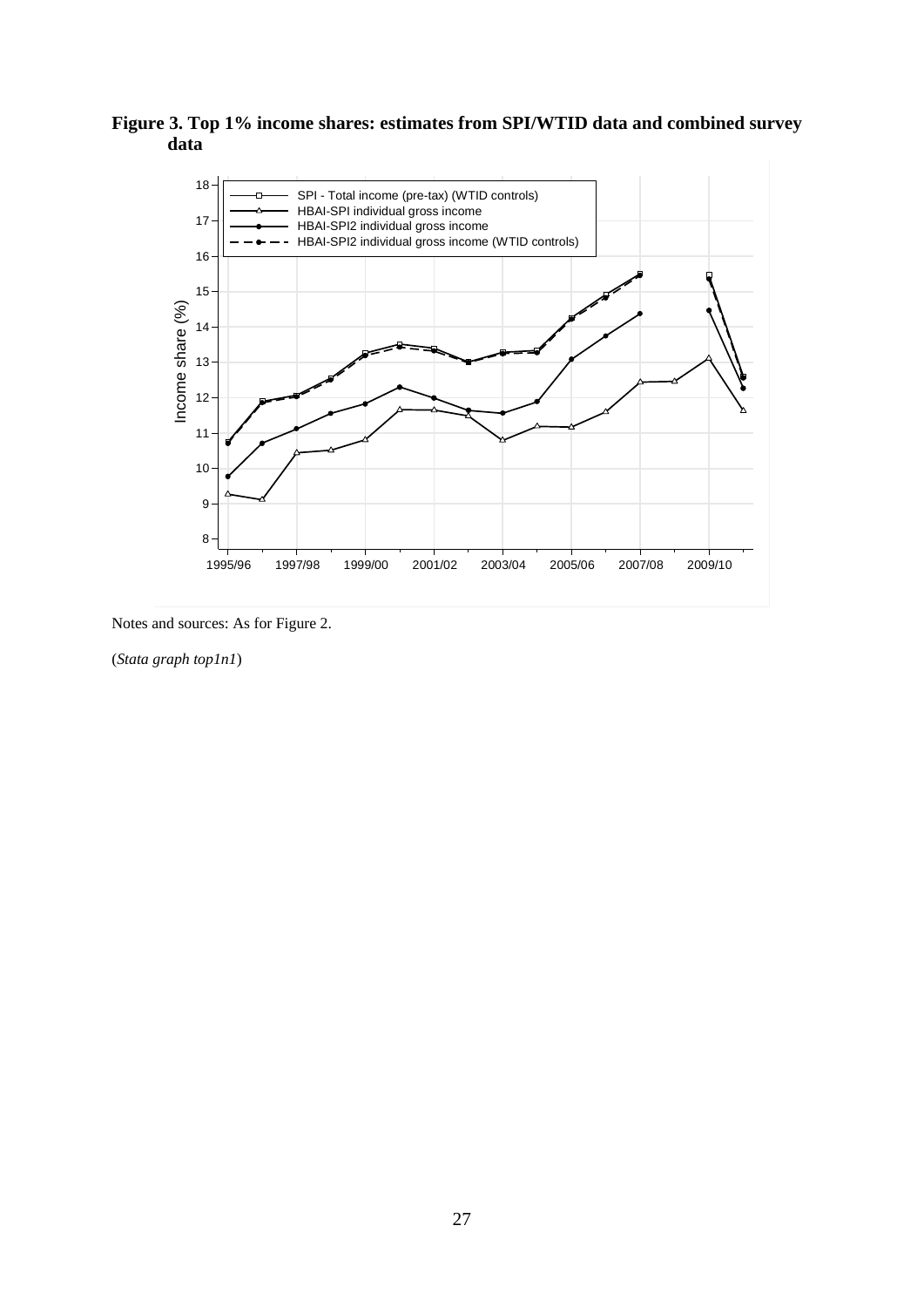



(*Stata graph top1g*)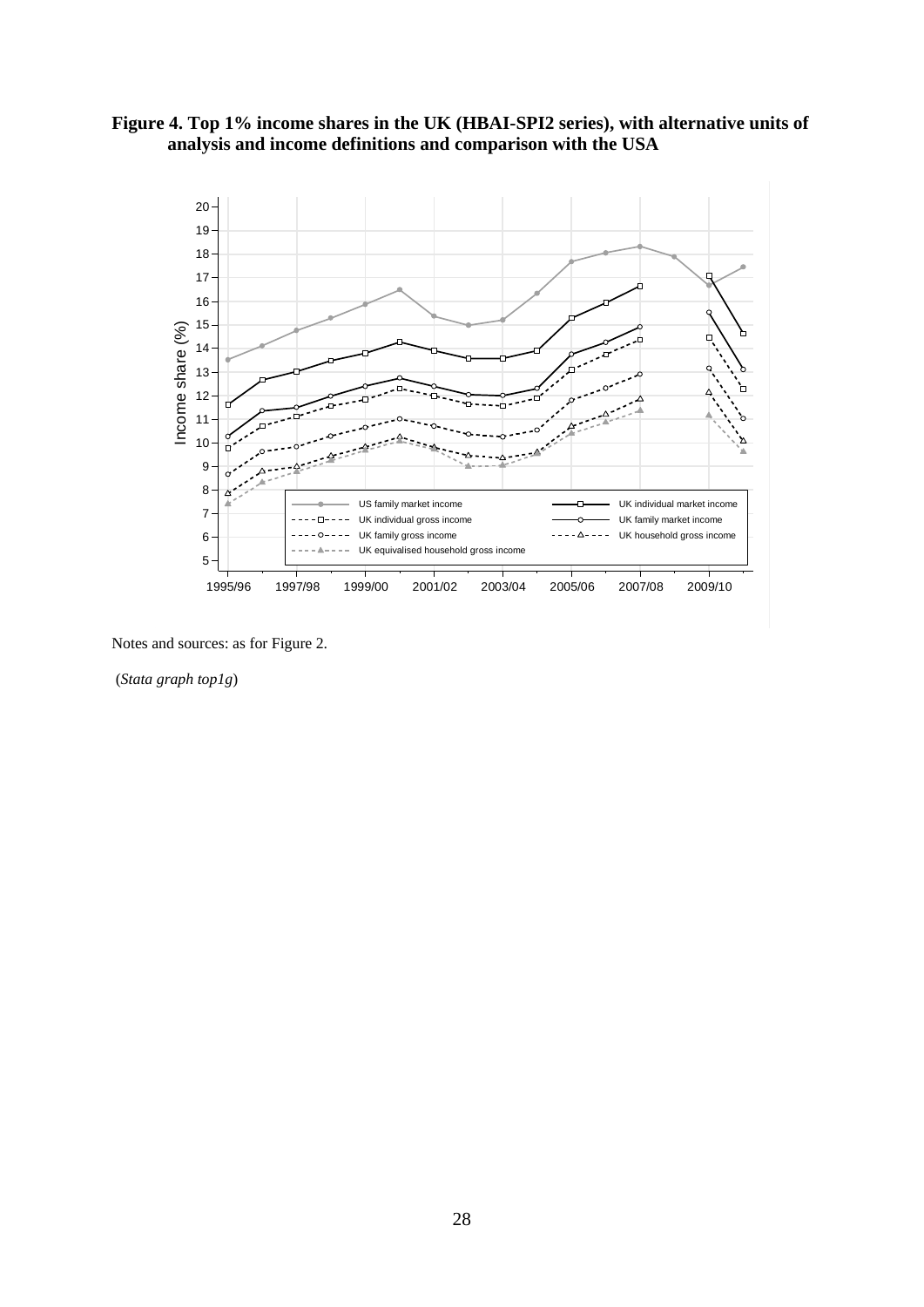



(*Stata graph top01c*)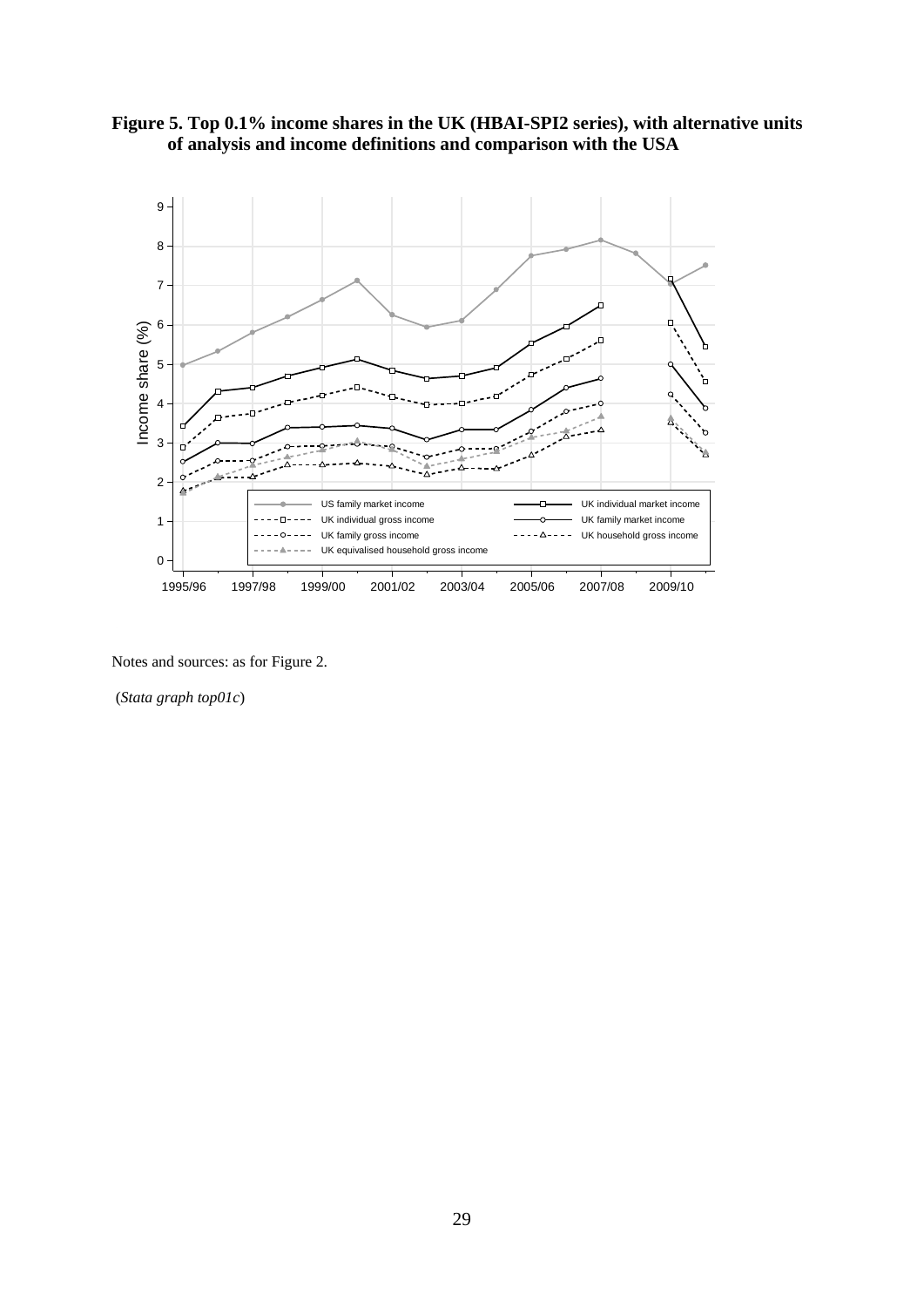



(*Stata graph top5-1b*)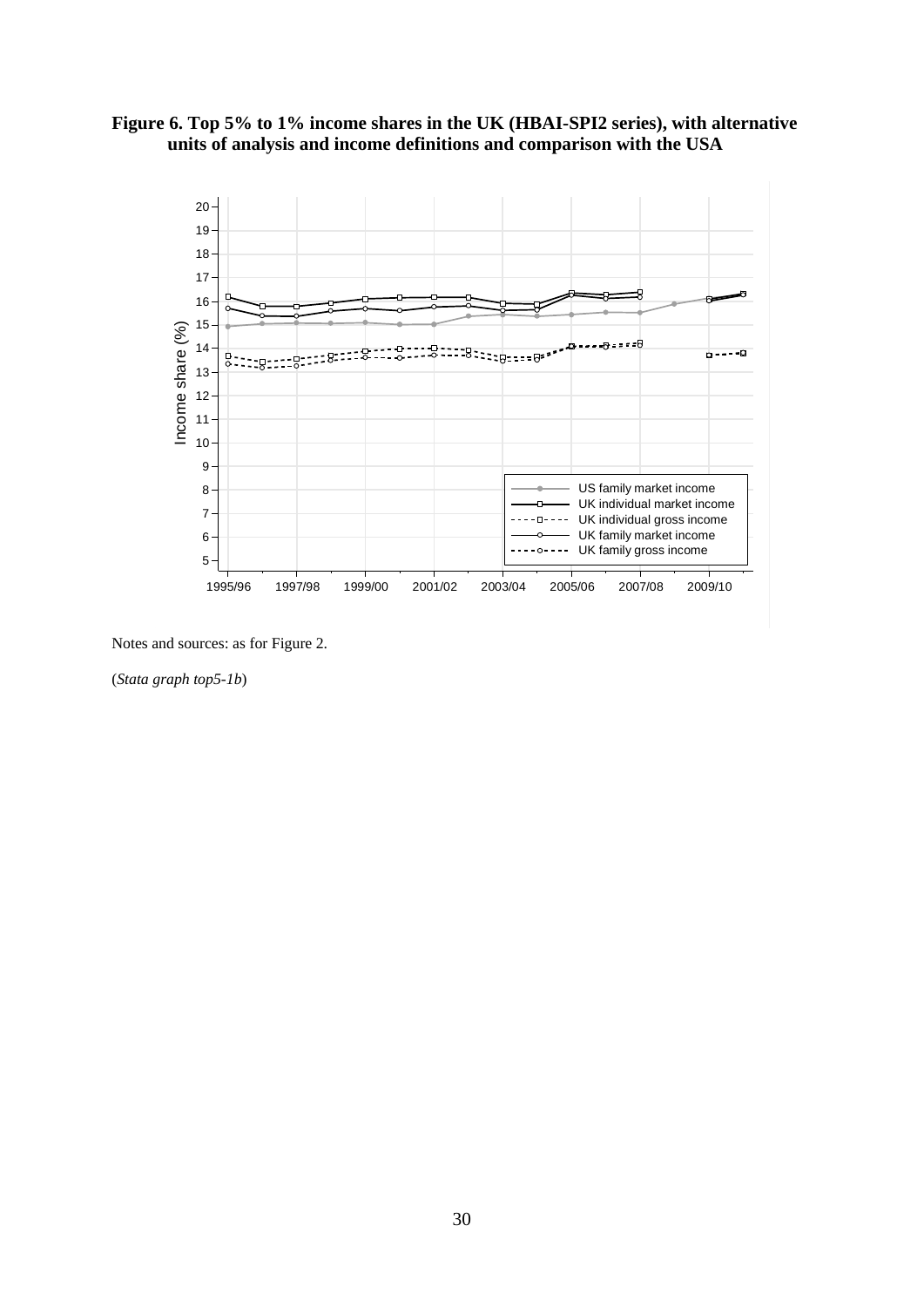



(*Stata graph top10-5b*)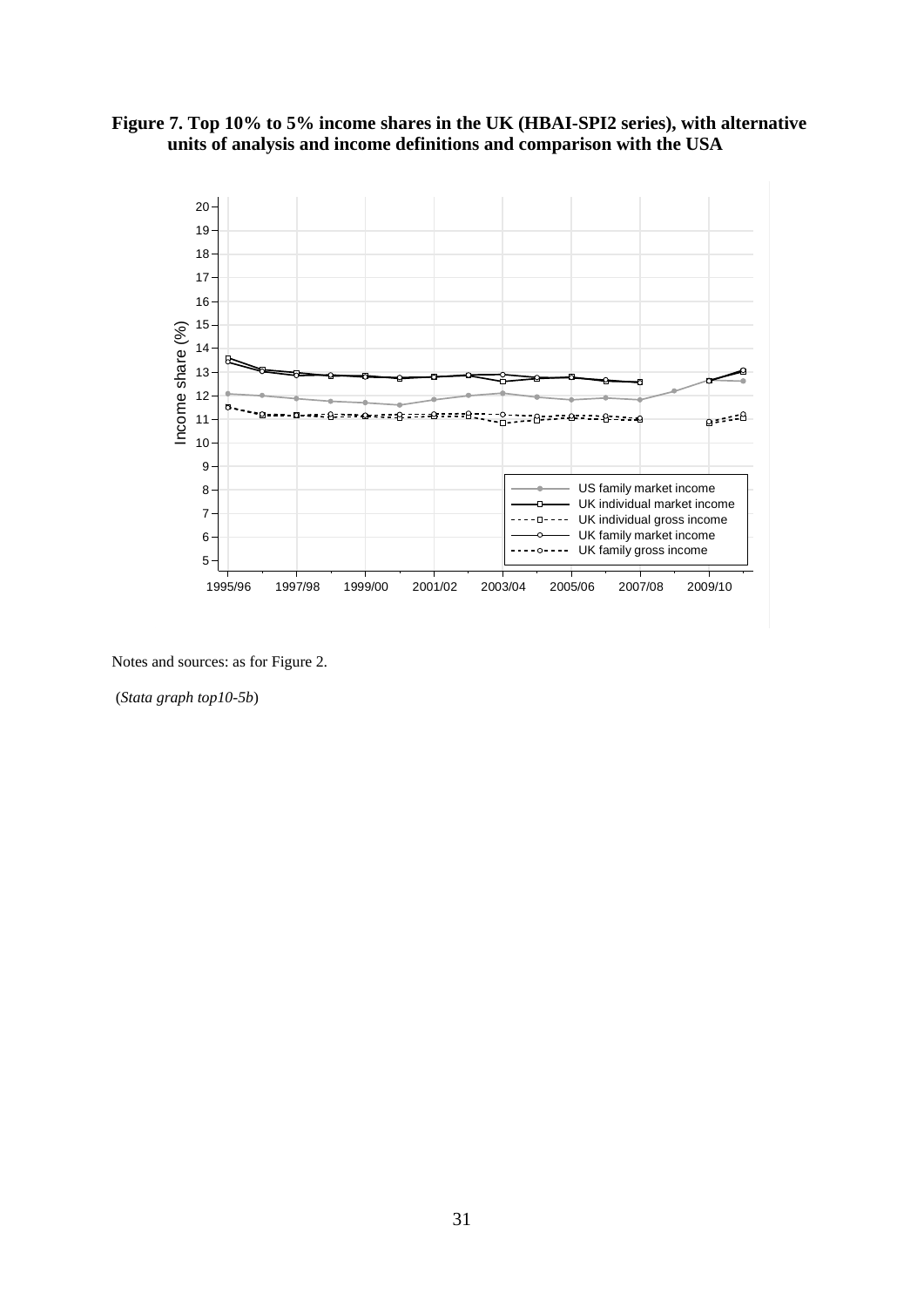



Notes: In each series, household income is equivalised using the modified-OECD scale. The individual is the unit of analysis. Estimates are based on the full population (aged less than 15 as well as aged 15+). Sources: as for Figure 2.

(*Stata graph Gini1*)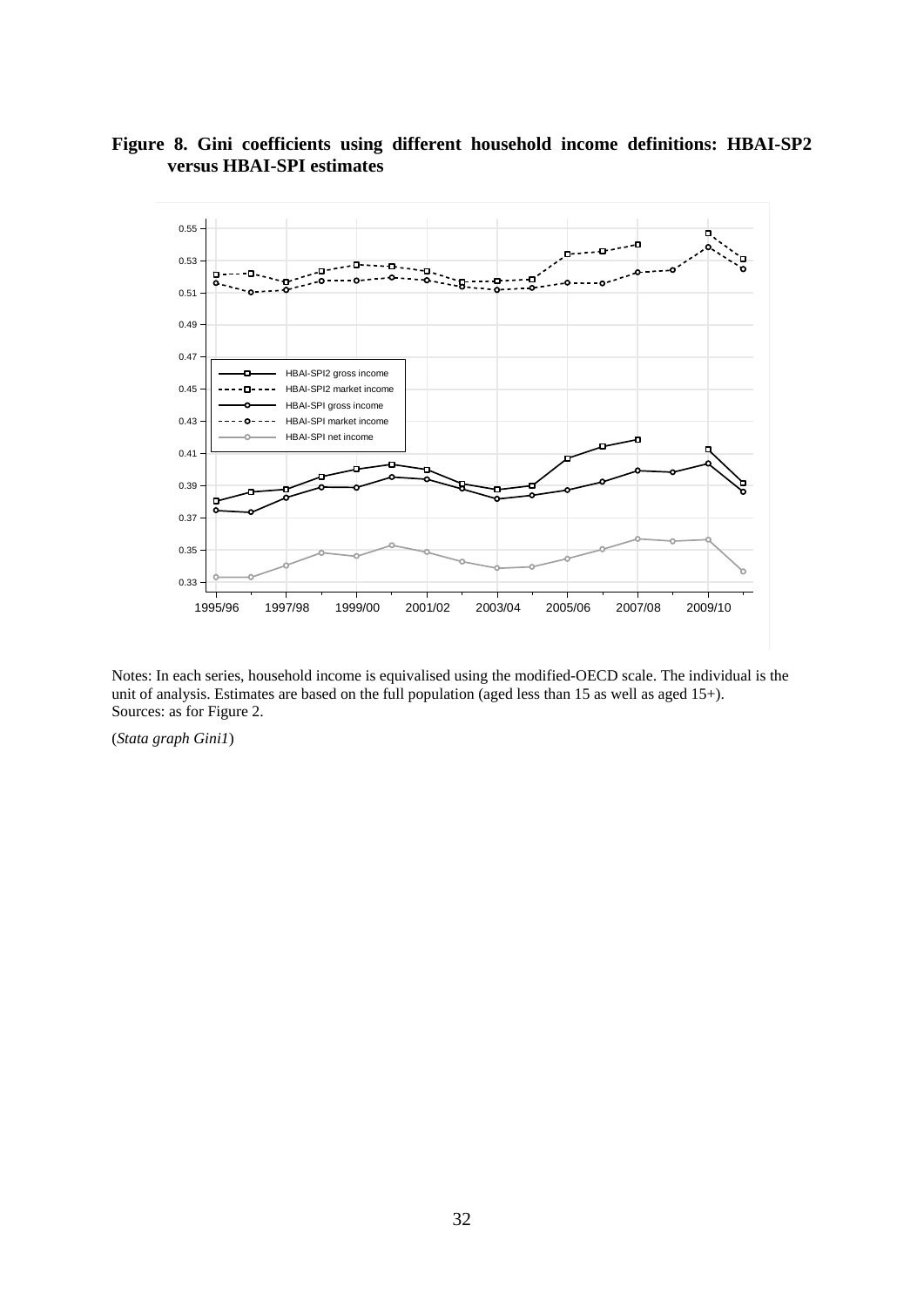| Income-sharing<br>unit | Income<br>definition |                           | Dataset                      |                                                                                                   |
|------------------------|----------------------|---------------------------|------------------------------|---------------------------------------------------------------------------------------------------|
|                        |                      | <b>FRS</b>                | <b>HBAI</b>                  | <b>HBAI-SPI</b>                                                                                   |
|                        |                      |                           | (without SPI<br>adjustments) | (including SPI adjustments)                                                                       |
| Individual             | Market               | Derived by the<br>authors | Derived by the<br>authors    | Derived by the authors                                                                            |
|                        | Gross                | Available                 | Unavailable                  | Only available for 2005/06<br>and later years, but derived<br>by the authors for earlier<br>years |
|                        | <b>Net</b>           | Available                 | Unavailable                  | Unavailable                                                                                       |
| Family                 | Market               | Derived by the<br>authors | Derived by the<br>authors    | Derived by the authors                                                                            |
|                        | Gross                | Available                 | Available                    | Available                                                                                         |
|                        | <b>Net</b>           | Unavailable               | Available                    | Available                                                                                         |
| Household              | Market               | Derived by the<br>authors | Derived by the<br>authors    | Derived by the authors                                                                            |
|                        | Gross                | Available                 | Available                    | Available                                                                                         |
|                        | <b>Net</b>           | Unavailable               | Available                    | Available                                                                                         |

#### **Table 1. Availability of income variables in the FRS and HBAI subfile unit record data, by definition of income and income-sharing unit**

Notes: 'Available' refers to variables either available in the FRS files or variables derived by the DWP and released in the public-use files for each year from 1994/95 through 2012/13. Market income is pre-tax pretransfer income; gross income is pre-tax post-transfer income; net income is post-tax post-transfer income. Variables derived by the authors are explained in the main text.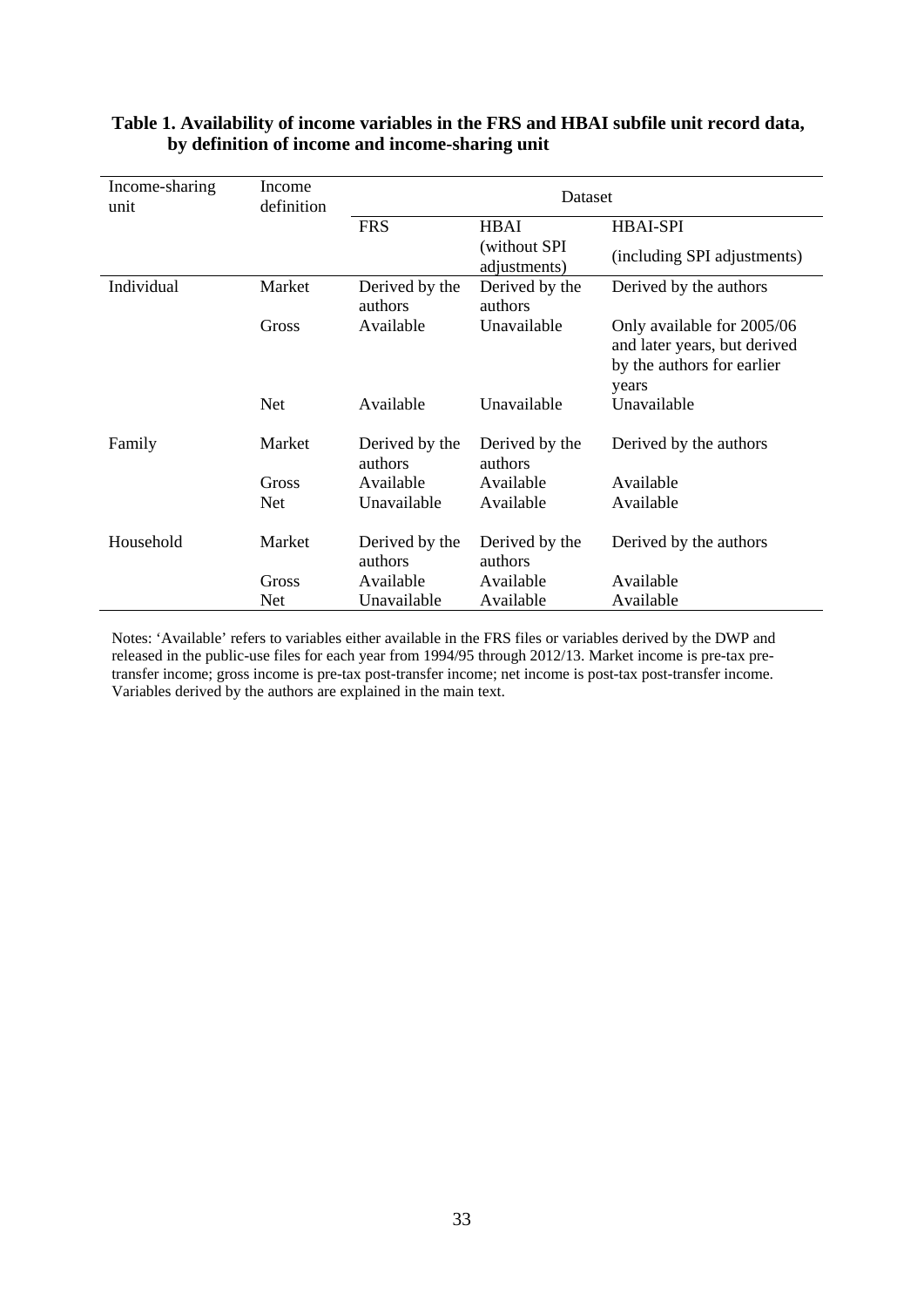|                      | 1995/96 to<br>2007/08 |                           |                     | 1995/96 to<br>2001/02     |                     | 2001/02 to<br>2004/05     | $2004/05$ to<br>2007/08 |                           |  |
|----------------------|-----------------------|---------------------------|---------------------|---------------------------|---------------------|---------------------------|-------------------------|---------------------------|--|
| Income group         | HBAI-<br><b>SPI</b>   | HBAI-<br>SPI <sub>2</sub> | HBAI-<br><b>SPI</b> | HBAI-<br>SPI <sub>2</sub> | HBAI-<br><b>SPI</b> | HBAI-<br>SPI <sub>2</sub> | HBAI-<br><b>SPI</b>     | HBAI-<br>SPI <sub>2</sub> |  |
| Poorest fifth        | 22.7                  | 22.6                      | 17.3                | 17.2                      | 6.2                 | 6.3                       | $-1.5$                  | $-1.6$                    |  |
| $2nd$ poorest fifth  | 30.1                  | 29.9                      | 22.4                | 22.3                      | 5.2                 | 5.3                       | 1.0                     | 0.9                       |  |
| Middle fifth         | 25.5                  | 25.6                      | 19.3                | 19.2                      | 3.7                 | 3.8                       | 1.5                     | 1.5                       |  |
| $2nd$ richest fifth  | 24.3                  | 24.9                      | 17.8                | 17.8                      | 3.4                 | 3.3                       | 2.0                     | 2.7                       |  |
| Richest fifth        | 38.2                  | 45.7                      | 28.6                | 28.8                      | 0.7                 | 0.6                       | 6.7                     | 12.4                      |  |
| Percentiles 81 to 90 | 25.3                  | 27.4                      | 19.3                | 19.7                      | 1.8                 | 1.2                       | 3.2                     | 5.2                       |  |
| Percentiles 91 to 95 | 27.3                  | 31.3                      | 21.7                | 22.6                      | 1.5                 | 0.7                       | 3.1                     | 6.3                       |  |
| Percentiles 96 to 99 | 41.3                  | 46.1                      | 28.1                | 29.4                      | 2.6                 | 0.9                       | 7.5                     | 11.9                      |  |
| Top 1 percent        | 76.1                  | 102.3                     | 59.3                | 55.0                      | $-4.4$              | $-0.3$                    | 15.7                    | 31.0                      |  |
| Median               | 25.4                  | 25.3                      | 19.3                | 20.2                      | 3.4                 | 3.6                       | 1.6                     | 1.5                       |  |
| Mean                 | 31.1                  | 34.7                      | 23.4                | 22.1                      | 2.6                 | 2.5                       | 3.7                     | 6.5                       |  |

**Table 2. Percentage growth in equivalised gross household income between 1995/96 and 2007/08: HBAI-SPI versus HBAI-SPI2 estimates, by income group**

Notes and sources: As for Figure 2. Household income is equivalised using the modified-OECD scale. The individual is the unit of analysis. Estimates are based on the full population (aged less than 15 as well as aged 15+). The price index used is the all items RPI excluding Council tax (agg4111), a bespoke index created for the Department for Work and Pensions by the Office for National Statistics.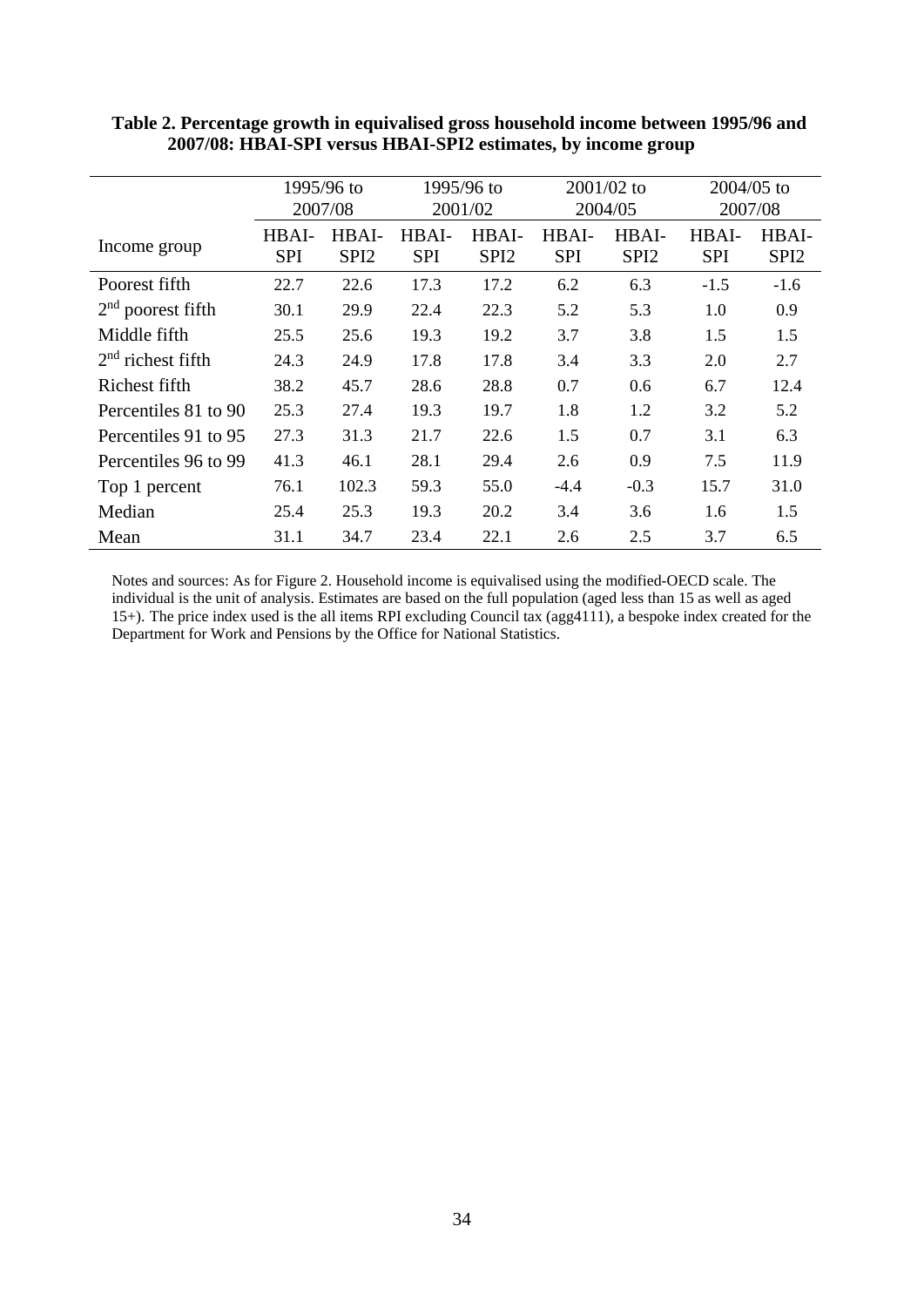|                                             |                                                 |                              |                         |                         | Level                   |                         | Percentage change        |                              |                          |                          |  |
|---------------------------------------------|-------------------------------------------------|------------------------------|-------------------------|-------------------------|-------------------------|-------------------------|--------------------------|------------------------------|--------------------------|--------------------------|--|
| Inequality index                            | Data set                                        | Income<br>definition         | 1995/96                 | 2001/02                 | 2004/05                 | 2007/08                 | 1995/96<br>to<br>2001/02 | 2001/02<br>to<br>2004/05     | 2004/05<br>to<br>2007/08 | 1995/96<br>to<br>2007/08 |  |
| Gini coefficient                            | HBAI-SPI2                                       | Gross                        | 0.380                   | 0.400                   | 0.390                   | 0.419                   | 5.1                      | $-2.5$                       | 7.3                      | 10.1                     |  |
|                                             | <b>HBAI-SPI</b>                                 | Gross                        | 0.375                   | 0.394                   | 0.384                   | 0.399                   | 5.2                      | $-2.5$                       | 4.0                      | 6.6                      |  |
|                                             | <b>HBAI-SPI</b>                                 | <b>Net</b>                   | 0.333                   | 0.349                   | 0.339                   | 0.357                   | 4.7                      | $-2.6$                       | 5.1                      | 7.1                      |  |
| Mean logarithmic<br>deviation (MLD)         | HBAI-SPI2<br><b>HBAI-SPI</b><br><b>HBAI-SPI</b> | Gross<br>Gross<br><b>Net</b> | 0.245<br>0.239<br>0.186 | 0.275<br>0.268<br>0.208 | 0.261<br>0.254<br>0.195 | 0.305<br>0.277<br>0.217 | 12.2<br>12.4<br>11.6     | $-5.2$<br>$-5.3$<br>$-6.1$   | 16.9<br>9.1<br>11.0      | 24.3<br>16.1<br>16.4     |  |
| Theil index                                 | HBAI-SPI2                                       | Gross                        | 0.275                   | 0.333                   | 0.317                   | 0.396                   | 21.3                     | $-5.0$                       | 24.9                     | 44.0                     |  |
|                                             | <b>HBAI-SPI</b>                                 | Gross                        | 0.266                   | 0.325                   | 0.299                   | 0.332                   | 22.5                     | $-8.0$                       | 10.7                     | 24.8                     |  |
|                                             | <b>HBAI-SPI</b>                                 | Net                          | 0.205                   | 0.250                   | 0.229                   | 0.258                   | 22.0                     | $-8.3$                       | 12.7                     | 26.0                     |  |
| Half squared<br>coefficient of<br>variation | HBAI-SPI2<br><b>HBAI-SPI</b><br><b>HBAI-SPI</b> | Gross<br>Gross<br>Net        | 0.486<br>0.470<br>0.330 | 0.777<br>0.765<br>0.527 | 0.721<br>0.619<br>0.430 | 1.162<br>0.705<br>0.501 | 59.7<br>62.5<br>59.8     | $-7.2$<br>$-19.0$<br>$-18.4$ | 61.1<br>13.8<br>16.5     | 138.9<br>49.8<br>52.0    |  |

#### **Table 3. Increase in inequality of equivalised gross household income between 1995/96 and 2010/11 according to four inequality indices: HBAI-SPI2 versus HBAI-SPI data**

Notes and sources: As for Table 2.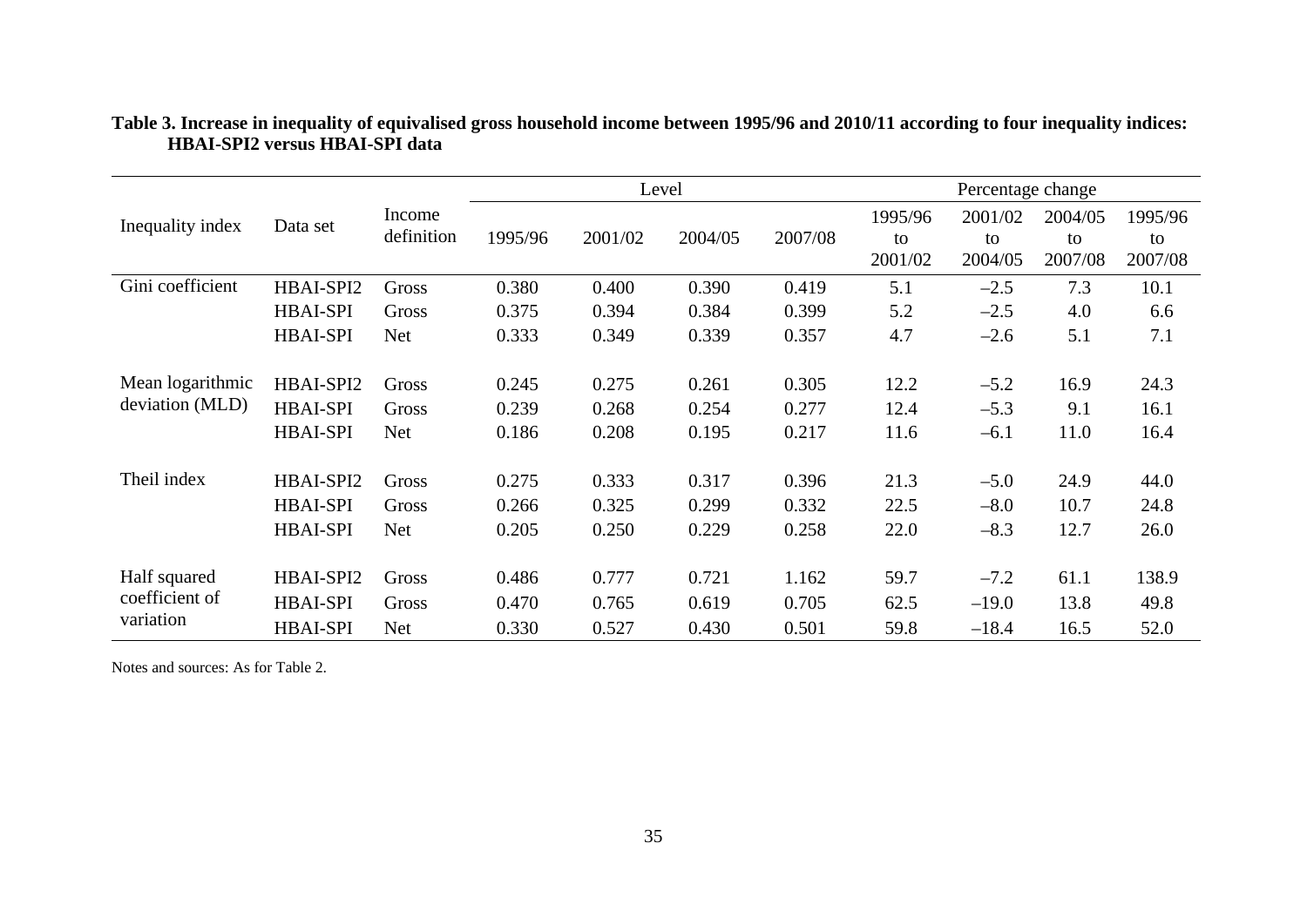## **APPENDICES**

accompanying

What has Been Happening to UK Income Inequality Since the Mid-1990s? Answers from Reconciled and Combined Household Survey and Tax Return Data

by

Burkhauser, Hérault, Jenkins, and Wilkins

3 February 2016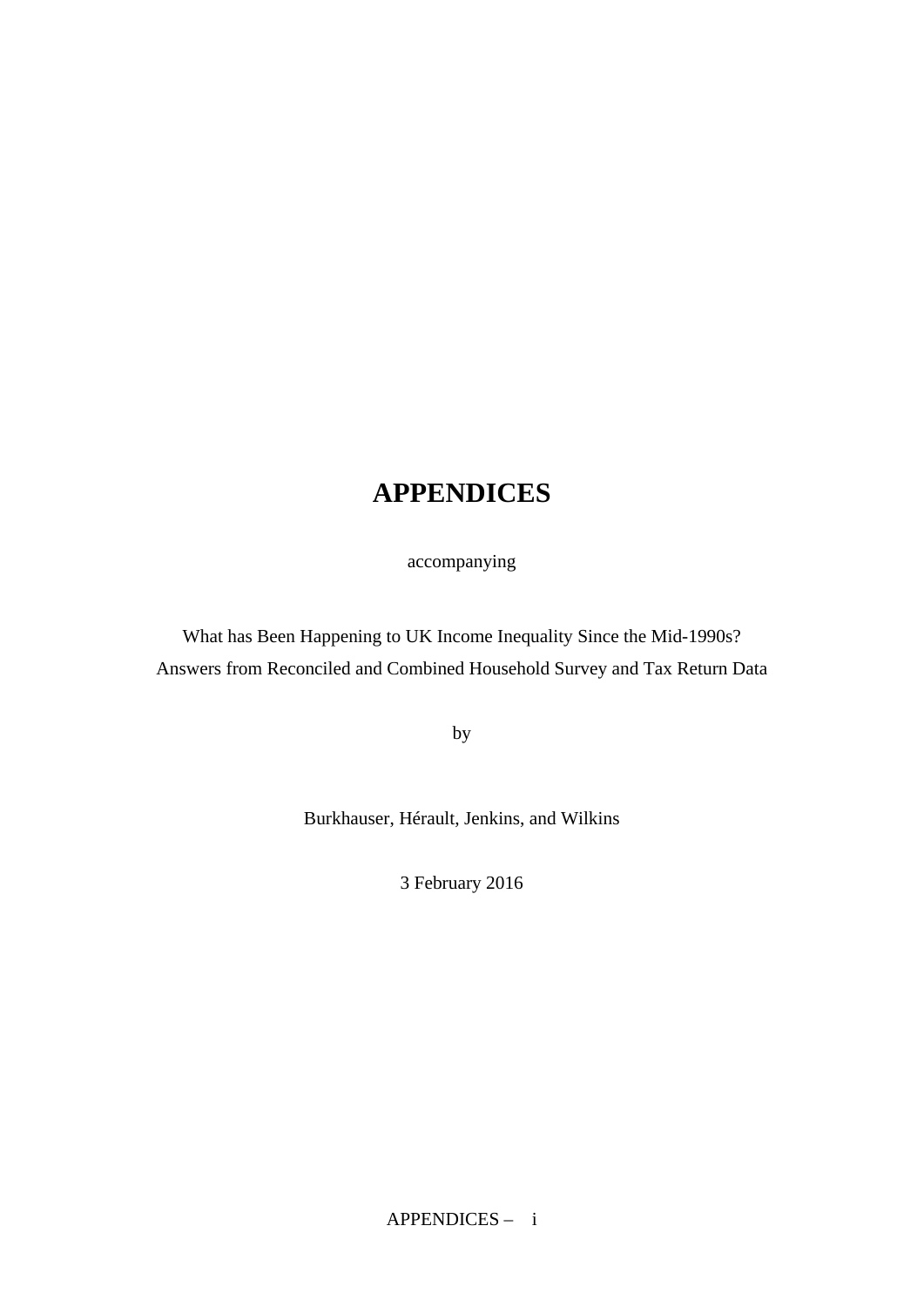#### **Appendix A**



**Figure A1. Trends in US inequality since 1967** 

Notes: The Gini and  $p90/p10$  measures are based on Current Population Survey data (source: authors' derivations from De-Nevas Walt and Proctor, 2015, Table A-2). The two top 1% share measures are based on IRS tax return data (source: authors' derivations from the World Top Incomes Database). There were substantial changes in CPS survey design in 1993 and 2013, and the IRS tax return estimates are affected by the 1986 Tax Reform Act: see Atkinson et al. (2011) and Burkhauser et al. (2012) for detailed discussions. However, between the mid-1990s and 2012, there were no such changes hindering comparability of trends across the two sources. Over this period, the increase in inequality as measured by the change in the top 1% share was substantially greater than the increased measured by the Gini coefficient or *p*90/*p*10.

- Atkinson, A. B., Piketty, T., and Saez, E. (2011). Top incomes in the long run of history. *Journal of Economic Literature*, 49 (1), 3–71.
- Burkhauser, R.V., Feng, S., Jenkins, S. P., and Larrimore, J. (2012). Recent trends in top income shares in the USA: reconciling estimates from March CPS and IRS tax return data, *Review of Economics and Statistics*, 94 (2), 371–388.
- De-Nevas Walt, C. and Proctor, B. D. (2015). *Income and Poverty in the United States: 2014*. Washington, DC: US Bureau of the Census. https://www.census.gov/hhes/www/poverty/data/incpovhlth/2014/index.html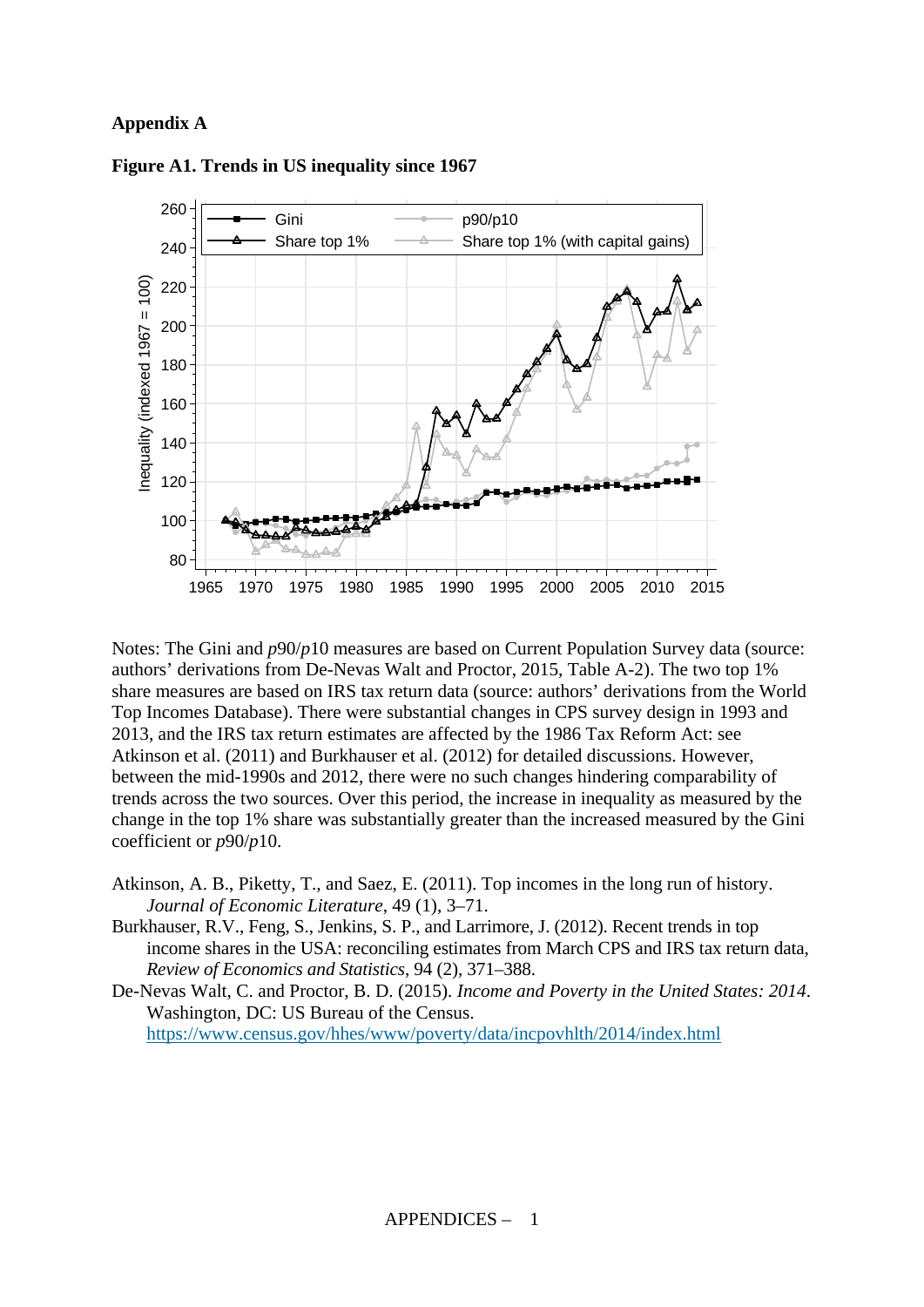#### **Appendix B. The SPI adjustment: income thresholds and numbers of eligible individuals (cf. section 2.3)**

| Fiscal year | <b>Great Britain</b> |            | Northern Ireland |            |  |  |
|-------------|----------------------|------------|------------------|------------|--|--|
|             | Non-pensioners       | Pensioners | Non-pensioners   | Pensioners |  |  |
| 1994/95     | 100,000              | 50,000     |                  |            |  |  |
| 1995/96     | 100,000              | 100,000    |                  |            |  |  |
| 1996/97     | 100,000              | 100,000    |                  |            |  |  |
| 1997/98     | 100,000              | 50,000     |                  |            |  |  |
| 1998/99     | 150,000              | 75,000     |                  |            |  |  |
| 1999/00     | 150,000              | 60,000     |                  |            |  |  |
| 2000/01     | 150,000              | 60,000     |                  |            |  |  |
| 2001/02     | 150,000              | 60,000     |                  |            |  |  |
| 2002/03     | 150,000              | 60,000     | 150,000          | 60,000     |  |  |
| 2003/04     | 150,000              | 60,000     | 150,000          | 60,000     |  |  |
| 2004/05     | 150,000              | 60,000     | 150,000          | 60,000     |  |  |
| 2005/06     | 150,000              | 60,000     | 150,000          | 60,000     |  |  |
| 2006/07     | 150,000              | 60,000     | 150,000          | 60,000     |  |  |
| 2007/08     | 150,000              | 60,000     | 150,000          | 60,000     |  |  |
| 2008/09     | 150,000              | 60,000     | 100,000          | 60,000     |  |  |
| 2009/10     | 256,136              | 60,347     | 167,133          | 55,253     |  |  |
| 2010/11     | 202,952              | 65,321     | 141,044          | 57,091     |  |  |
| 2011/12     | 237,136              | 68,601     | 131,732          | 59,731     |  |  |
| 2012/13     | 236,694              | 73,631     | 131,166          | 60,088     |  |  |

| Table B1. Gross income thresholds for eligibility to the SPI adjustments (pounds per |  |  |  |
|--------------------------------------------------------------------------------------|--|--|--|
| year, nominal)                                                                       |  |  |  |

Notes. In years prior to 2009/10, the thresholds are based on net rather gross income for nonpensioners. For all other years and groups, the thresholds are based on gross income. The Family Resources Survey did not include Northern Ireland before 2002/03. Source: Department for Work and Pensions (2014, Appendix 2) for 2012/13 and previous HBAI reports for earlier years.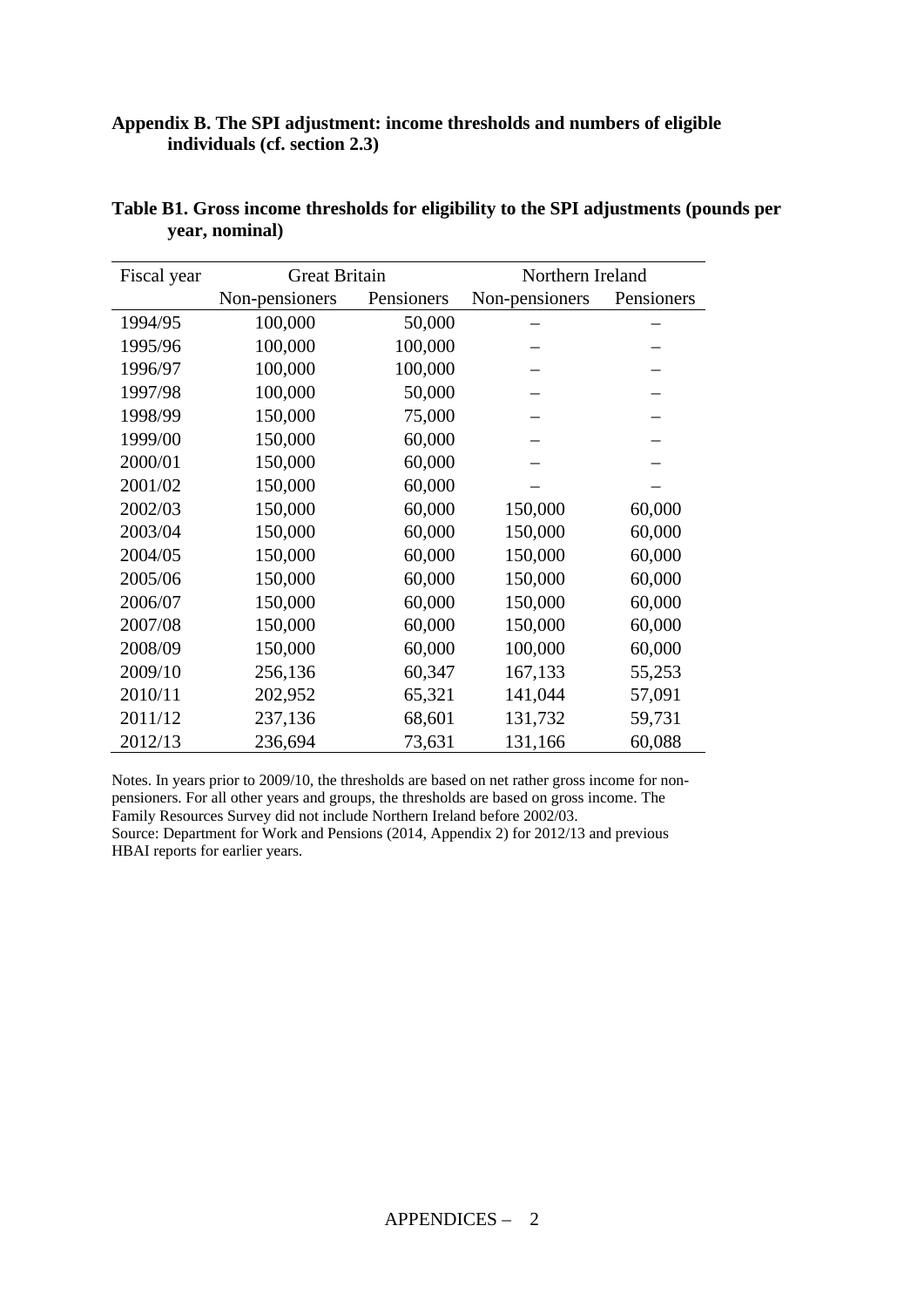|         |            | Non SPI-adjusted |          | SPI-adjusted | <b>Share</b> |            |
|---------|------------|------------------|----------|--------------|--------------|------------|
| Fiscal  |            |                  |          |              | (weighted,   | Total      |
| year    | Weighted   | Unweighted       | Weighted | Unweighted   | $%$ )        | population |
| 1994/95 | 44,384,604 | 48,848           | 77,999   | 77           | 0.18         | 44,462,603 |
| 1995/96 | 44,508,236 | 48,524           | 52,004   | 45           | 0.12         | 44,560,241 |
| 1996/97 | 44,698,884 | 47,271           | 60,002   | 61           | 0.13         | 44,758,887 |
| 1997/98 | 44,795,192 | 43,767           | 116,447  | 98           | 0.26         | 44,911,638 |
| 1998/99 | 45,010,976 | 42,414           | 64,001   | 46           | 0.14         | 45,074,975 |
| 1999/00 | 45,130,540 | 46,138           | 89,001   | 56           | 0.20         | 45,219,542 |
| 2000/01 | 45,374,004 | 43,803           | 109,000  | 84           | 0.24         | 45,483,004 |
| 2001/02 | 45,546,944 | 46,723           | 125,008  | 99           | 0.27         | 45,671,954 |
| 2002/03 | 47,291,028 | 52,950           | 127,311  | 93           | 0.27         | 47,418,339 |
| 2003/04 | 47,502,560 | 52,971           | 133,610  | 115          | 0.28         | 47,636,171 |
| 2004/05 | 47,813,188 | 51,390           | 152,601  | 127          | 0.32         | 47,965,790 |
| 2005/06 | 48,366,940 | 51,569           | 166,603  | 126          | 0.34         | 48,533,542 |
| 2006/07 | 48,776,460 | 47,263           | 203,401  | 131          | 0.42         | 48,979,862 |
| 2007/08 | 49,282,236 | 45,537           | 254,401  | 136          | 0.52         | 49,536,637 |
| 2008/09 | 49,730,852 | 45,611           | 252,002  | 162          | 0.51         | 49,982,854 |
| 2009/10 | 50,033,588 | 45,767           | 249,386  | 149          | 0.50         | 50,282,974 |
| 2010/11 | 50,516,168 | 46,309           | 252,496  | 175          | 0.50         | 50,768,665 |
| 2011/12 | 51,351,512 | 38,118           | 253,701  | 114          | 0.49         | 51,605,215 |
| 2012/13 | 51,635,808 | 36,917           | 256,294  | 112          | 0.50         | 51,892,104 |

**Table B2. Weighted and unweighted numbers of individuals in HBAI data, by SPIadjustment eligibility (all individuals aged 15 years or more)**

Source: Authors' calculations based on HBAI data.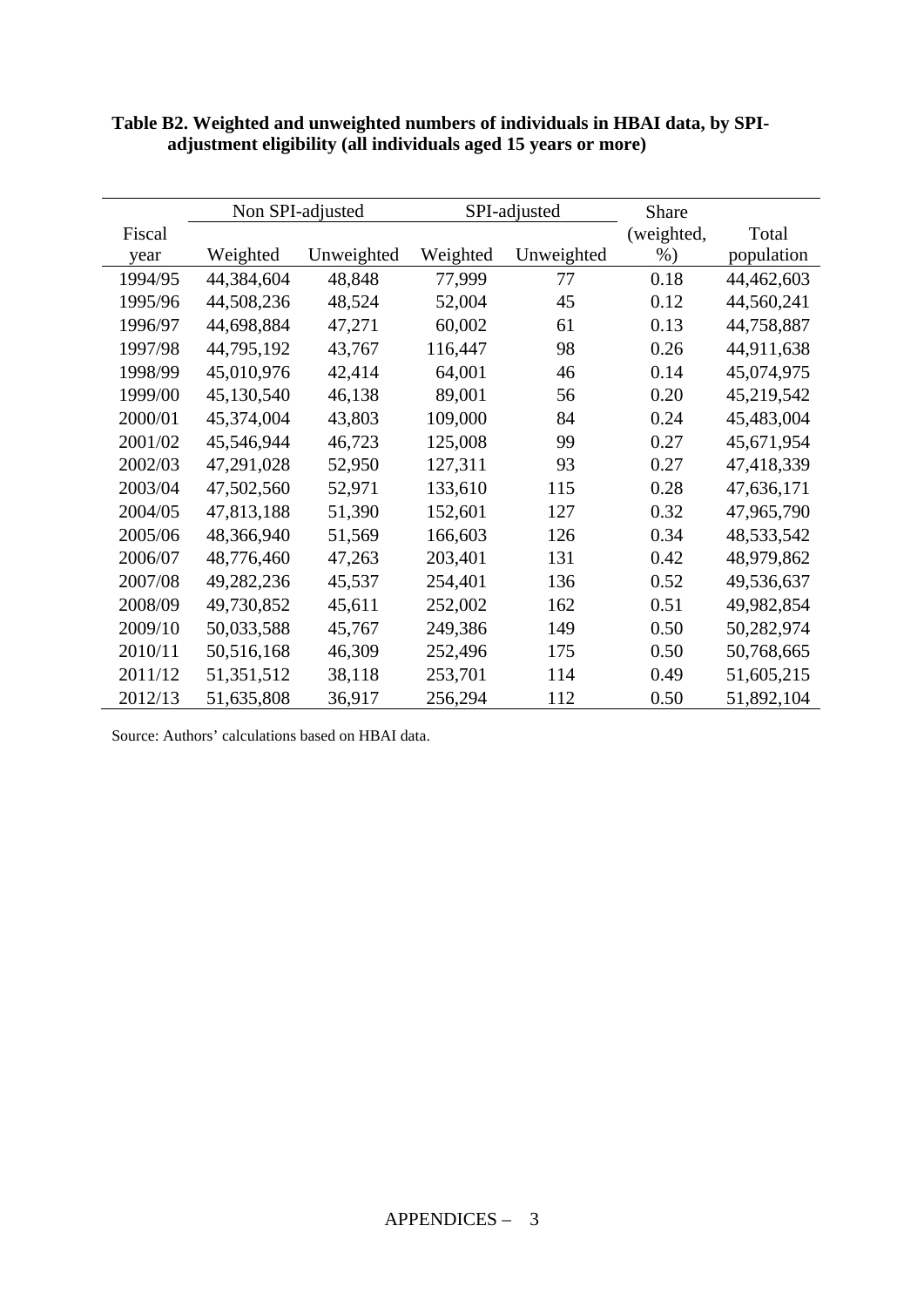**Appendix C. Construction of individual-level HBAI and HBAI-SPI variables (cf.** 

**Section 2.4)** 

**Figure C1. Median and mean gross and market incomes for HBAI-SPI individual income series (actual post-2005/06 series and imputed 1994/95–2012/13 series), in pounds per week (2012/13 prices)** 



Note: The price index used is the all items RPI excluding Council tax (agg4111), a bespoke index created for the Department for Work and Pensions by the Office for National Statistics. Source: Authors' calculations based on HBAI and FRS data.

(*Stata graph mean&median1*)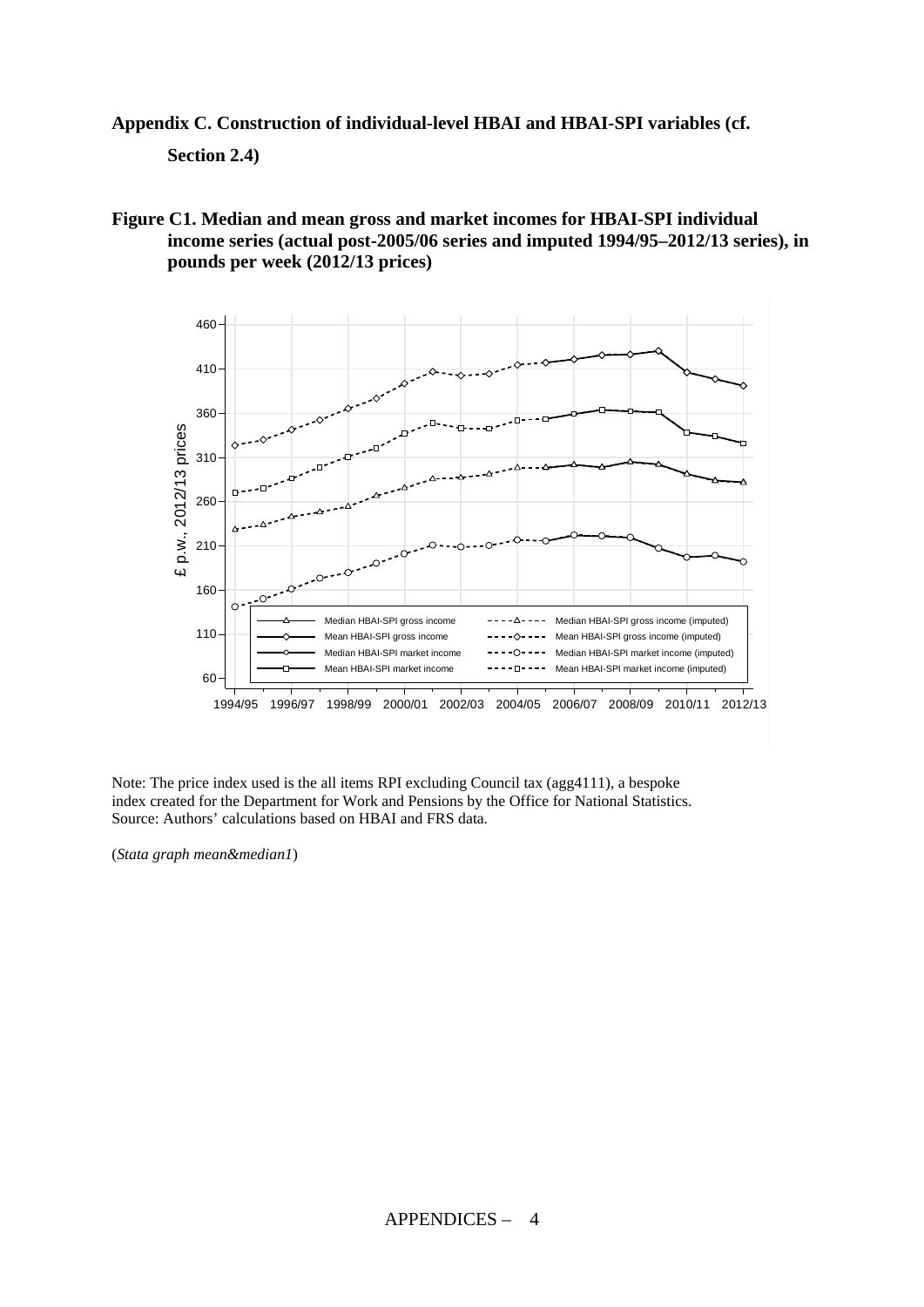### **Appendix D. WTID and HBAI control totals (cf. section 2.5)**



**Figure D1. Income control totals: total income (in billions of pounds per year, current prices)**

Notes: Northern Ireland is included in the FRS, HBAI-SPI and HBAI-SPI2 data only from 2002/03 onwards. Source: Authors' calculations based on HBAI, FRS, SPI and WTID data.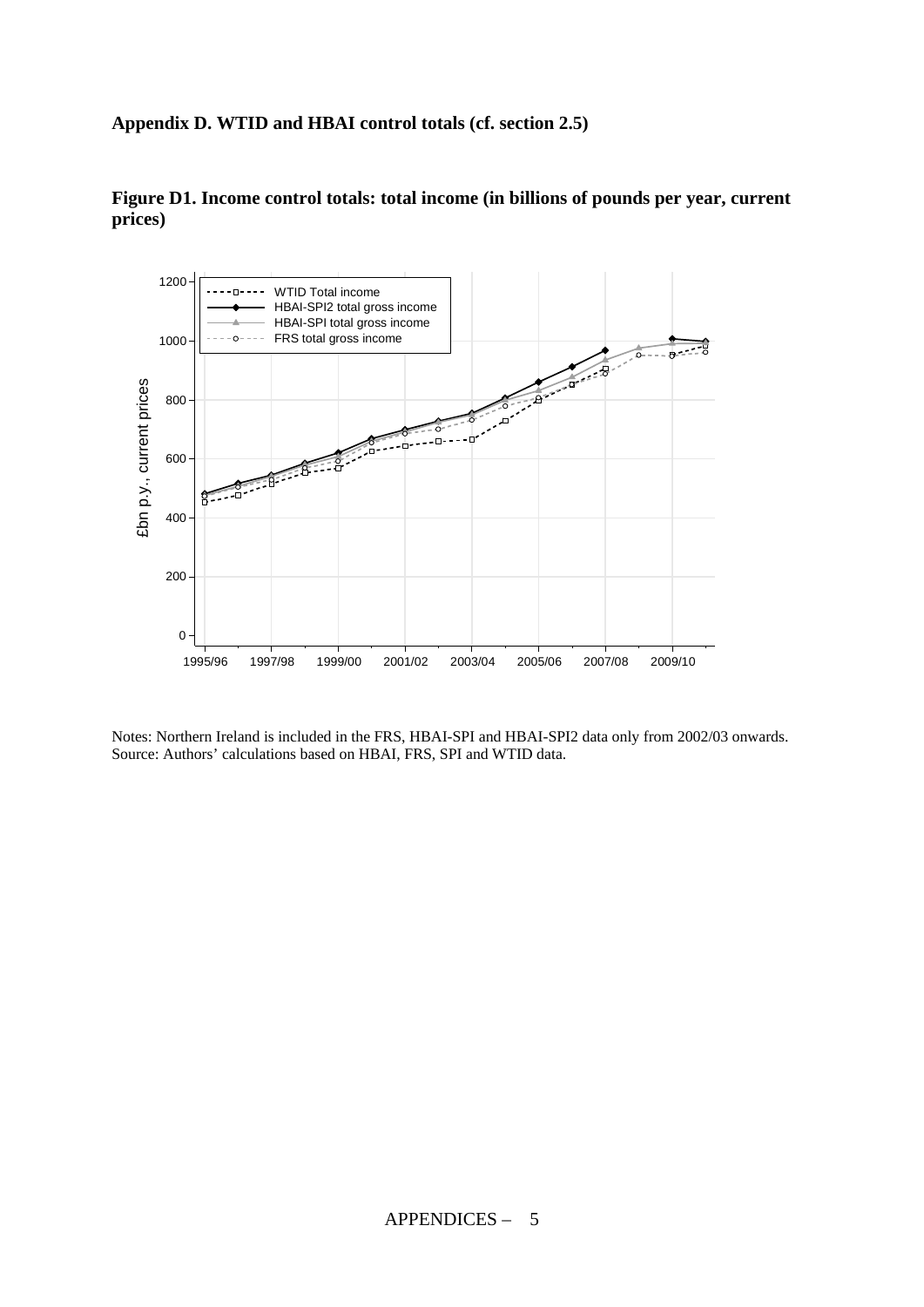### **Figure D2. Population control totals: number of individuals aged 15+ (millions), HBAI and WTID data**



Notes: Northern Ireland is included in the FRS and hence HBAI data only from 2002/03 onwards. Source: WTID data and authors' calculations based on HBAI data (weighted sum of the population aged 15 and above).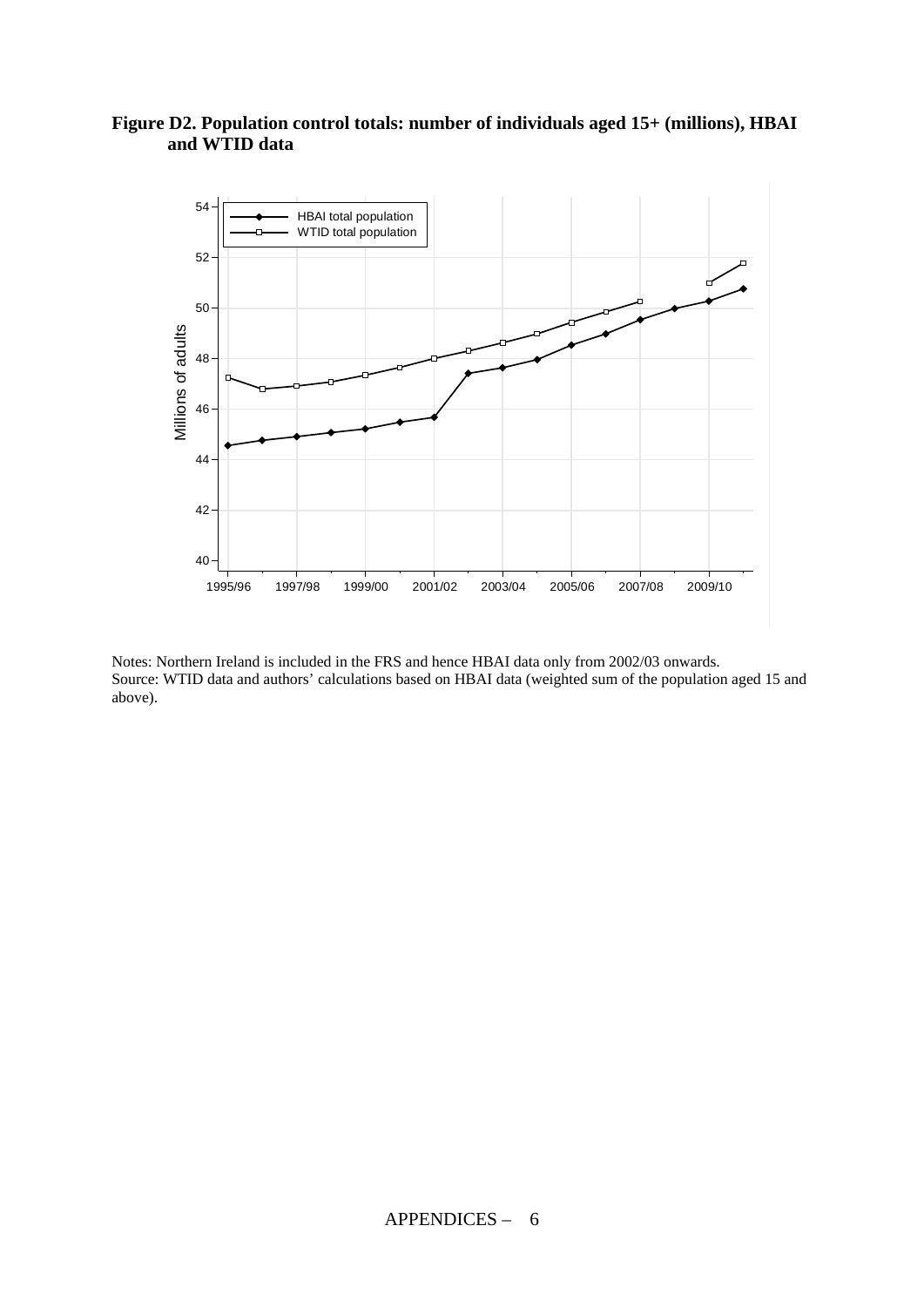**Appendix E. Additional top income share estimates (cf. sections 3–5)** 



**Figure E1. Top 0.1% individual income shares: HBAI-SPI, HBAI-SPI2 and SPI/WTID series** 

Notes: Northern Ireland is included in the FRS, HBAI-SPI and HBAI-SPI2 series only from 2002/03 onwards. Source: Authors' calculations based on HBAI, FRS, SPI and WTID data.

(*Stata graph top01a*)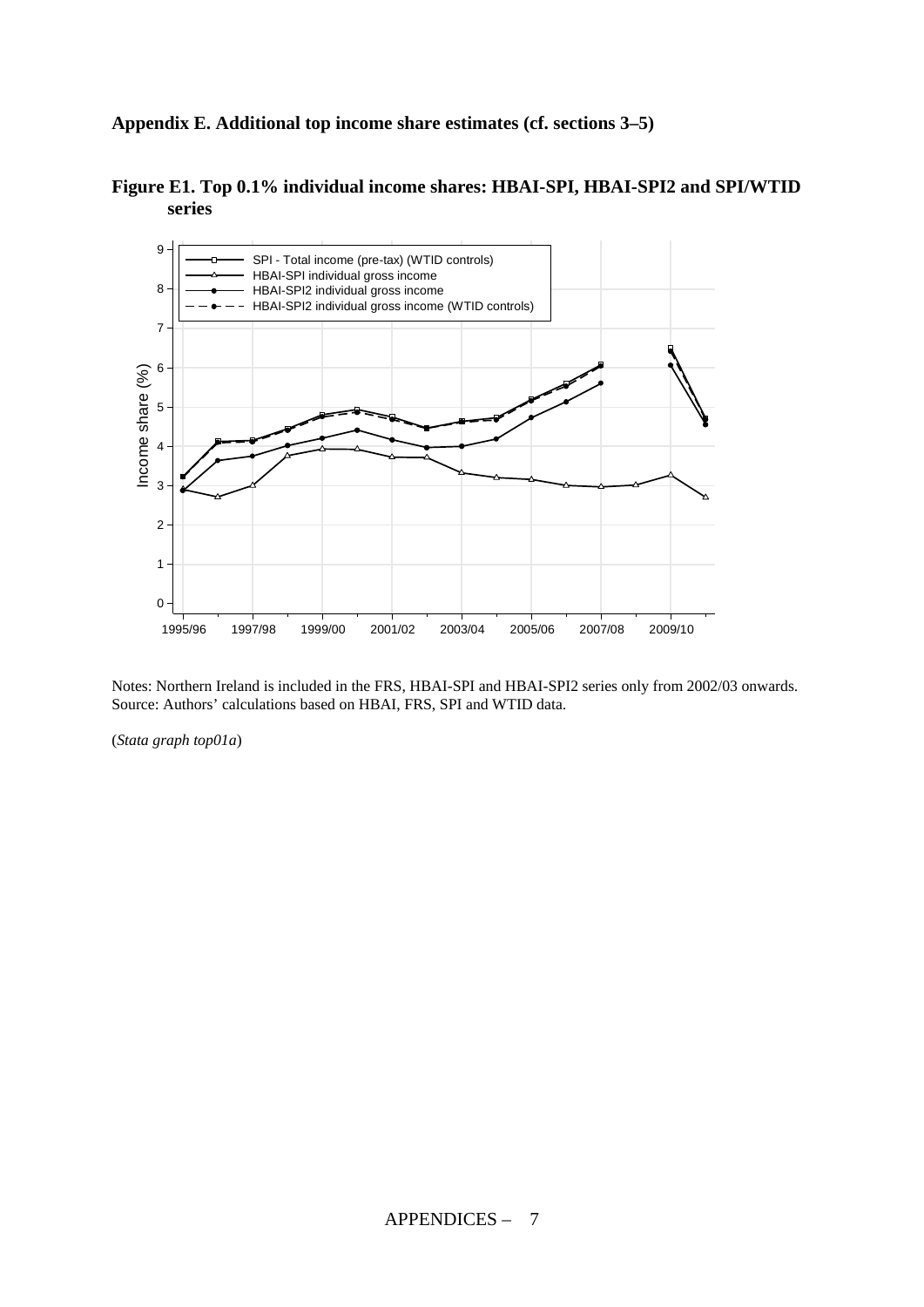

**Figure E2. Top 10% to 5% and top 5% to 1% individual income shares: HBAI-SPI2 and SPI/WTID series** 

Notes: Northern Ireland is included in the FRS and hence HBAI-SPI2 data only from 2002/03 onwards. Source: Authors' calculations based on HBAI, FRS, SPI and WTID data.

(*Stata graph 10-5-1a*)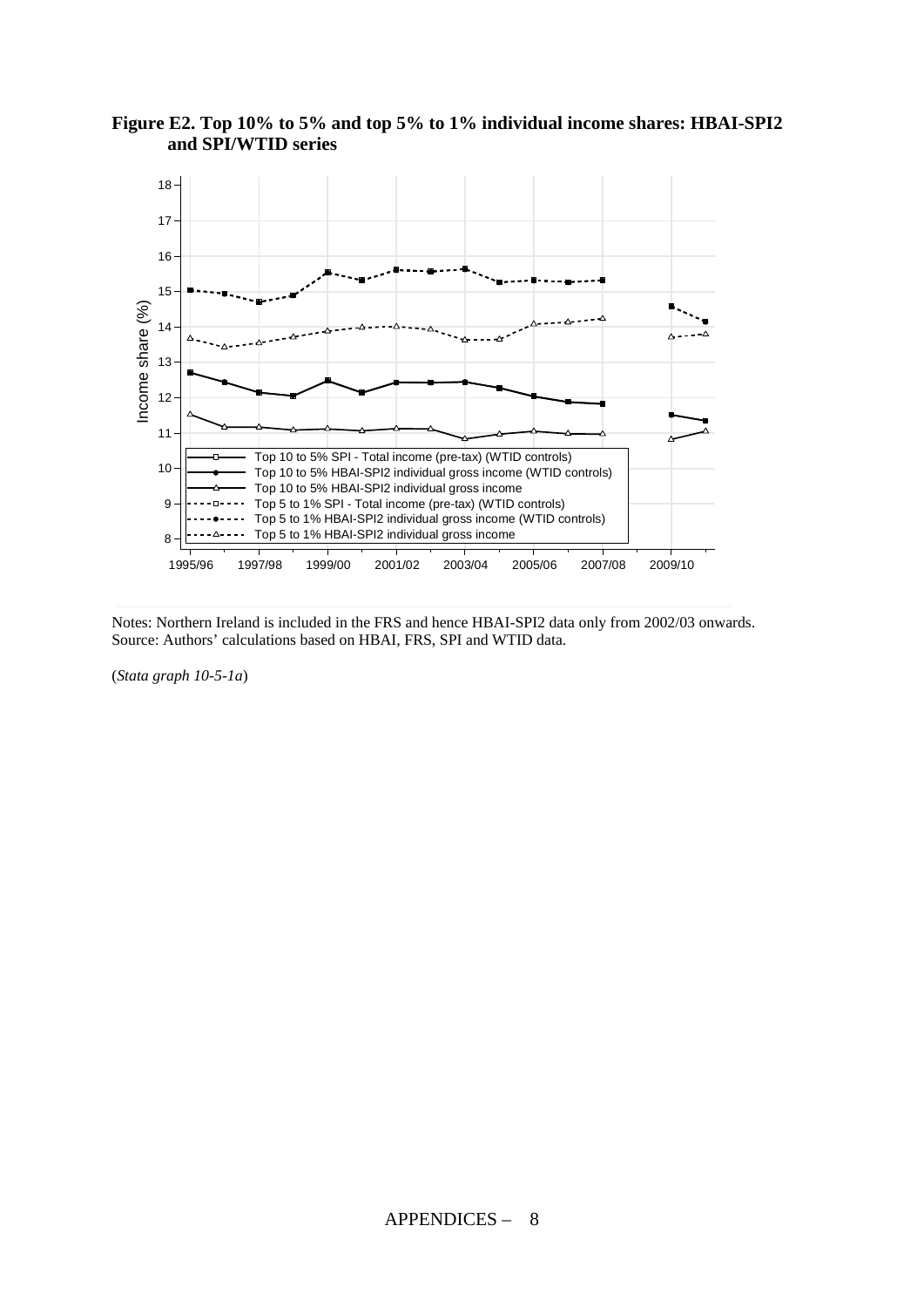### **Appendix F. Top income shares and standard errors**

| <b>Table F.I Top 170 income shares and standard errors within parentheses</b> |                 |                 |                 |                 |                           |                           |                           |                           |                           |                 |                                |
|-------------------------------------------------------------------------------|-----------------|-----------------|-----------------|-----------------|---------------------------|---------------------------|---------------------------|---------------------------|---------------------------|-----------------|--------------------------------|
| Data set                                                                      | SPI             | <b>HBAI-SPI</b> | <b>HBAI</b>     | <b>FRS</b>      | HBAI-<br>SPI <sub>2</sub> | HBAI-<br>SPI <sub>2</sub> | HBAI-<br>SPI <sub>2</sub> | HBAI-<br>SPI <sub>2</sub> | HBAI-<br>SPI <sub>2</sub> | HBAI-SPI2       | HBAI-SPI2                      |
| Income<br>definition                                                          | Gross<br>income | Gross<br>income | Gross<br>income | Gross<br>income | Gross<br>income           | Gross<br>income           | Market<br>income          | Gross<br>income           | Market<br>income          | Gross<br>income | Equivalised<br>gross<br>income |
| Unit                                                                          | Individual      | Individual      | Individual      | Individual      | Individual                | Individual                | Individual                | Family                    | Family                    | Household       | Household                      |
| Population<br>control                                                         | <b>WTID</b>     | <b>HBAI</b>     | <b>HBAI</b>     | <b>HBAI</b>     | <b>HBAI</b>               | <b>WTID</b>               | <b>HBAI</b>               | <b>HBAI</b>               | <b>HBAI</b>               | <b>HBAI</b>     | <b>HBAI</b>                    |
| Income<br>control                                                             | <b>WTID</b>     | <b>HBAI-SPI</b> | <b>HBAI</b>     | <b>FRS</b>      | HBAI-<br>SPI <sub>2</sub> | <b>WTID</b>               | HBAI-<br>SPI <sub>2</sub> | HBAI-<br>SPI <sub>2</sub> | HBAI-<br>SPI <sub>2</sub> | HBAI-SPI2       | HBAI-SPI2                      |
|                                                                               | (1)             | (2)             | (3)             | (4)             | (5)                       | (6)                       | (7)                       | (8)                       | (9)                       | (10)            | (11)                           |
| 1994/95                                                                       |                 | 9.05            | 8.50            | 8.50            |                           |                           |                           |                           |                           |                 |                                |
|                                                                               |                 | (0.30)          | (0.34)          | (0.31)          |                           |                           |                           |                           |                           |                 |                                |
| 1995/96                                                                       | 10.75           | 9.28            | 8.01            | 8.00            | 9.77                      | 10.71                     | 11.63                     | 8.66                      | 10.27                     | 7.85            | 7.41                           |
|                                                                               | (1.66)          | (0.37)          | (0.24)          | (0.24)          | (0.34)                    | (0.51)                    | (0.40)                    | (0.34)                    | (0.40)                    | (0.34)          | (0.30)                         |
| 1996/97                                                                       | 11.90           | 9.12            | 8.26            | 8.30            | 10.72                     | 11.87                     | 12.67                     | 9.63                      | 11.35                     | 8.79            | 8.32                           |
|                                                                               | (1.60)          | (0.34)          | (0.41)          | (0.41)          | (0.44)                    | (0.55)                    | (0.51)                    | (0.43)                    | (0.50)                    | (0.42)          | (0.39)                         |
| 1997/98                                                                       | 12.07           | 10.44           | 8.71            | 8.71            | 11.12                     | 12.03                     | 13.03                     | 9.83                      | 11.50                     | 8.99            | 8.77                           |
|                                                                               | (1.35)          | (0.41)          | (0.28)          | (0.28)          | (0.49)                    | (0.58)                    | (0.56)                    | (0.47)                    | (0.54)                    | (0.46)          | (0.49)                         |
| 1998/99                                                                       | 12.56           | 10.51           | 9.22            | 9.18            | 11.56                     | 12.50                     | 13.49                     | 10.29                     | 11.98                     | 9.44            | 9.24                           |
|                                                                               | (1.25)          | (0.56)          | (0.47)          | (0.47)          | (0.51)                    | (0.60)                    | (0.58)                    | (0.52)                    | (0.59)                    | (0.51)          | (0.53)                         |
| 1999/00                                                                       | 13.26           | 10.81           | 8.79            | 8.79            | 11.83                     | 13.20                     | 13.79                     | 10.66                     | 12.40                     | 9.82            | 9.68                           |
|                                                                               | (1.33)          | (0.58)          | (0.37)          | (0.37)          | (0.52)                    | (0.65)                    | (0.60)                    | (0.52)                    | (0.59)                    | (0.50)          | (0.56)                         |
| 2000/01                                                                       | 13.51           | 11.66           | 11.60           | 11.44           | 12.31                     | 13.43                     | 14.27                     | 11.02                     | 12.74                     | 10.25           | 10.07                          |
|                                                                               | (1.23)          | (0.54)          | (0.86)          | (0.86)          | (0.58)                    | (0.69)                    | (0.66)                    | (0.56)                    | (0.64)                    | (0.56)          | (0.61)                         |
| 2001/02                                                                       | 13.40           | 11.65           | 11.04           | 11.08           | 12.00                     | 13.32                     | 13.91                     | 10.72                     | 12.40                     | 9.81            | 9.72                           |
|                                                                               | (1.19)          | (0.60)          | (1.39)          | (1.39)          | (0.50)                    | (0.65)                    | (0.57)                    | (0.50)                    | (0.57)                    | (0.49)          | (0.53)                         |
| 2002/03                                                                       | 13.02           | 11.49           | 8.78            | 8.83            | 11.65                     | 13.00                     | 13.58                     | 10.36                     | 12.05                     | 9.46            | 8.99                           |
|                                                                               | (1.14)          | (0.61)          | (0.31)          | (0.32)          | (0.49)                    | (0.56)                    | (0.56)                    | (0.47)                    | (0.54)                    | (0.47)          | (0.46)                         |
| 2003/04                                                                       | 13.29           | 10.80           | 8.90            | 8.91            | 11.57                     | 13.25                     | 13.57                     | 10.26                     | 12.01                     | 9.35            | 9.04                           |

#### **Table F.1 Top 1% income shares and standard errors within parentheses**

APPENDICES – 9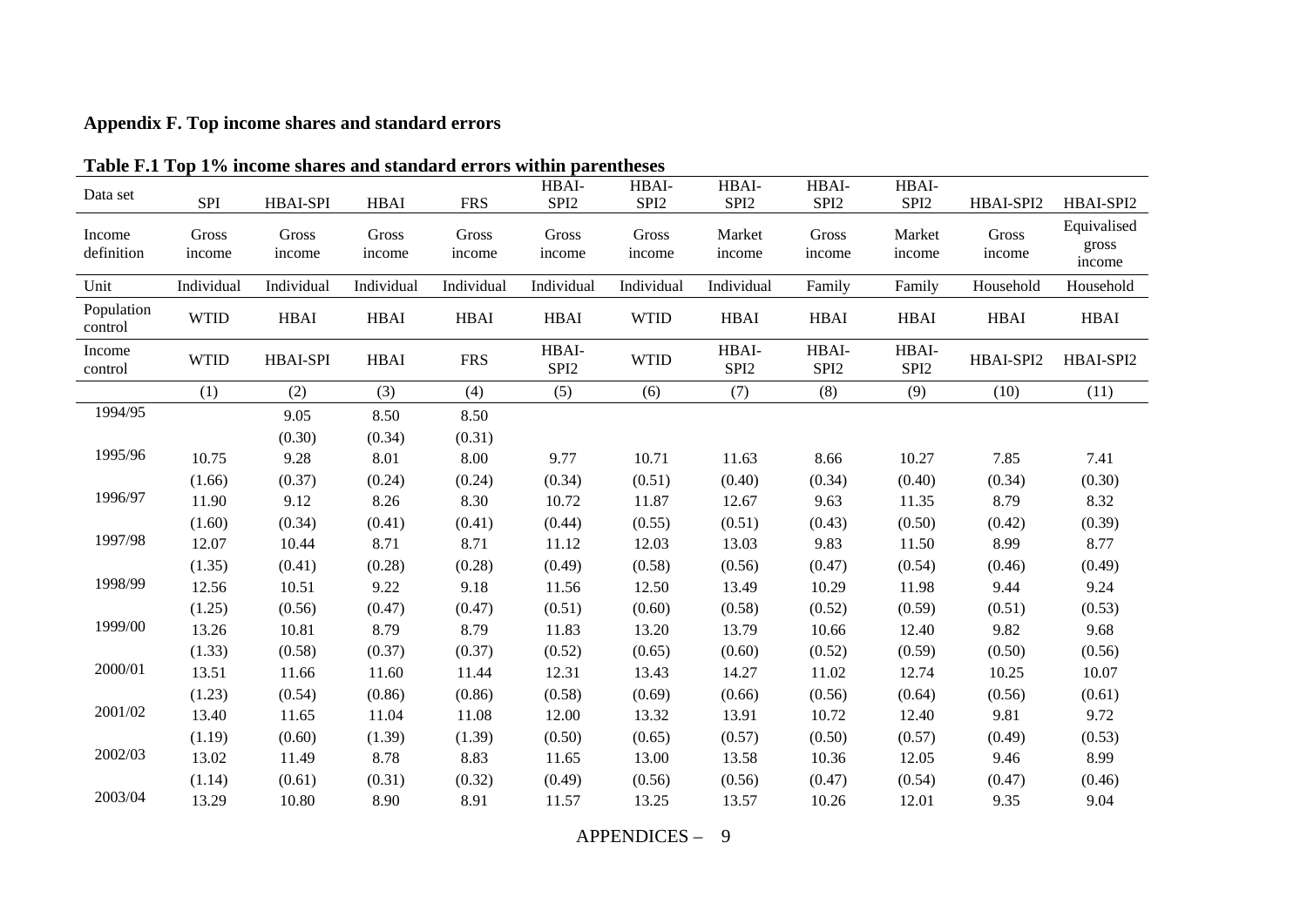|         | (1.25) | (0.52) | (0.37) | (0.37) | (0.47) | (0.55) | (0.54) | (0.47) | (0.54) | (0.46) | (0.48) |
|---------|--------|--------|--------|--------|--------|--------|--------|--------|--------|--------|--------|
| 2004/05 | 13.34  | 11.20  | 8.88   | 9.25   | 11.89  | 13.27  | 13.91  | 10.54  | 12.30  | 9.59   | 9.53   |
|         | (1.21) | (0.52) | (0.31) | (0.38) | (0.50) | (0.57) | (0.57) | (0.48) | (0.55) | (0.47) | (0.51) |
| 2005/06 | 14.26  | 11.17  | 10.93  | 9.05   | 13.09  | 14.22  | 15.29  | 11.81  | 13.76  | 10.70  | 10.39  |
|         | (1.22) | (0.50) | (1.54) | (0.31) | (0.53) | (0.59) | (0.61) | (0.52) | (0.60) | (0.51) | (0.55) |
| 2006/07 | 14.92  | 11.60  | 9.53   | 9.56   | 13.75  | 14.83  | 15.93  | 12.33  | 14.26  | 11.20  | 10.87  |
|         | (1.24) | (0.54) | (0.38) | (0.38) | (0.66) | (0.71) | (0.74) | (0.71) | (0.81) | (0.71) | (0.65) |
| 2007/08 | 15.51  | 12.44  | 9.34   | 8.64   | 14.38  | 15.46  | 16.66  | 12.91  | 14.92  | 11.86  | 11.37  |
|         | (1.20) | (0.62) | (0.36) | (0.25) | (0.76) | (0.82) | (0.86) | (0.81) | (0.92) | (0.80) | (0.80) |
| 2008/09 |        | 12.46  | 11.46  | 10.94  |        |        |        |        |        |        |        |
|         |        | (0.65) | (2.23) | (2.24) |        |        |        |        |        |        |        |
| 2009/10 | 15.47  | 13.12  | 10.04  | 9.66   | 14.47  | 15.36  | 17.10  | 13.17  | 15.53  | 12.14  | 11.15  |
|         | (0.76) | (0.78) | (0.48) | (0.43) | (0.85) | (0.90) | (0.97) | (0.85) | (0.98) | (0.85) | (0.80) |
| 2010/11 | 12.61  | 11.63  | 10.06  | 8.98   | 12.28  | 12.57  | 14.63  | 11.04  | 13.12  | 10.07  | 9.62   |
|         | (0.56) | (0.47) | (0.45) | (0.28) | (0.56) | (0.58) | (0.65) | (0.59) | (0.68) | (0.58) | (0.54) |
| 2011/12 |        | 12.35  | 8.89   | 9.66   |        |        |        |        |        |        |        |
|         |        | (0.72) | (0.37) | (0.41) |        |        |        |        |        |        |        |
| 2012/13 |        | 11.81  | 9.09   | 9.52   |        |        |        |        |        |        |        |
|         |        | (0.69) | (0.47) | (0.29) |        |        |        |        |        |        |        |

Notes: Northern Ireland is included in the FRS and hence HBAI data only from 2002/03 onwards.

Source: Authors' calculations based on HBAI, FRS, SPI and WTID data. Household income is equivalised using the modified-OECD scale. The individual is the unit of analysis. Estimates are based on the full population. The definition of the 'family' is the 'benefit unit' (see Department for Work and Pensions 2015)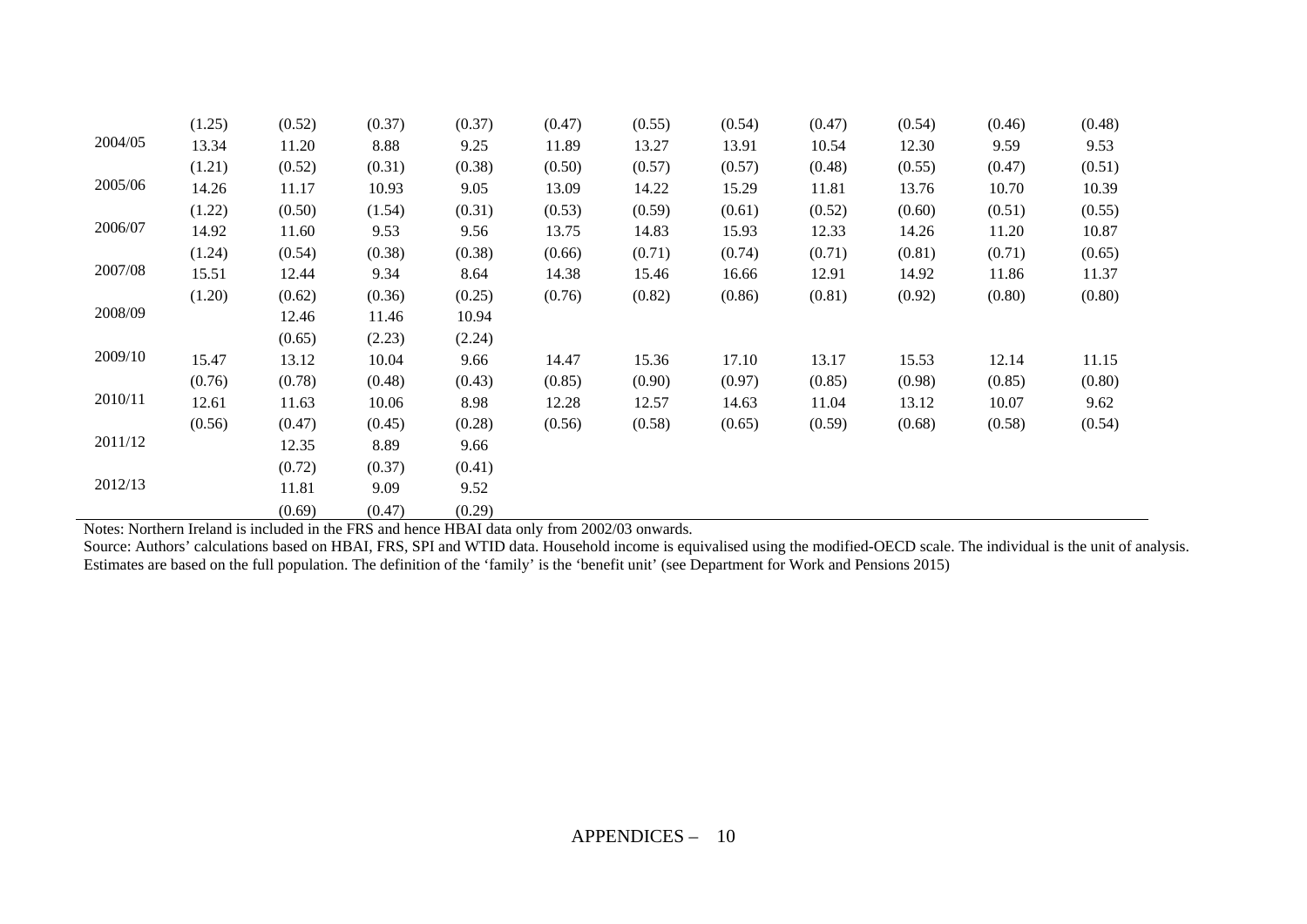| Data set              | SPI             | HBAI-SPI        | ${\rm HBAI}$    | <b>FRS</b>      | HBAI-<br>SPI <sub>2</sub> | HBAI-<br>SPI <sub>2</sub> | HBAI-<br>SPI <sub>2</sub> | HBAI-<br>SPI <sub>2</sub> | HBAI-<br>SPI <sub>2</sub> | HBAI-SPI2       | HBAI-SPI2       |
|-----------------------|-----------------|-----------------|-----------------|-----------------|---------------------------|---------------------------|---------------------------|---------------------------|---------------------------|-----------------|-----------------|
|                       |                 |                 |                 |                 |                           |                           |                           |                           |                           |                 |                 |
| Income                |                 |                 |                 |                 |                           |                           |                           |                           |                           |                 | Equivalised     |
| definition            | Gross<br>income | Gross<br>income | Gross<br>income | Gross<br>income | Gross<br>income           | Gross<br>income           | Market<br>income          | Gross<br>income           | Market<br>income          | Gross<br>income | gross<br>income |
| Unit                  | Individual      | Individual      | Individual      | Individual      | Individual                | Individual                | Individual                | Family                    | Benefit<br>Unit           | Household       | Household       |
| Population<br>control | <b>WTID</b>     | ${\bf HBAI}$    | ${\bf HBAI}$    | HBAI            | <b>HBAI</b>               | <b>WTID</b>               | HBAI                      | <b>HBAI</b>               | <b>HBAI</b>               | <b>HBAI</b>     | HBAI            |
| Income<br>control     | <b>WTID</b>     | HBAI-SPI        | <b>HBAI</b>     | <b>FRS</b>      | HBAI-<br>SPI <sub>2</sub> | <b>WTID</b>               | HBAI-<br>SPI <sub>2</sub> | HBAI-<br>SPI <sub>2</sub> | HBAI-<br>SPI <sub>2</sub> | HBAI-SPI2       | HBAI-SPI2       |
|                       | (1)             | (2)             | (3)             | (4)             | (5)                       | (6)                       | (7)                       | (8)                       | (9)                       | (10)            | (11)            |
| 1994/95               |                 | 2.74            | 2.17            | 2.07            |                           |                           |                           |                           |                           |                 |                 |
|                       |                 | (0.19)          | (0.27)          | (0.23)          |                           |                           |                           |                           |                           |                 |                 |
| 1995/96               | 3.24            | 2.91            | 1.89            | 1.90            | 2.87                      | 3.22                      | 3.42                      | 2.12                      | 2.52                      | 1.77            | 1.71            |
|                       | (0.81)          | (0.15)          | (0.16)          | (0.16)          | (0.02)                    | (0.26)                    | (0.03)                    | (0.09)                    | (0.10)                    | (0.09)          | (0.08)          |
| 1996/97               | 4.13            | 2.71            | 2.19            | 2.20            | 3.64                      | 4.10                      | 4.31                      | 2.54                      | 3.00                      | 2.11            | 2.13            |
|                       | (0.89)          | (0.02)          | (0.37)          | (0.36)          | (0.03)                    | (0.36)                    | (0.04)                    | (0.07)                    | (0.08)                    | (0.07)          | (0.17)          |
| 1997/98               | 4.15            | 3.00            | 2.18            | 2.19            | 3.75                      | 4.12                      | 4.40                      | 2.55                      | 2.99                      | 2.13            | 2.42            |
|                       | (0.64)          | (0.02)          | (0.14)          | (0.14)          | (0.03)                    | (0.39)                    | (0.04)                    | (0.05)                    | (0.06)                    | (0.05)          | (0.18)          |
| 1998/99               | 4.45            | 3.76            | 2.80            | 2.80            | 4.02                      | 4.42                      | 4.70                      | 2.90                      | 3.39                      | 2.44            | 2.63            |
|                       | (0.64)          | (0.40)          | (0.41)          | (0.41)          | (0.03)                    | (0.41)                    | (0.05)                    | (0.14)                    | (0.16)                    | (0.13)          | (0.19)          |
| 1999/00               | 4.81            | 3.94            | 2.49            | 2.49            | 4.21                      | 4.75                      | 4.92                      | 2.92                      | 3.41                      | 2.44            | 2.81            |
|                       | (0.64)          | (0.38)          | (0.29)          | (0.29)          | (0.03)                    | (0.45)                    | (0.04)                    | (0.05)                    | (0.06)                    | (0.05)          | (0.14)          |
| 2000/01               | 4.94            | 3.93            | 4.87            | 4.76            | 4.42                      | 4.87                      | 5.13                      | 2.97                      | 3.44                      | 2.48            | 3.04            |
|                       | (0.58)          | (0.03)          | (0.78)          | (0.78)          | (0.05)                    | (0.48)                    | (0.06)                    | (0.04)                    | (0.05)                    | (0.04)          | (0.28)          |
| 2001/02               | 4.75            | 3.73            | 4.58            | 4.59            | 4.17                      | 4.68                      | 4.84                      | 2.90                      | 3.37                      | 2.40            | 2.82            |
|                       | (0.54)          | (0.03)          | (1.45)          | (1.44)          | (0.03)                    | (0.42)                    | (0.05)                    | (0.10)                    | (0.11)                    | (0.10)          | (0.21)          |
| 2002/03               | 4.47            | 3.72            | 2.35            | 2.36            | 3.97                      | 4.46                      | 4.63                      | 2.64                      | 3.07                      | 2.19            | 2.40            |
|                       | (0.50)          | (0.03)          | (0.21)          | (0.21)          | (0.04)                    | (0.40)                    | (0.04)                    | (0.02)                    | (0.03)                    | (0.03)          | (0.19)          |
| 2003/04               | 4.64            | 3.33            | 2.63            | 2.63            | 4.00                      | 4.62                      | 4.70                      | 2.84                      | 3.33                      | 2.36            | 2.58            |
|                       | (0.55)          | (0.03)          | (0.29)          | (0.29)          | (0.13)                    | (0.40)                    | (0.15)                    | (0.11)                    | (0.13)                    | (0.11)          | (0.18)          |

**Table F.2 Top 0.1% income shares and standard errors within parentheses** 

APPENDICES – 11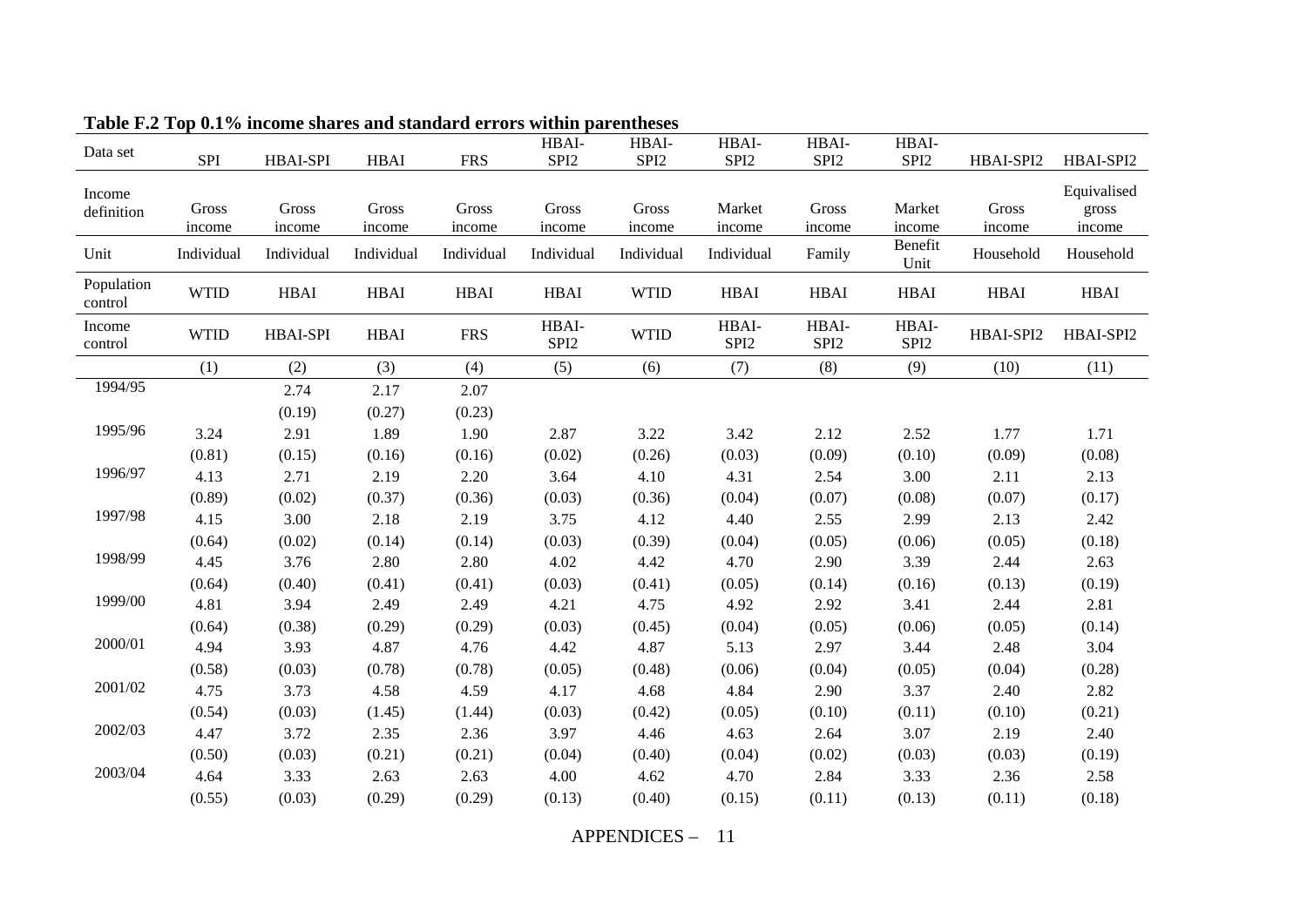| 2004/05 | 4.73   | 3.20   | 2.39   | 2.75   | 4.19   | 4.68   | 4.91   | 2.85   | 3.34   | 2.34   | 2.77   |
|---------|--------|--------|--------|--------|--------|--------|--------|--------|--------|--------|--------|
|         | (0.58) | (0.03) | (0.21) | (0.30) | (0.32) | (0.42) | (0.37) | (0.04) | (0.05) | (0.04) | (0.22) |
| 2005/06 | 5.20   | 3.15   | 4.61   | 2.59   | 4.73   | 5.16   | 5.54   | 3.29   | 3.84   | 2.68   | 3.13   |
|         | (0.62) | (0.03) | (1.61) | (0.20) | (0.22) | (0.44) | (0.26) | (0.08) | (0.10) | (0.08) | (0.20) |
| 2006/07 | 5.61   | 3.01   | 2.70   | 2.72   | 5.14   | 5.53   | 5.96   | 3.80   | 4.40   | 3.15   | 3.30   |
|         | (0.64) | (0.03) | (0.24) | (0.25) | (0.51) | (0.54) | (0.58) | (0.25) | (0.29) | (0.25) | (0.27) |
| 2007/08 | 6.08   | 2.97   | 2.48   | 1.78   | 5.60   | 6.04   | 6.50   | 4.00   | 4.64   | 3.32   | 3.67   |
|         | (0.64) | (0.03) | (0.21) | (0.13) | (0.44) | (0.65) | (0.50) | (0.25) | (0.29) | (0.25) | (0.34) |
| 2008/09 |        | 3.01   | 5.00   | 4.40   |        |        |        |        |        |        |        |
|         |        | (0.03) | (2.35) | (2.37) |        |        |        |        |        |        |        |
| 2009/10 | 6.50   | 3.27   | 3.18   | 2.69   | 6.06   | 6.42   | 7.17   | 4.23   | 5.00   | 3.52   | 3.62   |
|         | (0.58) | (0.04) | (0.34) | (0.34) | (0.69) | (0.73) | (0.81) | (0.13) | (0.15) | (0.13) | (0.29) |
| 2010/11 | 4.72   | 2.70   | 3.29   | 1.92   | 4.56   | 4.69   | 5.44   | 3.26   | 3.88   | 2.69   | 2.75   |
|         | (0.26) | (0.02) | (0.34) | (0.17) | (0.22) | (0.44) | (0.25) | (0.16) | (0.19) | (0.16) | (0.15) |
| 2011/12 |        | 3.05   | 2.35   | 1.73   |        |        |        |        |        |        |        |
|         |        | (0.04) | (0.24) | (0.17) |        |        |        |        |        |        |        |
| 2012/13 |        | 2.66   | 2.44   | 1.73   |        |        |        |        |        |        |        |
|         |        | (0.03) | (0.36) | (0.14) |        |        |        |        |        |        |        |

Notes: Northern Ireland is included in the FRS and hence HBAI data only from 2002/03 onwards.

Source: Authors' calculations based on HBAI, FRS, SPI and WTID data. Household income is equivalised using the modified-OECD scale. The individual is the unit of analysis. Estimates are based on the full population. The definition of the 'family' is the 'benefit unit' (see Department for Work and Pensions 2015)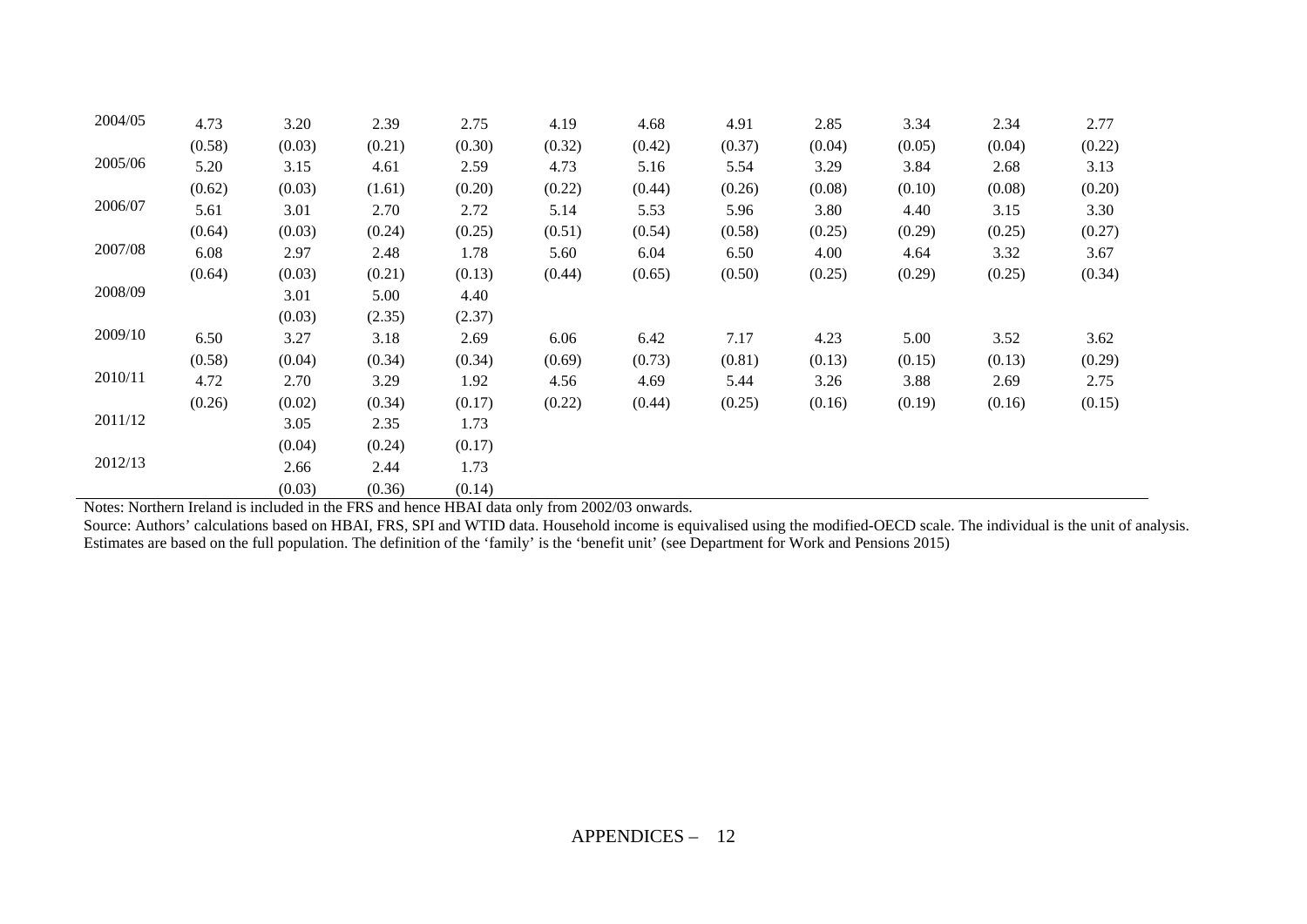| Data set              | <b>SPI</b>  | <b>HBAI-SPI</b> | <b>HBAI</b> | <b>FRS</b>  | HBAI-<br>SPI <sub>2</sub> | HBAI-<br>SPI <sub>2</sub> | HBAI-<br>SPI <sub>2</sub> | HBAI-<br>SPI <sub>2</sub> | HBAI-<br>SPI <sub>2</sub> | HBAI-SPI2   | HBAI-SPI2            |
|-----------------------|-------------|-----------------|-------------|-------------|---------------------------|---------------------------|---------------------------|---------------------------|---------------------------|-------------|----------------------|
|                       |             |                 |             |             |                           |                           |                           |                           |                           |             |                      |
| Income                | Gross       | Gross           | Gross       | Gross       | Gross                     | Gross                     | Market                    | Gross                     | Market                    | Gross       | Equivalised<br>gross |
| definition            | income      | income          | income      | income      | income                    | income                    | income                    | income                    | income                    | income      | income               |
| Unit                  | Individual  | Individual      | Individual  | Individual  | Individual                | Individual                | Individual                | Family                    | Family                    | Household   | Household            |
| Population<br>control | <b>WTID</b> | <b>HBAI</b>     | <b>HBAI</b> | <b>HBAI</b> | <b>HBAI</b>               | <b>WTID</b>               | <b>HBAI</b>               | <b>HBAI</b>               | <b>HBAI</b>               | <b>HBAI</b> | <b>HBAI</b>          |
| Income<br>control     | <b>WTID</b> | <b>HBAI-SPI</b> | <b>HBAI</b> | <b>FRS</b>  | HBAI-<br>SPI <sub>2</sub> | <b>WTID</b>               | HBAI-<br>SPI <sub>2</sub> | HBAI-<br>SPI <sub>2</sub> | HBAI-<br>SPI <sub>2</sub> | HBAI-SPI2   | HBAI-SPI2            |
|                       | (1)         | (2)             | (3)         | (4)         | (5)                       | (6)                       | (7)                       | (8)                       | (9)                       | (10)        | (11)                 |
| 1994/95               |             | 13.65           | 13.73       | 13.76       |                           |                           |                           |                           |                           |             |                      |
|                       |             | (0.10)          | (0.10)      | (0.10)      |                           |                           |                           |                           |                           |             |                      |
| 1995/96               | 15.05       | 13.41           | 13.56       | 13.54       | 13.68                     | 15.04                     | 16.19                     | 13.35                     | 15.70                     | 12.27       | 11.77                |
|                       | (2.29)      | (0.10)          | (0.10)      | (0.10)      | (0.11)                    | (0.57)                    | (0.13)                    | (0.11)                    | (0.13)                    | (0.11)      | (0.11)               |
| 1996/97               | 14.95       | 13.38           | 13.51       | 13.54       | 13.43                     | 14.94                     | 15.79                     | 13.18                     | 15.38                     | 12.26       | 11.69                |
|                       | (2.15)      | (0.09)          | (0.10)      | (0.10)      | (0.11)                    | (0.45)                    | (0.13)                    | (0.12)                    | (0.14)                    | (0.12)      | (0.12)               |
| 1997/98               | 14.71       | 13.45           | 13.66       | 13.66       | 13.55                     | 14.70                     | 15.79                     | 13.26                     | 15.37                     | 12.32       | 11.67                |
|                       | (1.83)      | (0.11)          | (0.11)      | (0.11)      | (0.13)                    | (0.41)                    | (0.15)                    | (0.13)                    | (0.16)                    | (0.14)      | (0.13)               |
| 1998/99               | 14.90       | 13.74           | 13.88       | 13.88       | 13.72                     | 14.89                     | 15.93                     | 13.49                     | 15.59                     | 12.66       | 11.99                |
|                       | (1.64)      | (0.12)          | (0.12)      | (0.12)      | (0.13)                    | (0.41)                    | (0.16)                    | (0.14)                    | (0.17)                    | (0.15)      | (0.13)               |
| 1999/00               | 15.55       | 13.40           | 13.57       | 13.54       | 13.89                     | 15.54                     | 16.10                     | 13.61                     | 15.69                     | 12.74       | 12.00                |
|                       | (1.72)      | (0.12)          | (0.11)      | (0.11)      | (0.13)                    | (0.47)                    | (0.15)                    | (0.14)                    | (0.16)                    | (0.14)      | (0.13)               |
| 2000/01               | 15.32       | 13.66           | 13.57       | 13.63       | 13.99                     | 15.31                     | 16.16                     | 13.60                     | 15.60                     | 12.79       | 12.16                |
|                       | (1.57)      | (0.13)          | (0.16)      | (0.16)      | (0.14)                    | (0.45)                    | (0.16)                    | (0.15)                    | (0.17)                    | (0.14)      | (0.15)               |
| 2001/02               | 15.62       | 13.59           | 13.53       | 13.36       | 14.01                     | 15.61                     | 16.17                     | 13.72                     | 15.76                     | 12.88       | 12.20                |
|                       | (1.53)      | (0.12)          | (0.23)      | (0.33)      | (0.13)                    | (0.49)                    | (0.15)                    | (0.14)                    | (0.16)                    | (0.14)      | (0.14)               |
| 2002/03               | 15.58       | 13.53           | 13.76       | 13.78       | 13.93                     | 15.56                     | 16.17                     | 13.70                     | 15.81                     | 12.66       | 11.99                |
|                       | (1.48)      | (0.12)          | (0.10)      | (0.11)      | (0.13)                    | (0.23)                    | (0.15)                    | (0.13)                    | (0.15)                    | (0.13)      | (0.13)               |
| 2003/04               | 15.65       | 13.42           | 13.56       | 13.51       | 13.63                     | 15.64                     | 15.91                     | 13.45                     | 15.61                     | 12.47       | 12.03                |
|                       | (1.61)      | (0.11)          | (0.10)      | (0.11)      | (0.13)                    | (0.26)                    | (0.15)                    | (0.13)                    | (0.16)                    | (0.13)      | (0.14)               |

**Table F.3 Top 5 to 1% income shares and standard errors within parentheses** 

APPENDICES – 13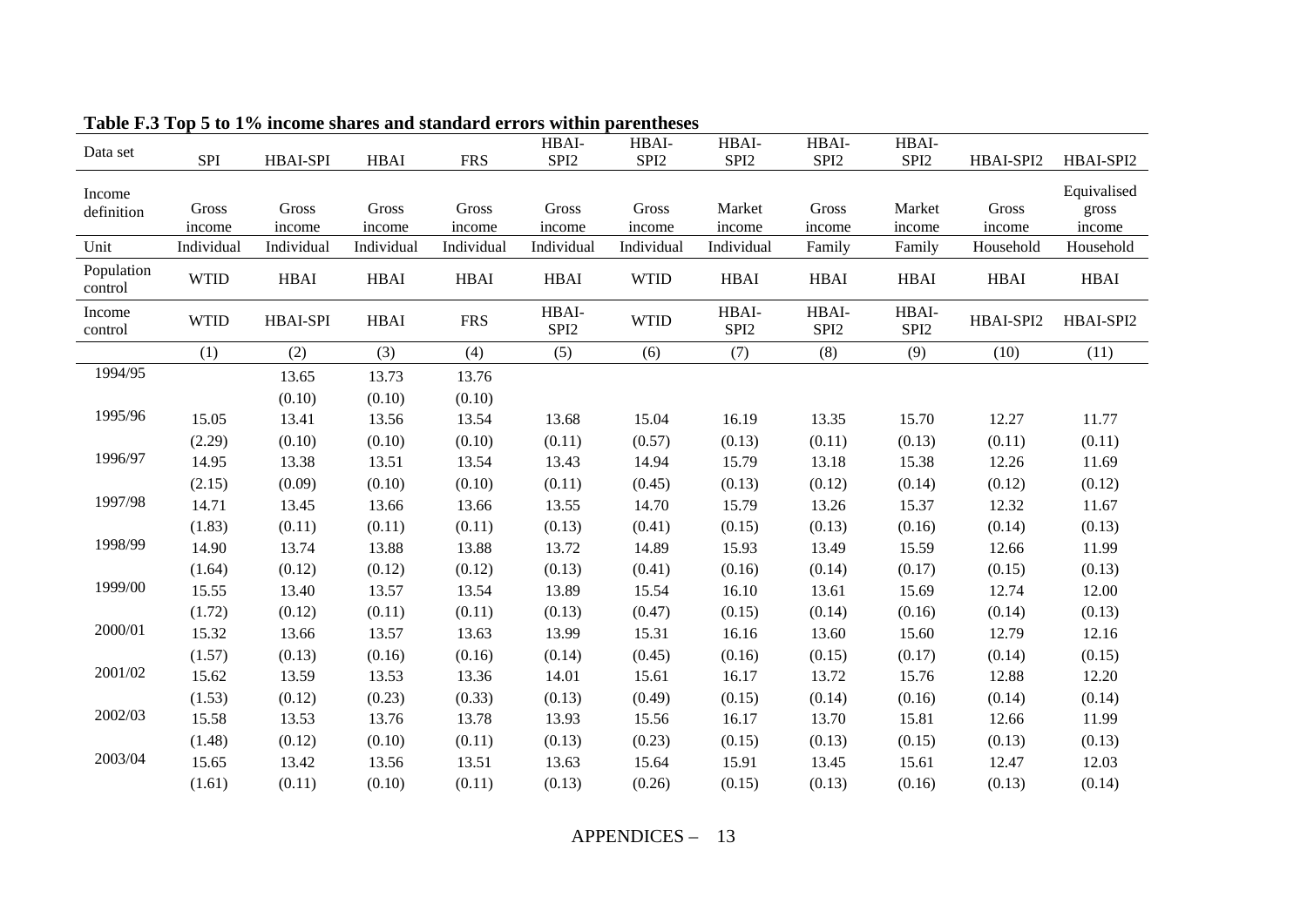| 2004/05 | 15.27  | 13.54  | 13.67  | 13.61  | 13.65  | 15.26  | 15.88  | 13.53  | 15.65  | 12.54  | 11.99  |
|---------|--------|--------|--------|--------|--------|--------|--------|--------|--------|--------|--------|
|         | (1.50) | (0.12) | (0.11) | (0.12) | (0.13) | (0.25) | (0.16) | (0.14) | (0.17) | (0.15) | (0.15) |
| 2005/06 | 15.33  | 13.61  | 13.37  | 13.66  | 14.09  | 15.32  | 16.35  | 14.09  | 16.26  | 13.07  | 12.42  |
|         | (1.40) | (0.12) | (0.24) | (0.11) | (0.14) | (0.22) | (0.16) | (0.16) | (0.18) | (0.15) | (0.15) |
| 2006/07 | 15.27  | 13.59  | 13.54  |        | 14.14  | 15.26  | 16.28  | 14.07  | 16.12  | 13.03  | 12.53  |
|         | (1.36) | (0.14) | (0.12) | (0.12) | (0.16) | (0.23) | (0.19) | (0.18) | (0.21) | (0.17) | (0.18) |
| 2007/08 | 15.33  | 13.88  | 13.83  | 13.94  | 14.24  | 15.32  | 16.39  | 14.12  | 16.18  | 13.19  | 12.42  |
|         | (1.28) | (0.16) | (0.12) | (0.12) | (0.17) | (0.22) | (0.20) | (0.19) | (0.22) | (0.19) | (0.18) |
| 2008/09 |        | 13.82  | 13.51  | 13.60  |        |        |        |        |        |        |        |
|         |        | (0.15) | (0.35) | (0.36) |        |        |        |        |        |        |        |
| 2009/10 | 14.59  | 13.96  | 13.91  | 14.06  | 13.71  | 14.57  | 16.09  | 13.72  | 16.02  | 12.75  | 12.06  |
|         | (0.68) | (0.16) | (0.13) | (0.13) | (0.17) | (0.21) | (0.21) | (0.18) | (0.22) | (0.17) | (0.16) |
| 2010/11 | 14.16  | 13.97  | 13.82  | 14.08  | 13.80  | 14.15  | 16.33  | 13.82  | 16.27  | 12.68  | 11.88  |
|         | (0.74) | (0.14) | (0.12) | (0.12) | (0.14) | (0.21) | (0.17) | (0.15) | (0.19) | (0.15) | (0.14) |
| 2011/12 |        | 13.98  | 14.05  | 14.38  |        |        |        |        |        |        |        |
|         |        | (0.18) | (0.16) | (0.17) |        |        |        |        |        |        |        |
| 2012/13 |        | 13.86  | 13.75  | 14.09  |        |        |        |        |        |        |        |
|         |        | (0.18) | (0.14) | (0.16) |        |        |        |        |        |        |        |

Notes: Northern Ireland is included in the FRS and hence HBAI data only from 2002/03 onwards.

Source: Authors' calculations based on HBAI, FRS, SPI and WTID data. Household income is equivalised using the modified-OECD scale. The individual is the unit of analysis. Estimates are based on the full population. The definition of the 'family' is the 'benefit unit' (see Department for Work and Pensions 2015)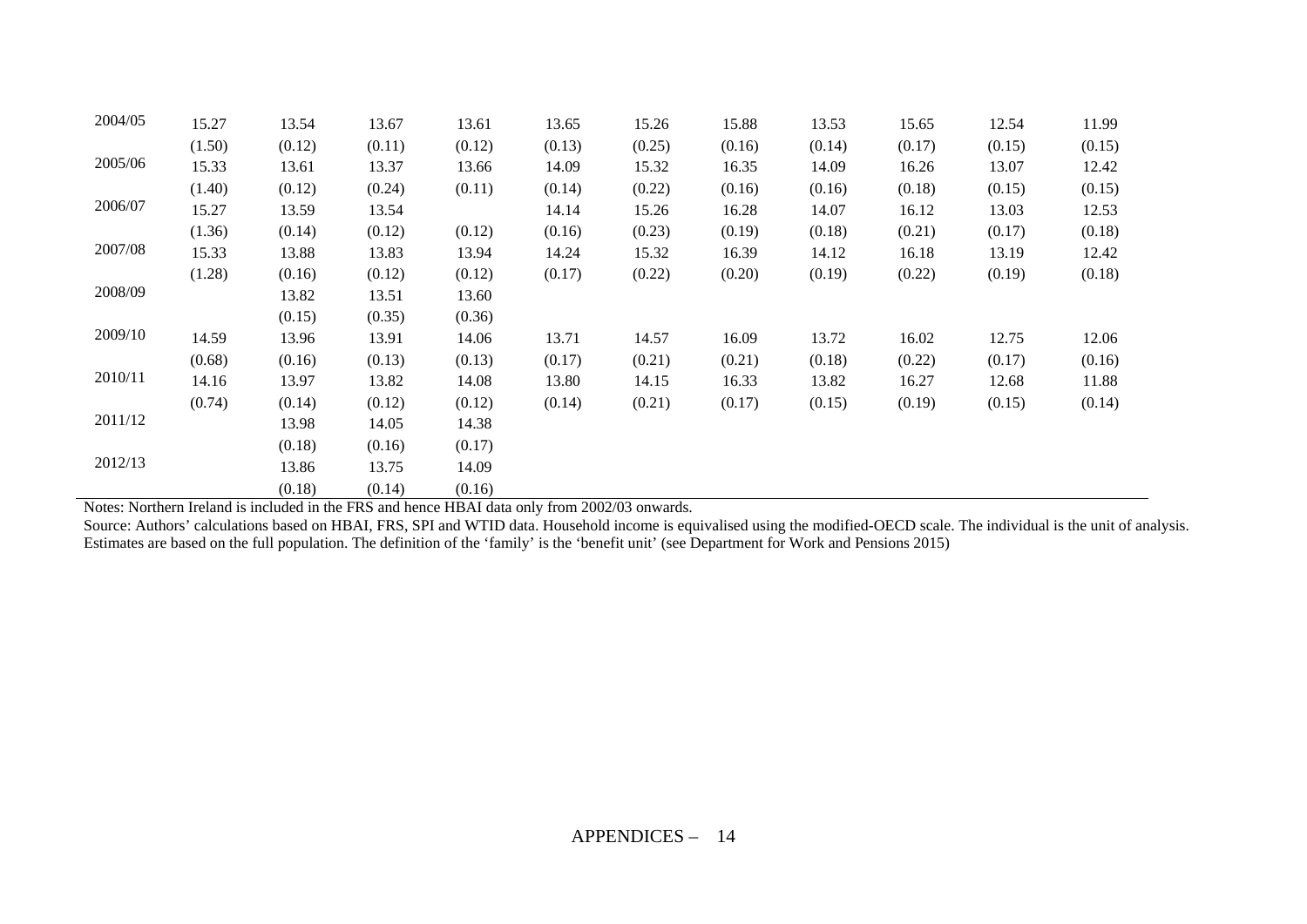| Data set              | <b>SPI</b>  | <b>HBAI-SPI</b> | <b>HBAI</b>  | <b>FRS</b>  | HBAI-<br>SPI <sub>2</sub> | HBAI-<br>SPI <sub>2</sub> | HBAI-<br>SPI <sub>2</sub> | HBAI-<br>SPI <sub>2</sub> | HBAI-<br>SPI <sub>2</sub> | HBAI-SPI2   | HBAI-SPI2   |
|-----------------------|-------------|-----------------|--------------|-------------|---------------------------|---------------------------|---------------------------|---------------------------|---------------------------|-------------|-------------|
|                       |             |                 |              |             |                           |                           |                           |                           |                           |             |             |
| Income                |             |                 |              |             |                           |                           |                           |                           |                           |             | Equivalised |
| definition            | Gross       | Gross           | Gross        | Gross       | Gross                     | Gross                     | Market                    | Gross                     | Market                    | Gross       | gross       |
|                       | income      | income          | income       | income      | income                    | income                    | income                    | income                    | income                    | income      | income      |
| Unit                  | Individual  | Individual      | Individual   | Individual  | Individual                | Individual                | Individual                | Family                    | Family                    | Household   | Household   |
| Population<br>control | <b>WTID</b> | <b>HBAI</b>     | ${\bf HBAI}$ | <b>HBAI</b> | <b>HBAI</b>               | <b>WTID</b>               | <b>HBAI</b>               | <b>HBAI</b>               | <b>HBAI</b>               | <b>HBAI</b> | <b>HBAI</b> |
| Income<br>control     | <b>WTID</b> | <b>HBAI-SPI</b> | <b>HBAI</b>  | <b>FRS</b>  | HBAI-<br>SPI <sub>2</sub> | <b>WTID</b>               | HBAI-<br>SPI <sub>2</sub> | HBAI-<br>SPI <sub>2</sub> | HBAI-<br>SPI <sub>2</sub> | HBAI-SPI2   | HBAI-SPI2   |
|                       | (1)         | (2)             | (3)          | (4)         | (5)                       | (6)                       | (7)                       | (8)                       | (9)                       | (10)        | (11)        |
| 1994/95               |             | 11.80           | 11.88        | 11.84       |                           |                           |                           |                           |                           |             |             |
|                       |             | (0.06)          | (0.06)       | (0.06)      |                           |                           |                           |                           |                           |             |             |
| 1995/96               | 12.72       | 11.62           | 11.78        | 11.75       | 11.53                     | 12.71                     | 13.60                     | 11.49                     | 13.43                     | 10.94       | 10.31       |
|                       | (2.06)      | (0.06)          | (0.05)       | (0.05)      | (0.06)                    | (0.50)                    | (0.08)                    | (0.07)                    | (0.09)                    | (0.06)      | (0.06)      |
| 1996/97               | 12.44       | 11.63           | 11.74        | 11.76       | 11.17                     | 12.45                     | 13.11                     | 11.23                     | 13.03                     | 10.63       | 10.01       |
|                       | (1.86)      | (0.06)          | (0.07)       | (0.07)      | (0.07)                    | (0.40)                    | (0.09)                    | (0.07)                    | (0.10)                    | (0.07)      | (0.06)      |
| 1997/98               | 12.15       | 11.43           | 11.65        | 11.65       | 11.17                     | 12.15                     | 12.97                     | 11.17                     | 12.86                     | 10.61       | 10.00       |
|                       | (1.68)      | (0.07)          | (0.06)       | (0.06)      | (0.08)                    | (0.37)                    | (0.10)                    | (0.08)                    | (0.11)                    | (0.08)      | (0.07)      |
| 1998/99               | 12.06       | 11.40           | 11.56        | 11.56       | 11.09                     | 12.06                     | 12.83                     | 11.22                     | 12.88                     | 10.74       | 10.10       |
|                       | (1.44)      | (0.08)          | (0.08)       | (0.08)      | (0.08)                    | (0.36)                    | (0.10)                    | (0.09)                    | (0.11)                    | (0.08)      | (0.08)      |
| 1999/00               | 12.49       | 11.26           | 11.52        | 11.52       | 11.12                     | 12.48                     | 12.85                     | 11.17                     | 12.79                     | 10.78       | 10.18       |
|                       | (1.52)      | (0.08)          | (0.06)       | (0.06)      | (0.08)                    | (0.40)                    | (0.11)                    | (0.08)                    | (0.11)                    | (0.08)      | (0.08)      |
| 2000/01               | 12.15       | 11.07           | 11.09        | 11.11       | 11.06                     | 12.14                     | 12.72                     | 11.21                     | 12.77                     | 10.73       | 10.02       |
|                       | (1.36)      | (0.08)          | (0.12)       | (0.12)      | (0.09)                    | (0.37)                    | (0.11)                    | (0.09)                    | (0.12)                    | (0.09)      | (0.09)      |
| 2001/02               | 12.44       | 11.19           | 11.27        | 11.26       | 11.13                     | 12.43                     | 12.80                     | 11.22                     | 12.78                     | 10.77       | 10.16       |
|                       | (1.33)      | (0.09)          | (0.18)       | (0.18)      | (0.08)                    | (0.41)                    | (0.10)                    | (0.08)                    | (0.11)                    | (0.08)      | (0.08)      |
| 2002/03               | 12.44       | 11.21           | 11.55        | 11.52       | 11.12                     | 12.43                     | 12.85                     | 11.24                     | 12.88                     | 10.76       | 10.14       |
|                       | (1.28)      | (0.09)          | (0.06)       | (0.06)      | (0.08)                    | (0.18)                    | (0.10)                    | (0.08)                    | (0.10)                    | (0.08)      | (0.07)      |
| 2003/04               | 12.44       | 11.25           | 11.49        | 11.47       | 10.84                     | 12.45                     | 12.61                     | 11.20                     | 12.89                     | 10.55       | 9.95        |
|                       | (1.42)      | (0.08)          | (0.06)       | (0.06)      | (0.07)                    | (0.21)                    | (0.10)                    | (0.08)                    | (0.10)                    | (0.08)      | (0.07)      |

**Table F.4 Top 10 to 5% income shares and standard errors within parentheses** 

APPENDICES – 15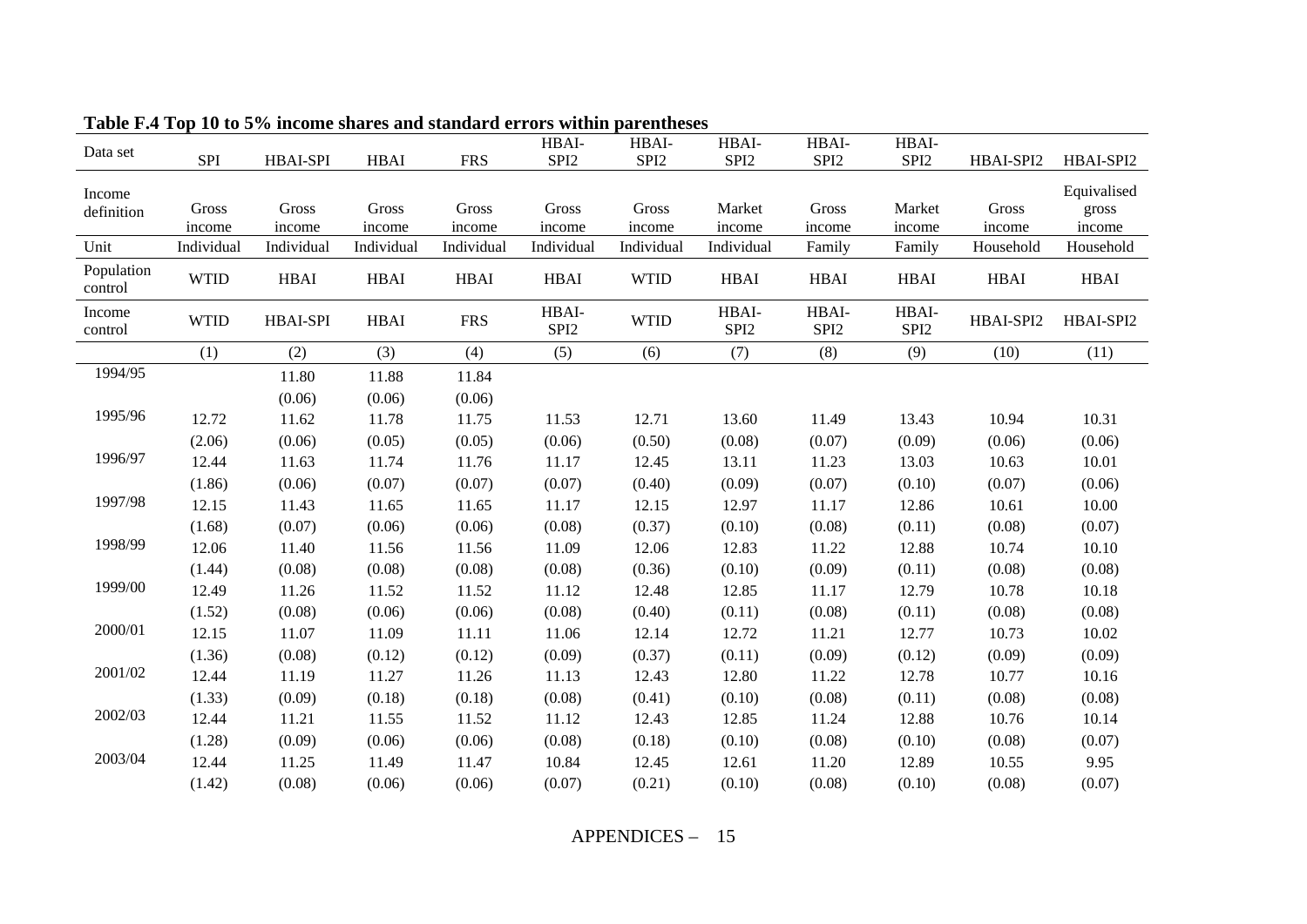| 2004/05 | 12.29  | 11.12  | 11.41  | 11.36  | 10.97  | 12.28  | 12.72  | 11.13  | 12.77  | 10.62  | 9.95   |
|---------|--------|--------|--------|--------|--------|--------|--------|--------|--------|--------|--------|
|         | (1.36) | (0.08) | (0.06) | (0.06) | (0.08) | (0.20) | (0.10) | (0.08) | (0.11) | (0.08) | (0.08) |
| 2005/06 | 12.05  | 11.17  | 11.21  | 11.43  | 11.06  | 12.04  | 12.80  | 11.15  | 12.76  | 10.61  | 9.96   |
|         | (1.28) | (0.08) | (0.20) | (0.06) | (0.08) | (0.17) | (0.11) | (0.09) | (0.11) | (0.08) | (0.08) |
| 2006/07 | 11.89  | 11.15  | 11.43  | 11.41  | 10.99  | 11.88  | 12.61  | 11.14  | 12.67  | 10.63  | 10.01  |
|         | (1.24) | (0.08) | (0.07) | (0.07) | (0.10) | (0.17) | (0.13) | (0.11) | (0.14) | (0.11) | (0.09) |
| 2007/08 | 11.83  | 10.98  | 11.39  | 11.45  | 10.97  | 11.82  | 12.58  | 11.04  | 12.55  | 10.52  | 9.92   |
|         | (1.16) | (0.09) | (0.06) | (0.06) | (0.11) | (0.16) | (0.15) | (0.12) | (0.16) | (0.12) | (0.10) |
| 2008/09 |        | 11.06  | 11.21  | 11.27  |        |        |        |        |        |        |        |
|         |        | (0.10) | (0.29) | (0.29) |        |        |        |        |        |        |        |
| 2009/10 | 11.52  | 10.89  | 11.29  | 11.35  | 10.82  | 11.52  | 12.64  | 10.90  | 12.62  | 10.37  | 9.82   |
|         | (0.62) | (0.11) | (0.08) | (0.07) | (0.12) | (0.17) | (0.16) | (0.12) | (0.17) | (0.12) | (0.11) |
| 2010/11 | 11.36  | 11.07  | 11.28  | 11.42  | 11.05  | 11.35  | 13.02  | 11.22  | 13.08  | 10.60  | 9.92   |
|         | (0.67) | (0.08) | (0.07) | (0.06) | (0.08) | (0.16) | (0.12) | (0.10) | (0.13) | (0.09) | (0.08) |
| 2011/12 |        | 11.04  | 11.48  | 11.39  |        |        |        |        |        |        |        |
|         |        | (0.11) | (0.07) | (0.08) |        |        |        |        |        |        |        |
| 2012/13 |        | 10.92  | 11.27  | 11.22  |        |        |        |        |        |        |        |
|         |        | (0.10) | (0.08) | (0.07) |        |        |        |        |        |        |        |

Notes: Northern Ireland is included in the FRS and hence HBAI data only from 2002/03 onwards.

Source: Authors' calculations based on HBAI, FRS, SPI and WTID data. Household income is equivalised using the modified-OECD scale. The individual is the unit of analysis. Estimates are based on the full population. The definition of the 'family' is the 'benefit unit' (see Department for Work and Pensions 2015)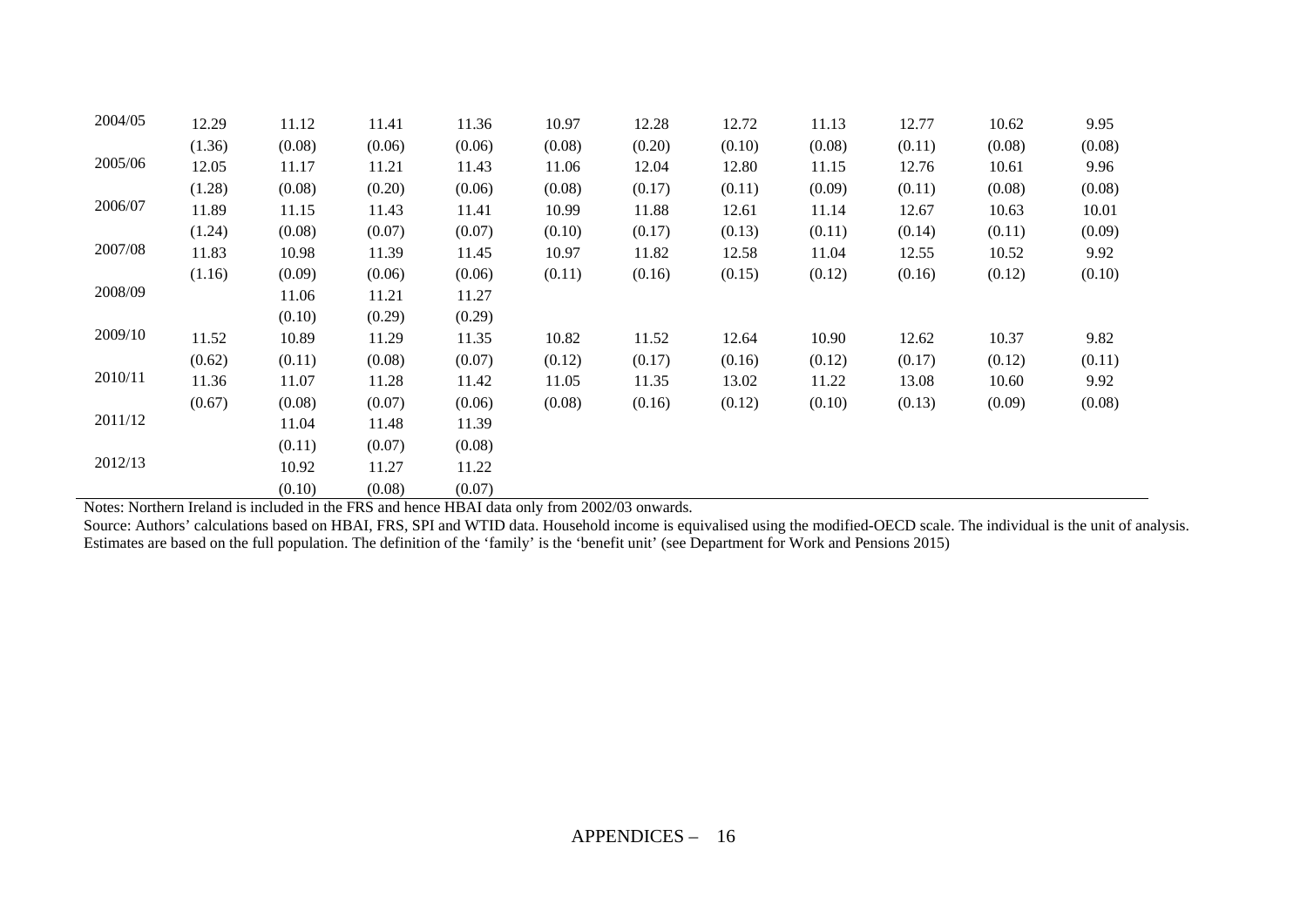## **Appendix G. Inequality indices and standard errors**

|            | HBAI-      | HBAI-      | HBAI-      | HBAI-            | HBAI-            |
|------------|------------|------------|------------|------------------|------------------|
| Data set   | <b>SPI</b> | <b>SPI</b> | <b>SPI</b> | SPI <sub>2</sub> | SPI <sub>2</sub> |
| Income     | Gross      | Market     | Net        | Gross            | Market           |
| definition | income     | income     | income     | income           | income           |
|            | (1)        | (2)        | (3)        | (4)              | (5)              |
| 1994/95    | 0.372      | 0.512      | 0.332      |                  |                  |
|            | (0.00)     | (0.00)     | (0.00)     |                  |                  |
| 1995/96    | 0.375      | 0.516      | 0.333      | 0.380            | 0.521            |
|            | (0.00)     | (0.00)     | (0.00)     | (0.00)           | (0.00)           |
| 1996/97    | 0.373      | 0.510      | 0.333      | 0.386            | 0.522            |
|            | (0.00)     | (0.00)     | (0.00)     | (0.00)           | (0.00)           |
| 1997/98    | 0.383      | 0.512      | 0.340      | 0.388            | 0.517            |
|            | (0.00)     | (0.00)     | (0.00)     | (0.00)           | (0.00)           |
| 1998/99    | 0.389      | 0.517      | 0.348      | 0.396            | 0.523            |
|            | (0.01)     | (0.00)     | (0.00)     | (0.00)           | (0.00)           |
| 1999/00    | 0.389      | 0.517      | 0.346      | 0.400            | 0.527            |
|            | (0.00)     | (0.00)     | (0.00)     | (0.00)           | (0.00)           |
| 2000/01    | 0.395      | 0.519      | 0.353      | 0.403            | 0.526            |
|            | (0.00)     | (0.00)     | (0.00)     | (0.00)           | (0.00)           |
| 2001/02    | 0.394      | 0.518      | 0.349      | 0.400            | 0.523            |
|            | (0.01)     | (0.00)     | (0.00)     | (0.00)           | (0.00)           |
| 2002/03    | 0.388      | 0.514      | 0.343      | 0.391            | 0.517            |
|            | (0.01)     | (0.00)     | (0.00)     | (0.00)           | (0.00)           |
| 2003/04    | 0.382      | 0.512      | 0.339      | 0.388            | 0.517            |
|            | (0.00)     | (0.00)     | (0.00)     | (0.00)           | (0.00)           |
| 2004/05    | 0.384      | 0.513      | 0.339      | 0.390            | 0.518            |
|            | (0.00)     | (0.00)     | (0.00)     | (0.00)           | (0.00)           |
| 2005/06    | 0.387      | 0.516      | 0.345      | 0.407            | 0.534            |
|            | (0.00)     | (0.00)     | (0.00)     | (0.00)           | (0.00)           |
| 2006/07    | 0.392      | 0.516      | 0.350      | 0.414            | 0.536            |
|            | (0.01)     | (0.00)     | (0.00)     | (0.01)           | (0.01)           |
| 2007/08    | 0.399      | 0.523      | 0.357      | 0.419            | 0.540            |
|            | (0.01)     | (0.01)     | (0.00)     | (0.01)           | (0.01)           |
| 2008/09    | 0.398      | 0.524      | 0.355      |                  |                  |
|            | (0.01)     | (0.01)     | (0.00)     |                  |                  |
| 2009/10    | 0.404      | 0.538      | 0.356      | 0.413            | 0.547            |
|            | (0.01)     | (0.01)     | (0.01)     | (0.01)           | (0.01)           |
| 2010/11    | 0.386      | 0.525      | 0.337      | 0.392            | 0.531            |
|            | (0.00)     | (0.00)     | (0.00)     | (0.01)           | (0.01)           |
| 2011/12    | 0.392      | 0.528      | 0.340      |                  |                  |
|            | (0.01)     | (0.01)     | (0.01)     |                  |                  |
| 2012/13    | 0.389      | 0.527      | 0.335      |                  |                  |
|            | (0.01)     | (0.01)     | (0.01)     |                  |                  |

**Table G.1 Gini coefficient and standard errors within parentheses**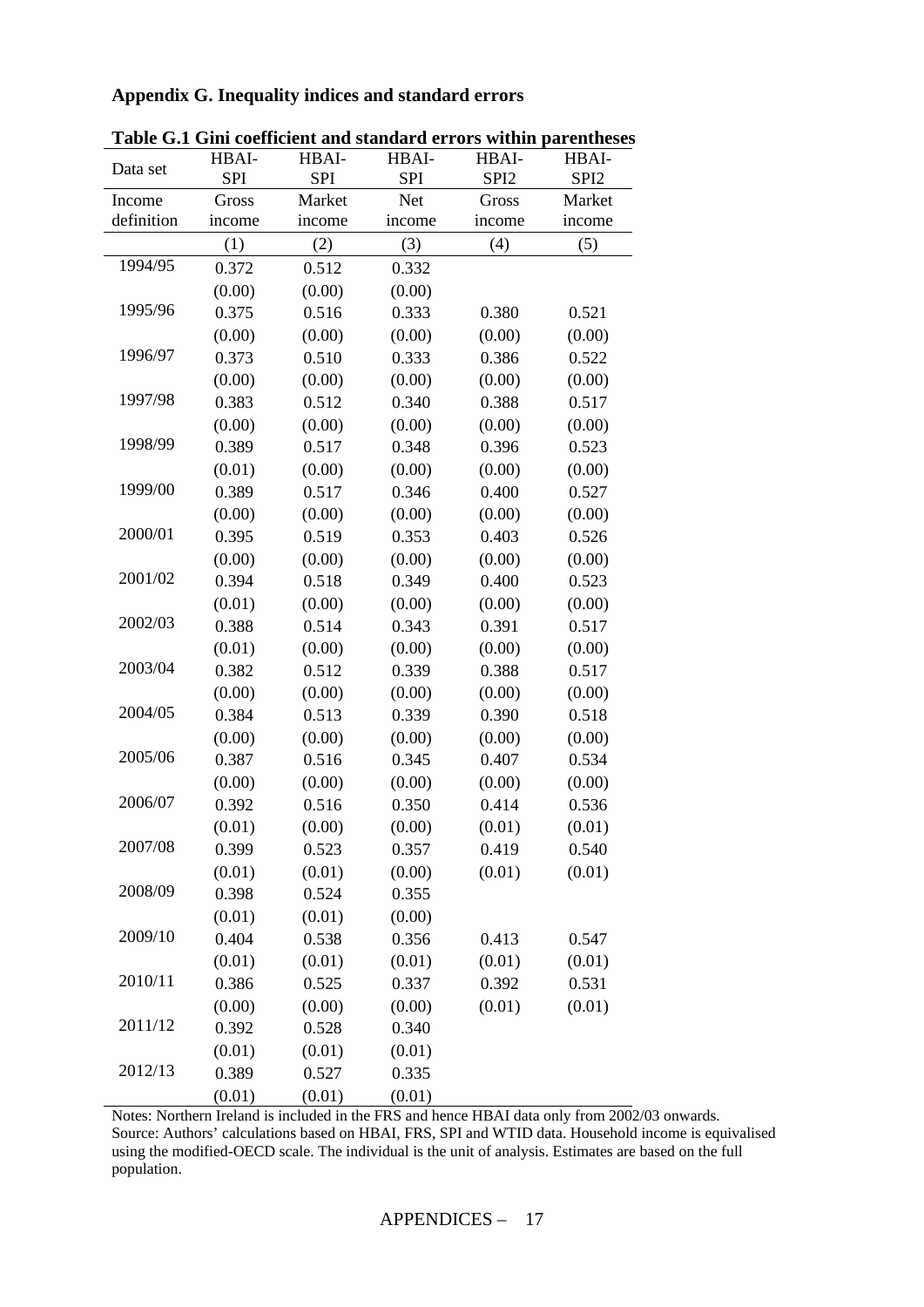| Data set   | HBAI-<br><b>SPI</b> | HBAI-<br><b>SPI</b> | HBAI-<br><b>SPI</b> | HBAI-<br>SPI <sub>2</sub> | HBAI-<br>SPI <sub>2</sub> |
|------------|---------------------|---------------------|---------------------|---------------------------|---------------------------|
| Income     | Gross               | Market              | <b>Net</b>          | Gross                     | Market                    |
| definition | income              | income              | income              | income                    | income                    |
|            | (1)                 | (2)                 | (3)                 | (4)                       | (5)                       |
| 1994/95    | 0.235               | 0.660               | 0.186               |                           |                           |
|            | (0.00)              | (0.01)              | (0.00)              |                           |                           |
| 1995/96    | 0.239               | 0.639               | 0.186               | 0.245                     | 0.647                     |
|            | (0.00)              | (0.01)              | (0.00)              | (0.00)                    | (0.01)                    |
| 1996/97    | 0.238               | 0.652               | 0.187               | 0.255                     | 0.669                     |
|            | (0.00)              | (0.01)              | (0.00)              | (0.01)                    | (0.01)                    |
| 1997/98    | 0.252               | 0.641               | 0.196               | 0.259                     | 0.645                     |
|            | (0.01)              | (0.01)              | (0.00)              | (0.01)                    | (0.01)                    |
| 1998/99    | 0.260               | 0.653               | 0.205               | 0.269                     | 0.661                     |
|            | (0.01)              | (0.01)              | (0.01)              | (0.01)                    | (0.01)                    |
| 1999/00    | 0.260               | 0.653               | 0.203               | 0.275                     | 0.669                     |
|            | (0.01)              | (0.01)              | (0.01)              | (0.01)                    | (0.01)                    |
| 2000/01    | 0.270               | 0.685               | 0.211               | 0.280                     | 0.697                     |
|            | (0.01)              | (0.01)              | (0.01)              | (0.01)                    | (0.01)                    |
| 2001/02    | 0.268               | 0.671               | 0.208               | 0.275                     | 0.680                     |
|            | (0.01)              | (0.01)              | (0.01)              | (0.01)                    | (0.01)                    |
| 2002/03    | 0.261               | 0.665               | 0.201               | 0.264                     | 0.668                     |
|            | (0.01)              | (0.01)              | (0.01)              | (0.01)                    | (0.01)                    |
| 2003/04    | 0.253               | 0.656               | 0.196               | 0.260                     | 0.663                     |
|            | (0.01)              | (0.01)              | (0.01)              | (0.01)                    | (0.01)                    |
| 2004/05    | 0.254               | 0.649               | 0.195               | 0.261                     | 0.658                     |
|            | (0.01)              | (0.01)              | (0.00)              | (0.01)                    | (0.01)                    |
| 2005/06    | 0.259               | 0.653               | 0.203               | 0.286                     | 0.683                     |
|            | (0.01)              | (0.01)              | (0.01)              | (0.01)                    | (0.01)                    |
| 2006/07    | 0.268               | 0.639               | 0.211               | 0.299                     | 0.675                     |
|            | (0.01)              | (0.01)              | (0.01)              | (0.01)                    | (0.01)                    |
| 2007/08    | 0.277               | 0.651               | 0.217               | 0.305                     | 0.684                     |
|            | (0.01)              | (0.01)              | (0.01)              | (0.01)                    | (0.01)                    |
| 2008/09    | 0.276               | 0.646               | 0.217               |                           |                           |
|            | (0.01)              | (0.01)              | (0.01)              |                           |                           |
| 2009/10    | 0.283               | 0.675               | 0.217               | 0.297                     | 0.691                     |
|            | (0.01)              | (0.01)              | (0.01)              | (0.01)                    | (0.01)                    |
| 2010/11    | 0.256               | 0.640               | 0.194               | 0.265                     | 0.654                     |
|            | (0.01)              | (0.01)              | (0.00)              | (0.01)                    | (0.01)                    |
| 2011/12    | 0.263               | 0.629               | 0.196               |                           |                           |
|            | (0.01)              | (0.01)              | (0.01)              |                           |                           |
| 2012/13    | 0.261               | 0.622               | 0.193               |                           |                           |
|            | (0.01)              | (0.01)              | (0.01)              |                           |                           |

**Table G.2 Mean logarithmic deviation (MLD) and standard errors within parentheses**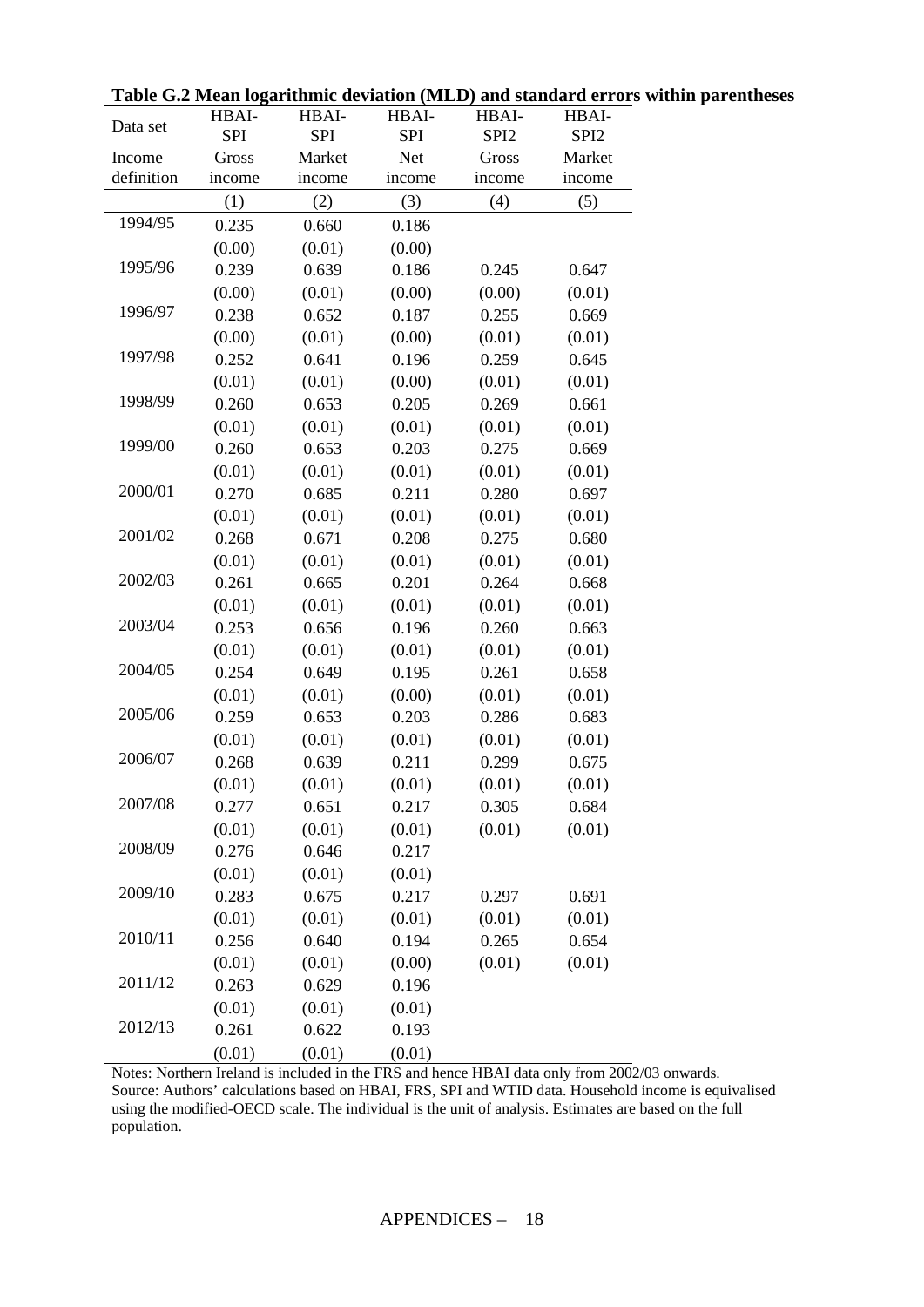| Data set   | HBAI-      | HBAI-      | HBAI-      | HBAI-            | HBAI-            |
|------------|------------|------------|------------|------------------|------------------|
|            | <b>SPI</b> | <b>SPI</b> | <b>SPI</b> | SPI <sub>2</sub> | SPI <sub>2</sub> |
| Income     | Gross      | Market     | Net        | Gross            | Market           |
| definition | income     | income     | income     | income           | income           |
|            | (1)        | (2)        | (3)        | (4)              | (5)              |
| 1994/95    | 0.257      | 0.417      | 0.202      |                  |                  |
|            | (0.01)     | (0.01)     | (0.00)     |                  |                  |
| 1995/96    | 0.266      | 0.418      | 0.205      | 0.275            | 0.427            |
|            | (0.01)     | (0.01)     | (0.01)     | (0.01)           | (0.01)           |
| 1996/97    | 0.261      | 0.414      | 0.205      | 0.297            | 0.453            |
|            | (0.01)     | (0.01)     | (0.01)     | (0.01)           | (0.01)           |
| 1997/98    | 0.289      | 0.435      | 0.222      | 0.303            | 0.449            |
|            | (0.01)     | (0.01)     | (0.01)     | (0.01)           | (0.01)           |
| 1998/99    | 0.303      | 0.450      | 0.238      | 0.321            | 0.469            |
|            | (0.02)     | (0.02)     | (0.01)     | (0.01)           | (0.01)           |
| 1999/00    | 0.306      | 0.454      | 0.237      | 0.331            | 0.480            |
|            | (0.01)     | (0.02)     | (0.01)     | (0.01)           | (0.01)           |
| 2000/01    | 0.322      | 0.475      | 0.251      | 0.341            | 0.494            |
|            | (0.01)     | (0.01)     | (0.01)     | (0.01)           | (0.02)           |
| 2001/02    | 0.325      | 0.479      | 0.250      | 0.333            | 0.486            |
|            | (0.02)     | (0.02)     | (0.01)     | (0.01)           | (0.01)           |
| 2002/03    | 0.312      | 0.469      | 0.239      | 0.312            | 0.467            |
|            | (0.01)     | (0.02)     | (0.01)     | (0.01)           | (0.01)           |
| 2003/04    | 0.296      | 0.455      | 0.228      | 0.311            | 0.471            |
|            | (0.01)     | (0.02)     | (0.01)     | (0.01)           | (0.01)           |
| 2004/05    | 0.299      | 0.457      | 0.229      | 0.317            | 0.476            |
|            | (0.01)     | (0.01)     | (0.01)     | (0.01)           | (0.01)           |
| 2005/06    | 0.305      | 0.464      | 0.238      | 0.356            | 0.519            |
|            | (0.01)     | (0.01)     | (0.01)     | (0.01)           | (0.02)           |
| 2006/07    | 0.316      | 0.467      | 0.247      | 0.384            | 0.540            |
|            | (0.01)     | (0.02)     | (0.01)     | (0.02)           | (0.02)           |
| 2007/08    | 0.332      | 0.484      | 0.258      | 0.396            | 0.553            |
|            | (0.01)     | (0.02)     | (0.01)     | (0.02)           | (0.03)           |
| 2008/09    | 0.335      | 0.494      | 0.258      |                  |                  |
|            | (0.02)     | (0.02)     | (0.01)     |                  |                  |
|            | 0.347      | 0.517      | 0.260      | 0.395            | 0.571            |
| 2009/10    | (0.02)     | (0.02)     | (0.01)     | (0.02)           | (0.03)           |
| 2010/11    | 0.307      | 0.475      | 0.221      | 0.334            | 0.506            |
|            | (0.01)     | (0.01)     | (0.01)     | (0.02)           | (0.02)           |
|            | 0.327      | 0.494      | 0.230      |                  |                  |
| 2011/12    | (0.02)     | (0.02)     | (0.01)     |                  |                  |
|            | 0.306      | 0.467      | 0.216      |                  |                  |
| 2012/13    | (0.02)     | (0.02)     | (0.01)     |                  |                  |

**Table G.3 Theil index and standard errors within parentheses**